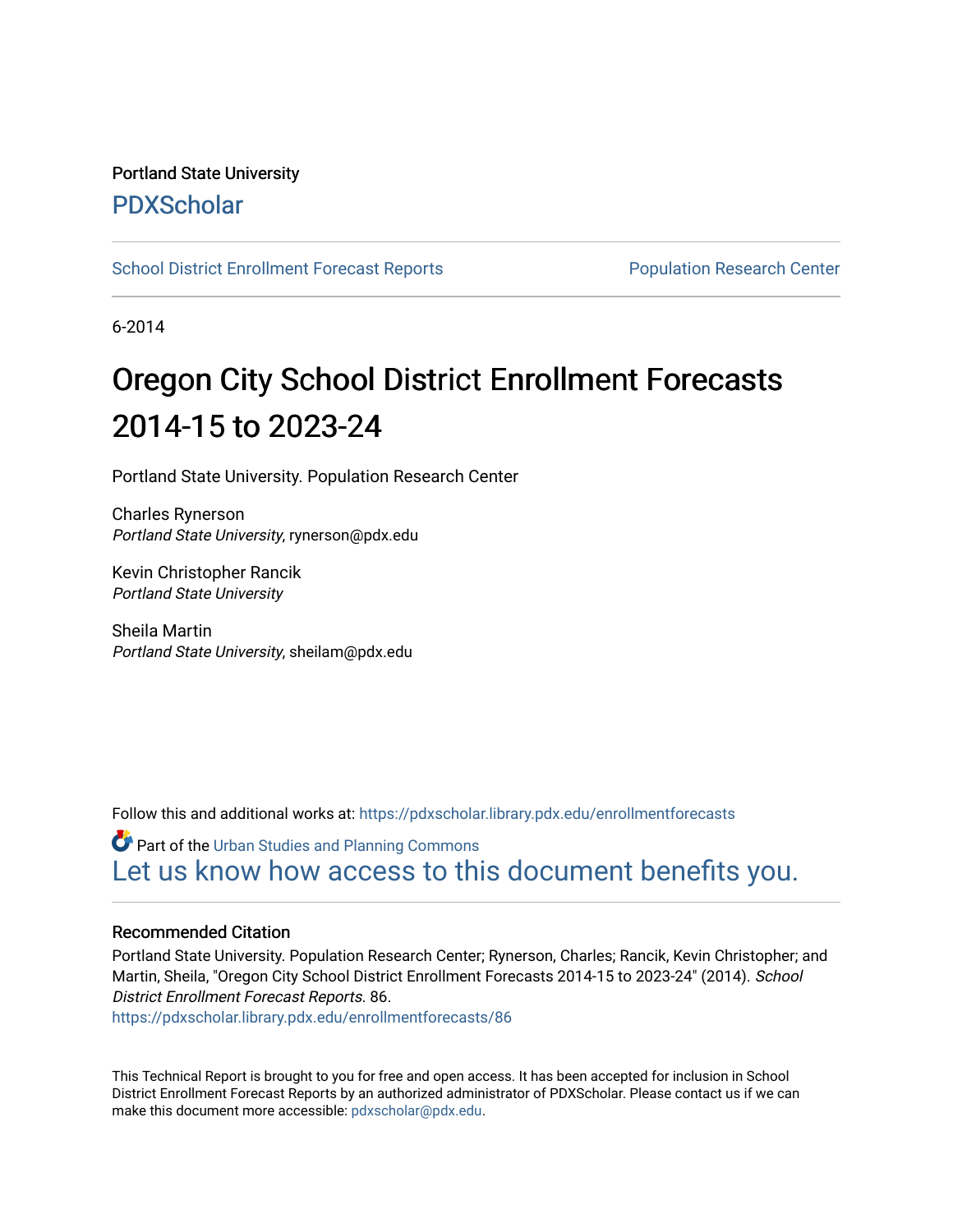# **OREGON CITY SCHOOL DISTRICT**

# **ENROLLMENT FORECASTS**

**2014‐15 TO 2023‐24**



Population Research Center



**JUNE, 2014**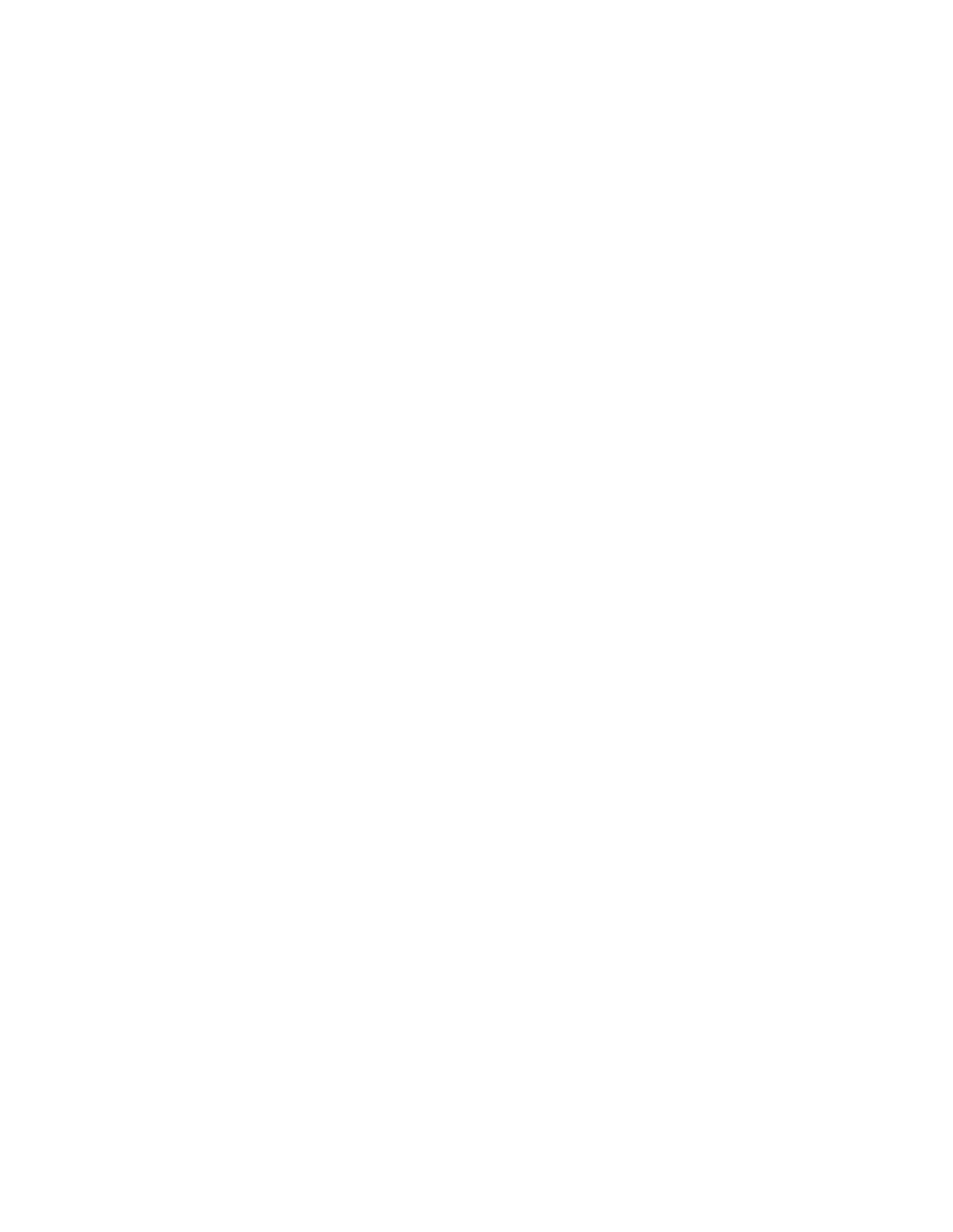# **OREGON CITY SCHOOL DISTRICT ENROLLMENT FORECASTS 2014‐15 TO 2023‐24**

**Prepared By Population Research Center Portland State University**

# **JUNE, 2014**

# **Project Staff:**

*Charles Rynerson, Research Associate*

*Kevin Rancik, Research Assistant*

*Sheila Martin, Director*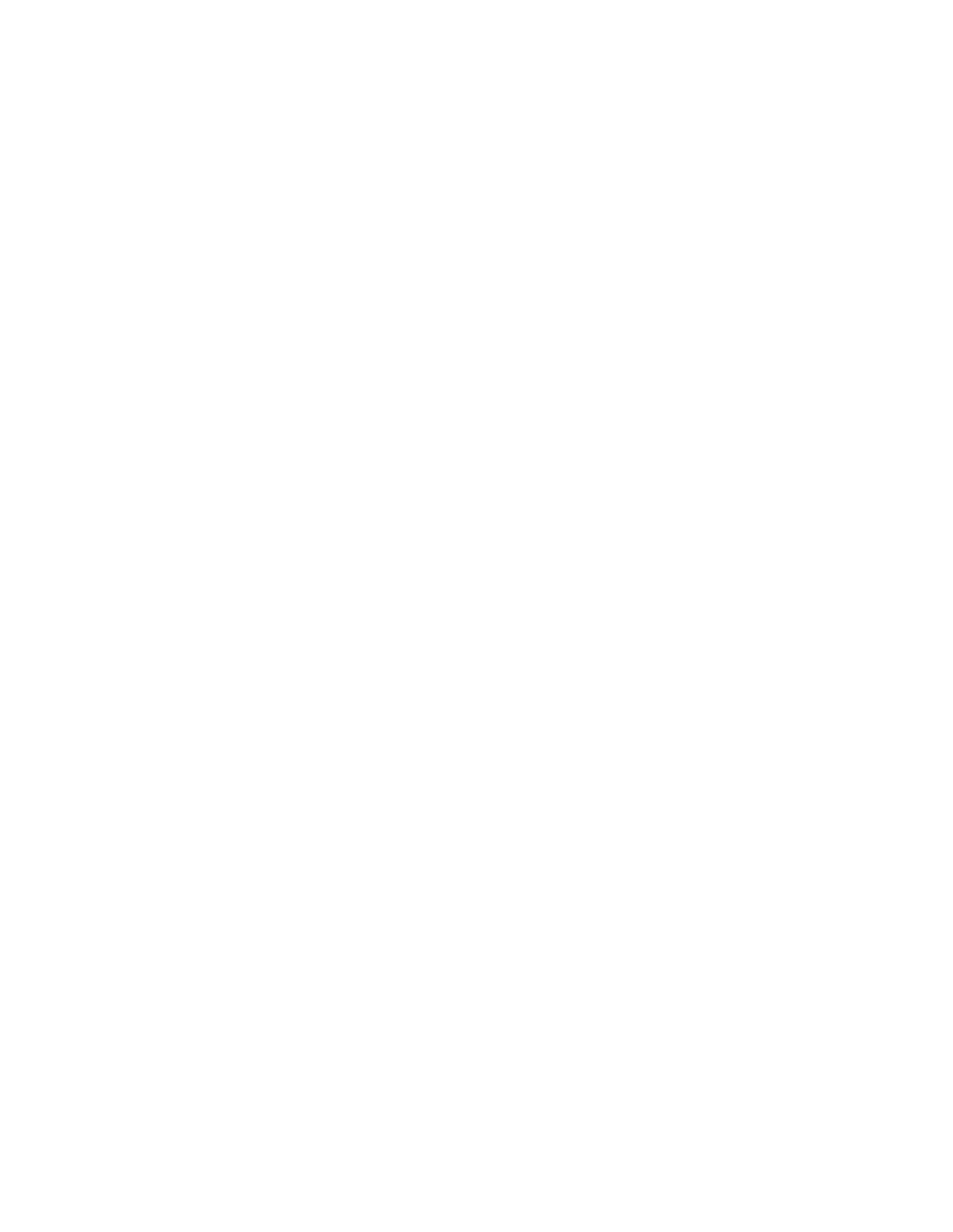# **CONTENTS**

| Private School Enrollment, Home School, and Inter-District Transfers 17        |
|--------------------------------------------------------------------------------|
|                                                                                |
|                                                                                |
|                                                                                |
|                                                                                |
|                                                                                |
|                                                                                |
| APPENDIX A: DISTRICT-WIDE PRELIMINARY ENROLLMENT FORECASTS, 2014-15 TO 2023-24 |

# **TABLES AND CHARTS**

| Table 1. Historic and Forecast K-12 Enrollment, Low, Middle, and High Scenarios3 |  |
|----------------------------------------------------------------------------------|--|
|                                                                                  |  |
|                                                                                  |  |
|                                                                                  |  |
|                                                                                  |  |
|                                                                                  |  |
| Table 7. Recent and Proposed Single Family Subdivisions, OCSD, Spring 201413     |  |
| Table 8. Housing Units Authorized by Building Permits, City of Oregon City14     |  |
|                                                                                  |  |
| Table 10. Selected School Districts, Demographic and Enrollment Highlights19     |  |
|                                                                                  |  |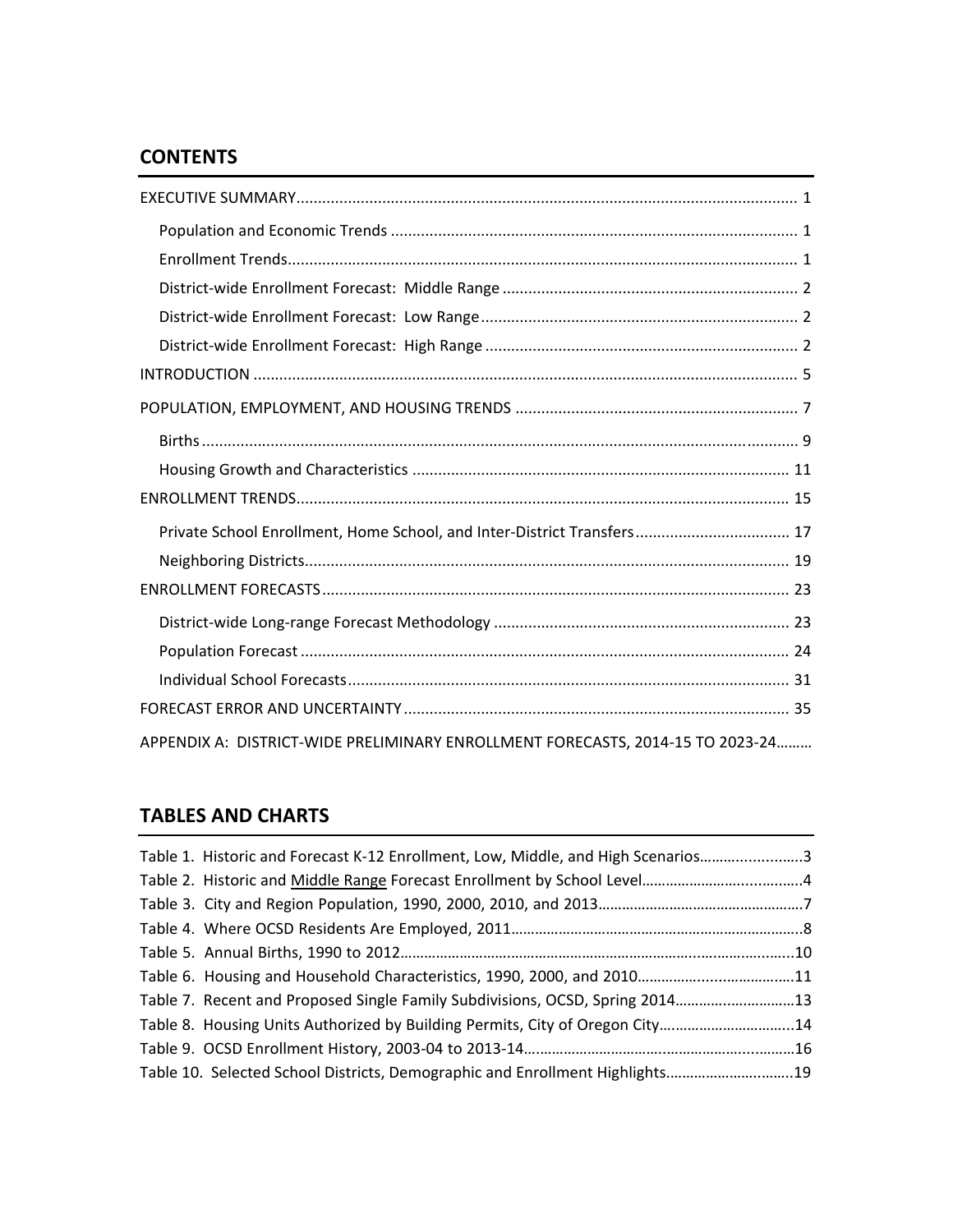# **TABLES AND CHARTS (continued)**

| Table 12. Population by Age Group, Middle Range Forecast, OCSD, 2000 to 203026      |  |
|-------------------------------------------------------------------------------------|--|
| Table 13. Grade Progression Rates, OCSD History and Middle Range Forecast28         |  |
| Table 14. OCSD, Enrollment Forecasts by School Level, 2014-15 to 2023-2430          |  |
| Table 15. Enrollment Forecasts for Individual Schools, 2014-15 to 2023-2433         |  |
| Table 16. Fall 2013 Enrollment Compared to Previous Forecasts by Grade Level37      |  |
| Table 17. Fall 2013 Enrollment Compared to Previous Forecast by Individual School38 |  |
|                                                                                     |  |
|                                                                                     |  |
|                                                                                     |  |
|                                                                                     |  |
|                                                                                     |  |

| Chart 2. Net Migration, 1990 to 2030, History and Middle Range Forecast25   |  |
|-----------------------------------------------------------------------------|--|
| Chart 3. Birth Cohorts and Kindergarten Enrollment, Middle Range Forecast27 |  |
|                                                                             |  |
|                                                                             |  |
|                                                                             |  |
|                                                                             |  |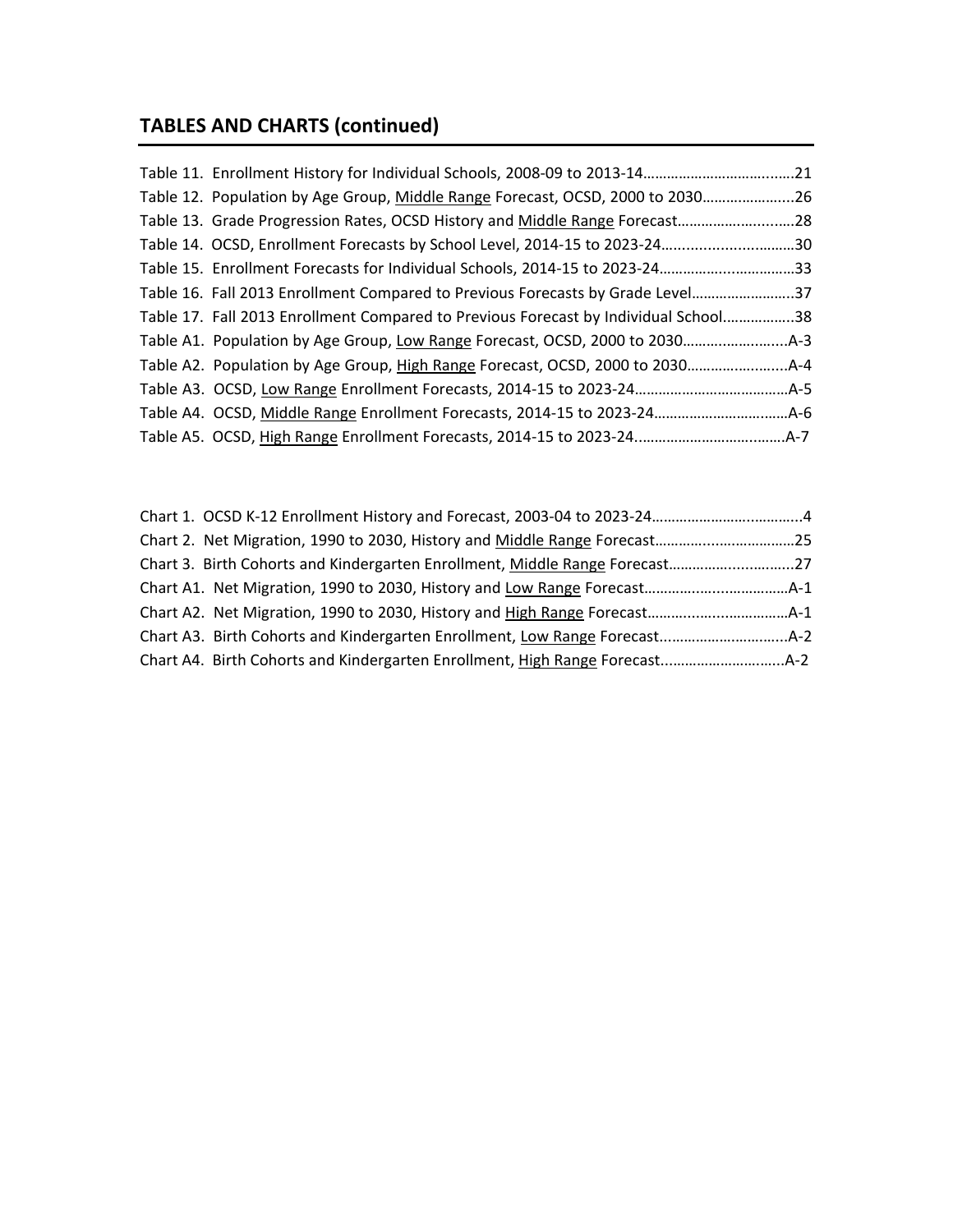## **EXECUTIVE SUMMARY**

This report presents a range of three scenarios of district-wide enrollment forecasts by grade level for the Oregon City School District (OCSD) for the 10 year period between 2014‐15 and 2023‐24. Each enrollment forecast scenario is related to population forecasts that incorporate different assumptions about growth within the District, with the primary differences being the contribution of net migration to the District's population and age distribution. Individual school forecasts consistent with the middle range scenario are also presented for the 10 year period.

## *Population and Economic Trends*

- Between 2000 and 2010, total population within the OCSD grew by 14 percent, while school-age population grew by only seven percent.
- OCSD population under age five *decreased* by 8.5 percent between 2000 and 2010.
- As of 2012 the number of births to women living in the OCSD remained below its prerecession 2007‐2008 peak. This peak precipitated the large incoming kindergarten enrollment in Fall 2013.
- Clackamas County's unemployment rate rose from 4.6 percent in 2007 to 10.2 percent in 2009, and fell to 6.8 percent in 2013.

## *Enrollment Trends*

- After reaching almost 8,000 students during the early 2000s, K‐12 enrollment in the Oregon City School District decreased in seven of the eight years between 2004‐05 and 2012‐13. Between 2012‐13 and 2013‐14, the District experienced its largest growth in 10 years.
- The K-12 total in Fall 2013 was 7,736 students, 156 students (2.1 percent) higher than in the previous year, but still 260 students (three percent) lower than its peak in 2004‐05.
- The District's K‐5 enrollment peaked in the early 2000s and again in 2007‐08.
- Secondary enrollment trends followed chronologically: grades 6‐8 peaked in 2004‐05 and 2010‐11; high school enrollment peaked in 2005‐06 and reached a new all‐time peak in 2013‐14.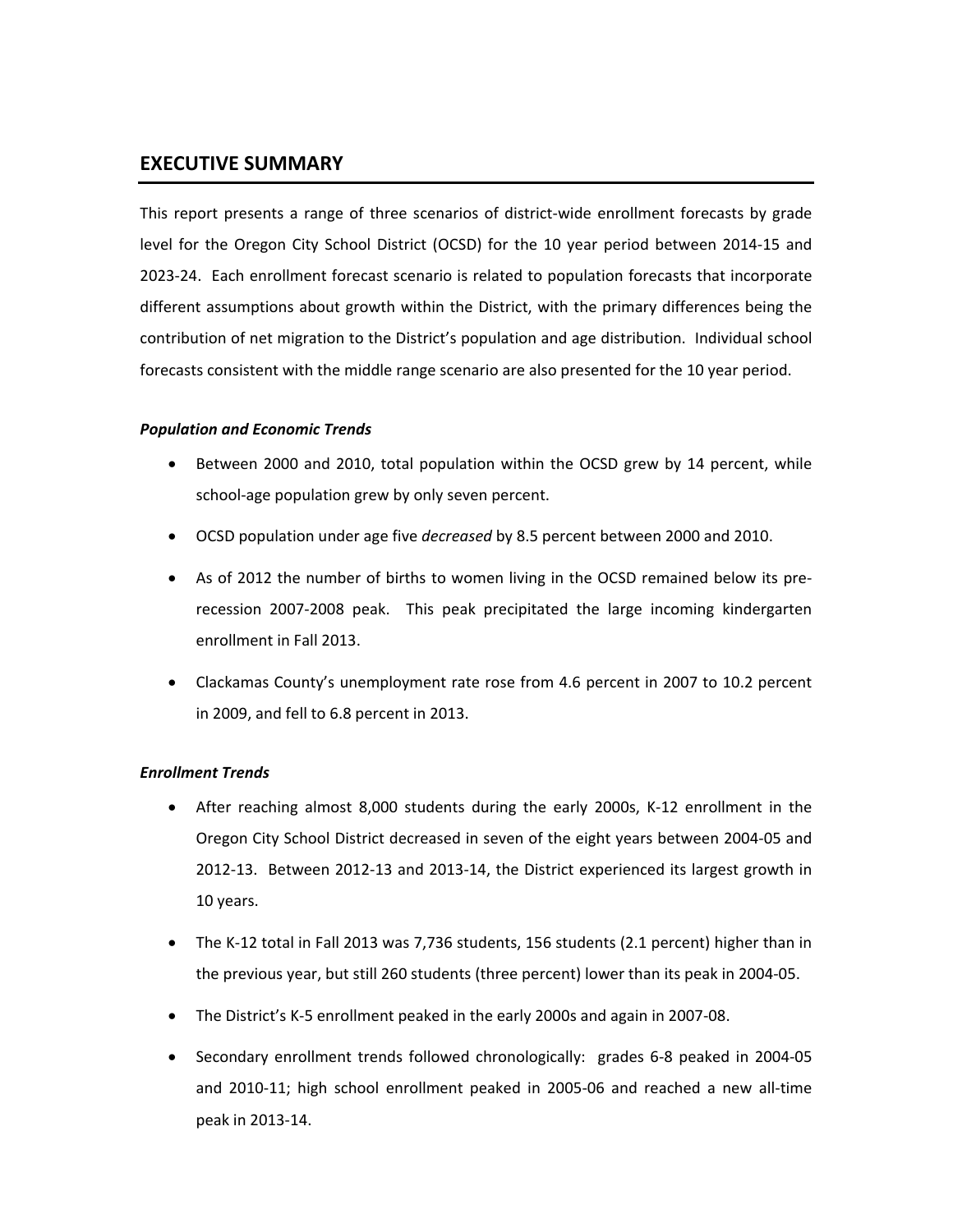### *District‐wide Enrollment Forecast: Middle Range*

- K‐12 enrollment increases by 359 students (five percent) in the next 10 years.
- K‐5 enrollment grows slowly in first three years, stabilizes, and then grows by about 140 students in the last five years, for a total growth of about 200, or about six percent.
- Grade 6‐8 enrollment grows slowly in the first five years and then fluctuates in the second five years of the forecast for a total change of 84 students, or about five percent.
- High school enrollment falls by 97 in the first five years but experiences significant growth of 168 students in the second five years of the forecast for a total growth of 71 (three percent) over the ten‐year period.

## *District‐wide Enrollment Forecast: Low Range*

- K-12 enrollment declines slightly in each of the first five years of the forecast, and then grows at a rate of 0.3 percent annually after 2018‐19.
- Over the entire 10 year period, K‐12 enrollment is expected to decrease by 20 students.
- K‐5 enrollment falls slightly during the first five years but regains those losses in the second five years, adding a total of 30 students in the 10 year forecast period.
- Middle school grades add 55 students during the first five years, and then lose 59 in the second five.
- Enrollment decline occurs in high school grades in the first five years of the forecast period. After 2018‐19, high school enrollment increases and regains most of the loss from the previous five years.

### *District‐wide Enrollment Forecast: High Range*

- The population forecast under the high scenario is consistent with Metro's most recent forecast of households in the area approximating the OCSD.
- K‐12 enrollment grows at an average of 0.9 percent annually. Over the entire 10 year period, K‐12 enrollment is expected to increase by 756 students (10 percent).
- Most of the enrollment increase occurs in the elementary grades, which add 445 students (13 percent) over the 10 year period.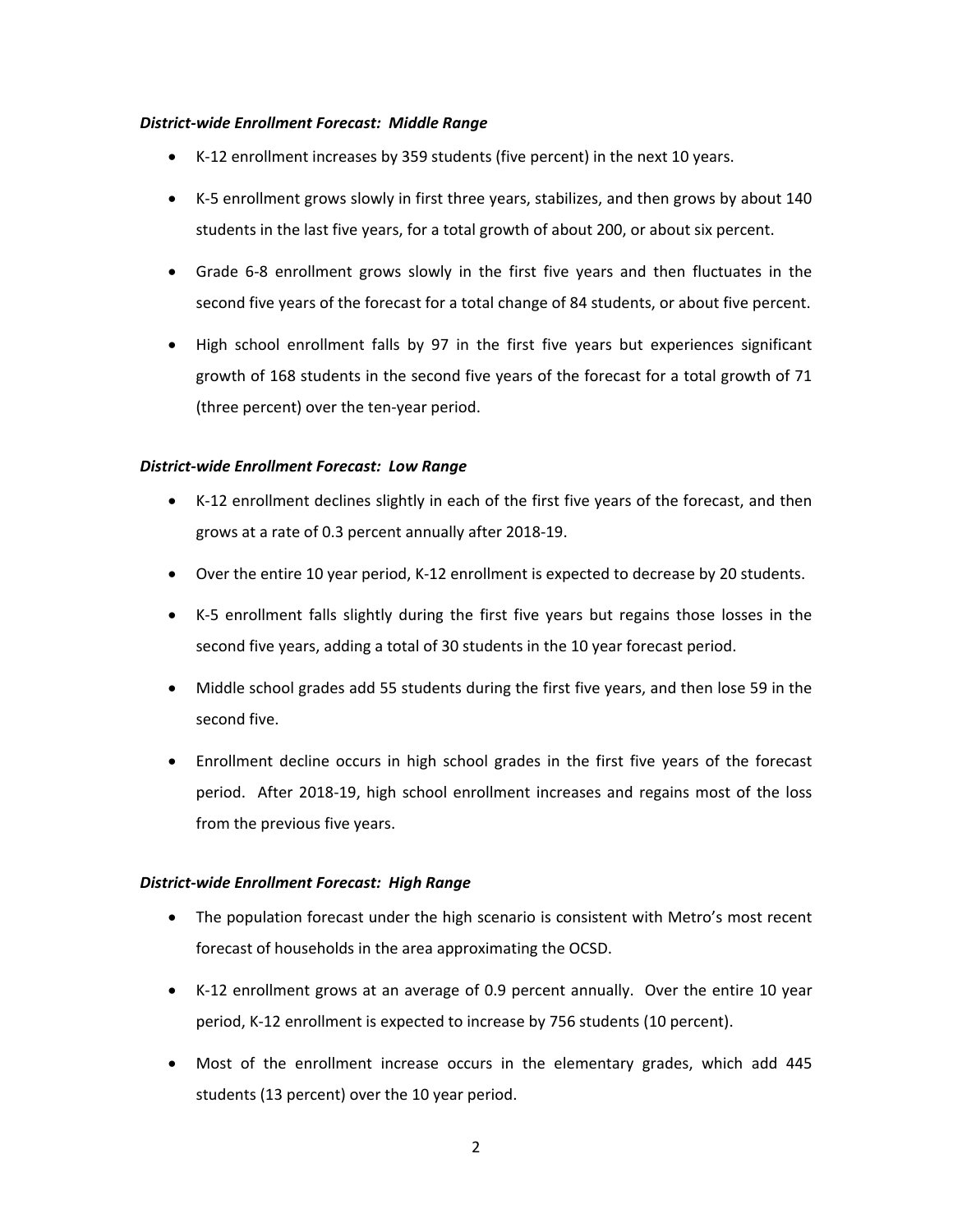- Enrollment in middle grades grows by almost nine percent during the first five years, and then fluctuates in the second five years for little or no net increase.
- High school grades reach an initial peak in 2014‐15, lose enrollment until 2018‐19, and then grow throughout the remainder of the forecast period, adding a total of 154 students, or about six percent.

Table 1 summarizes recent and forecast K-12 enrollments by five year intervals under the three scenarios. Chart 1 depicts the District's 10 year K-12 enrollment history and the 10 year K-12 forecasts. Table 2 details the *Middle Range* forecast by grade level groups. More details of the forecasts are presented in the "Enrollment Forecasts" section and in Appendix A.

|                                           |                         | <b>Historic and Forecast K-12 Enrollment</b><br>Low, Middle, and High Scenarios<br><b>Oregon City School District</b> | Table 1                 |                  |                              |                  |
|-------------------------------------------|-------------------------|-----------------------------------------------------------------------------------------------------------------------|-------------------------|------------------|------------------------------|------------------|
|                                           |                         | LOW                                                                                                                   |                         | <b>MIDDLE</b>    |                              | <b>HIGH</b>      |
| <b>School Year</b>                        | Enroll-<br>$m$ ent $^1$ | 5 year<br>growth                                                                                                      | Enroll-<br>$m$ ent $^1$ | 5 year<br>growth | Enroll-<br>ment <sup>1</sup> | 5 year<br>growth |
| 2003-04                                   | 7,928                   |                                                                                                                       | 7,928                   |                  | 7,928                        |                  |
| 2008-09                                   | 7,878                   | $-50$                                                                                                                 | 7,878                   | $-50$            | 7,878                        | -50              |
| 2013-14                                   | 7,736                   | $-142$                                                                                                                | 7,736                   | $-142$           | 7,736                        | $-142$           |
| 2018-19 (fcst.)                           | 7,601                   | $-135$                                                                                                                | 7,797                   | 61               | 8,060                        | 324              |
| 2023-24 (fcst.)                           | 7,716                   | 115                                                                                                                   | 8,095                   | 298              | 8,492                        | 432              |
| AAEG <sup>2</sup> , 2013-14 to<br>2023-24 | 0.0%                    |                                                                                                                       | 0.5%                    |                  | 0.9%                         |                  |

*2. Average Annual Enrollment Growth.*

*Source: Historic enrollment, Oregon City School District; Enrollment forecasts, Population Research Center, PSU. May 2014.*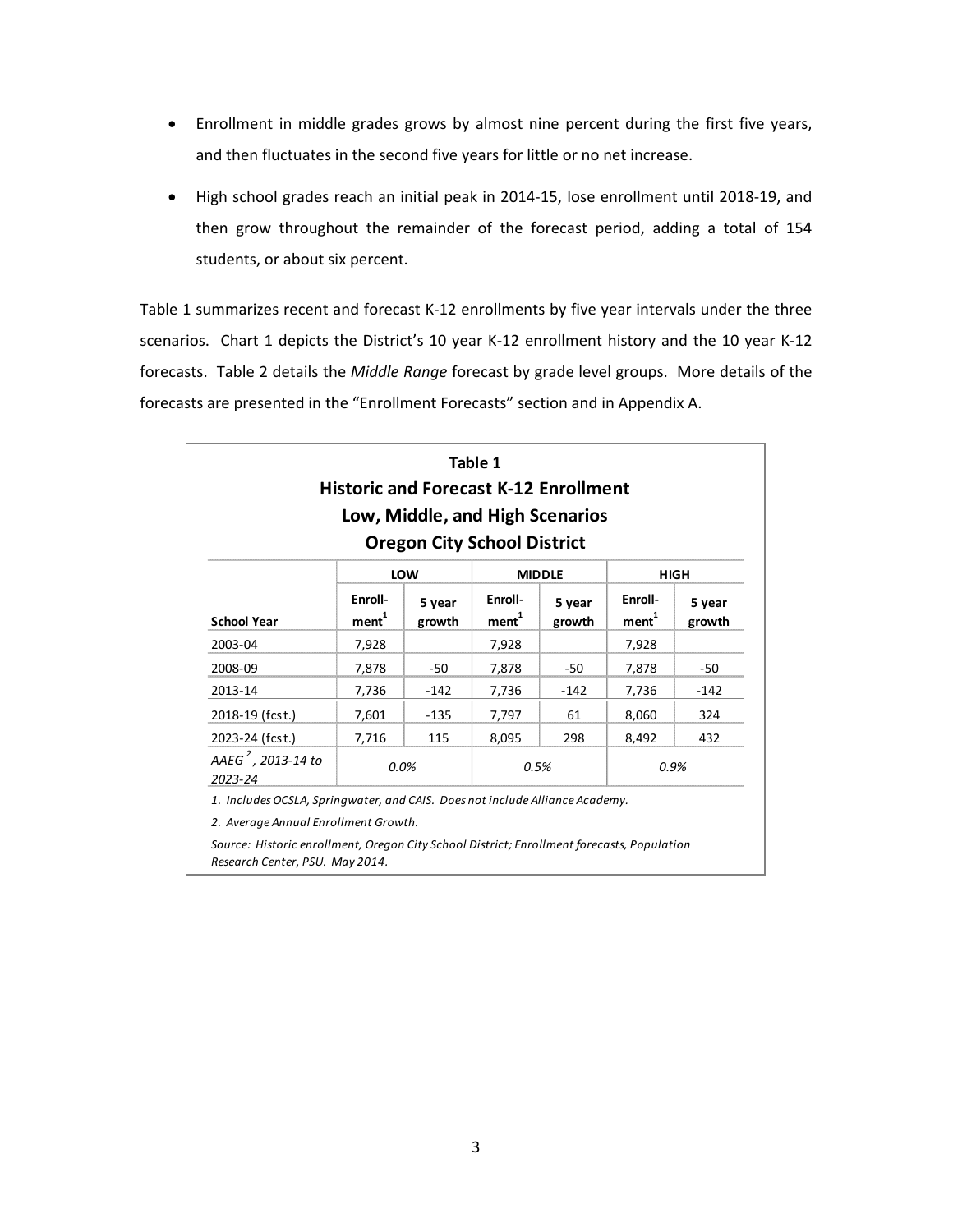

|               | <b>Historic and Middle Range Forecast Enrollment</b> | Table 2 | by School Level (K-5, 6-8, 9-12)<br><b>Oregon City School District</b> |         |          |
|---------------|------------------------------------------------------|---------|------------------------------------------------------------------------|---------|----------|
|               |                                                      | Actual  |                                                                        |         | Forecast |
|               | 2003-04                                              | 2008-09 | 2013-14                                                                | 2018-19 | 2023-24  |
| Grades K-5    | 3,732                                                | 3,685   | 3,430                                                                  | 3,493   | 3,634    |
| 5 year change |                                                      | $-47$   | $-255$                                                                 | 63      | 141      |
|               |                                                      | $-1.3%$ | $-6.9%$                                                                | 1.8%    | 4.0%     |
| Grades 6-8    | 1,947                                                | 1,865   | 1,740                                                                  | 1,835   | 1,824    |
| 5 year change |                                                      | -82     | $-125$                                                                 | 95      | $-11$    |
|               |                                                      | $-4.2%$ | $-6.7%$                                                                | 5.5%    | $-0.6%$  |
| Grades 9-12   | 2,249                                                | 2,328   | 2,566                                                                  | 2,469   | 2,637    |
| 5 year change |                                                      | 79      | 238                                                                    | $-97$   | 168      |
|               |                                                      | 3.5%    | 10.2%                                                                  | $-3.8%$ | 6.8%     |
| <b>Total</b>  | 7,928                                                | 7,878   | 7,736                                                                  | 7,797   | 8,095    |
| 5 year change |                                                      | -50     | $-142$                                                                 | 61      | 298      |
|               |                                                      | $-0.6%$ | $-1.8%$                                                                | 0.8%    | 3.8%     |

*IncludesOCSLA, Springwater, and CAIS. Does not include Alliance Academy.*

*Actual: Oregon City School District, September 30 quarterly report information.*

*Forecast: Population Research Center, PSU, May 2014.*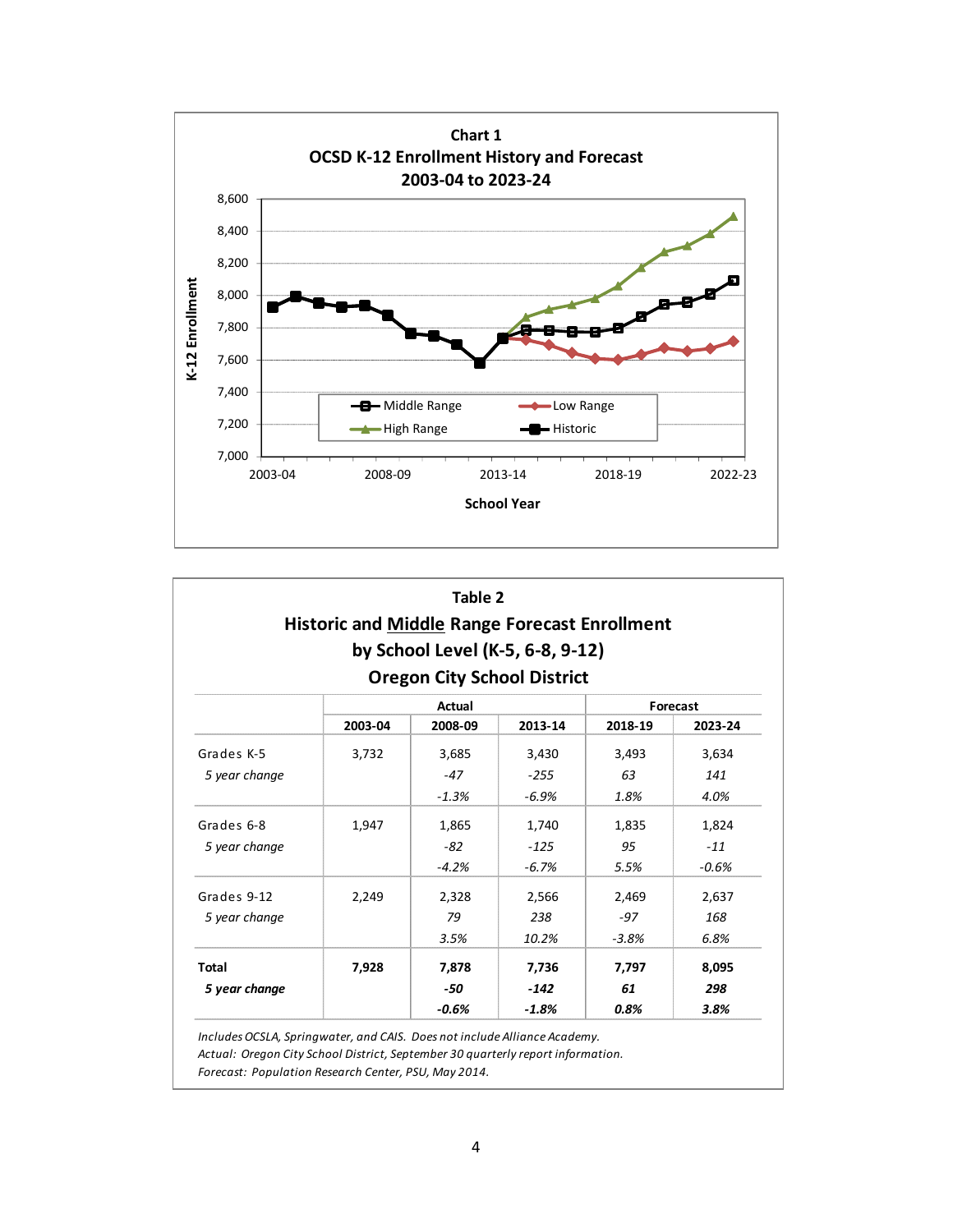## **INTRODUCTION**

The Portland State University Population Research Center (PRC) has prepared district‐wide and individual school enrollment forecasts for the Oregon City School District (OCSD) annually for the past eight years. This study includes enrollment forecasts for the District and for individual schools for the 10 years from 2014‐15 to 2023‐24. Information about OCSD enrollment trends and local area population, housing, and economic trends are updated, but some of the historic analysis from the previous reports may remain the same. Information sources include historic enrollment from OCSD, demographic, housing, and employment data from the U.S. Census Bureau, employment trends from the Oregon Employment Department, birth data from the Oregon Center for Health Statistics, geographic shape files from Clackamas County and Metro, city and county population estimates produced by PRC, housing development and planning data from the City of Oregon City and Clackamas County, and residential capacity data from Metro.

The District serves the entire city of Oregon City, a few blocks in the City of Gladstone, and portions of unincorporated Clackamas County, notably the Jennings Lodge community north of Gladstone and the Redland and Beavercreek communities east and southeast of Oregon City. Land use plans have recently been prepared for several hundred acres of unincorporated areas adjacent to the City of Oregon City that were added to the Urban Growth Boundary within the past several years. These areas are being incrementally annexed into the City and residential development within the area will contribute to OCSD enrollment in the long run, though the timing is uncertain.

In the next two sections, overviews of local area population and housing trends and historic OCSD enrollment trends will be presented. Next, the methodology for the district‐wide and individual school enrollment forecasts is described followed by the results of the forecasts. The final section contains a brief discussion of the nature and accuracy of forecasts. Appendix A contains detailed annual enrollment forecasts by grade level under the low, middle, and high growth scenarios.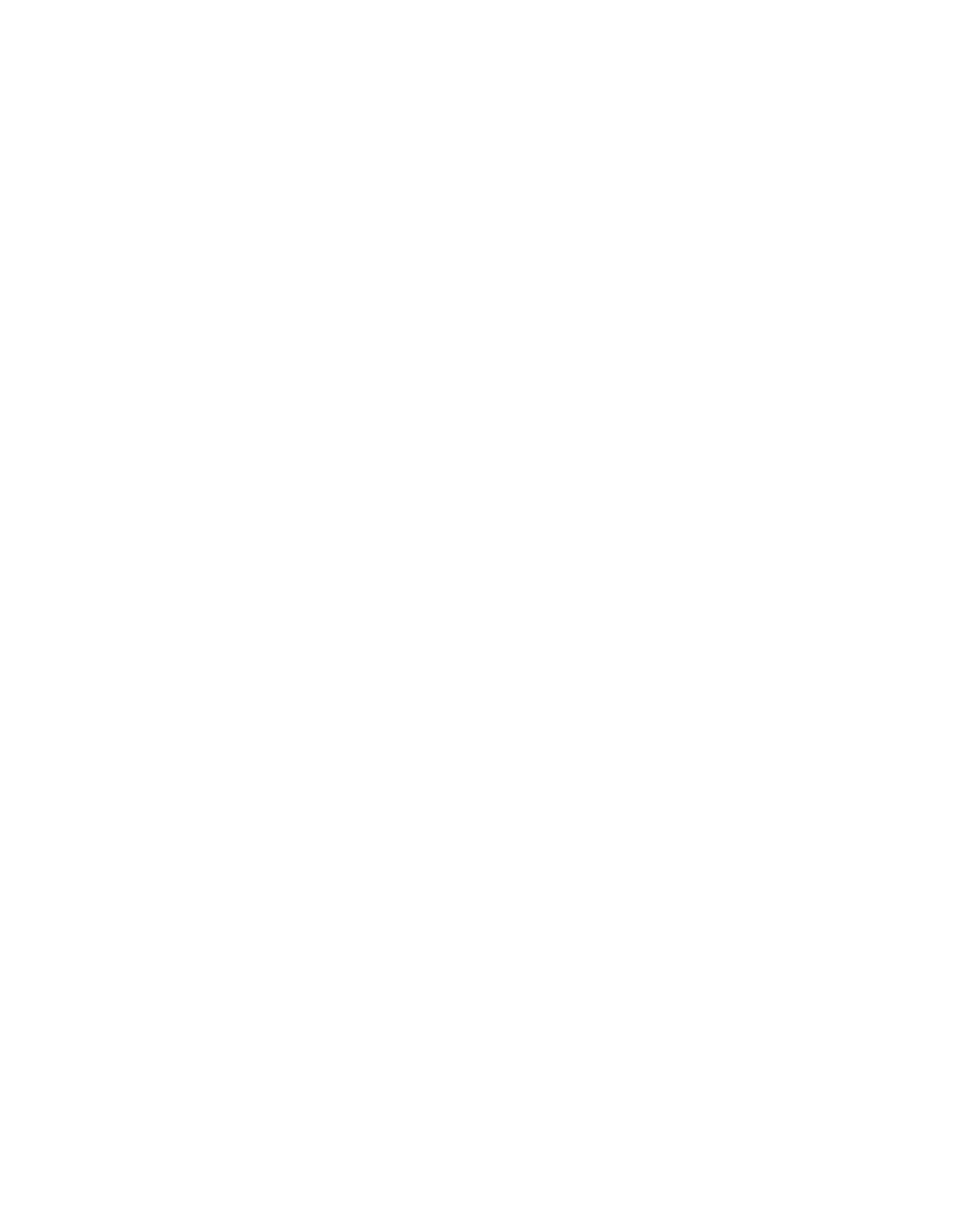## **POPULATION, EMPLOYMENT, AND HOUSING TRENDS**

Between 2000 and 2010, total population within the OCSD grew by 14 percent, from 48,098 persons to 54,670. This growth rate was greater than Clackamas County's 11 percent and similar to the Portland metropolitan area's 15 percent growth in the decade. Since 1990 the City of Oregon City has consistently grown faster than the District, the County, and the metro area. As a result, the share of the District's population living within the City of Oregon City grew from 38 percent in 1990 to 54 percent in 2000 and 58 percent in 2010. From 2010 to 2013, total population within the OCSD grew by 0.9 percent—the same rate as the Portland metropolitan area and about the same rate as Clackamas County. During those same years, population growth in the City of Oregon City again outpaced the district, further increasing its share of the District's population to 59 percent. Population figures for the District, the cities of Oregon City and Gladstone, the County and the metropolitan region are shown in Table 3.

| Table 3<br>City and Region Population, 1990, 2000, 2010, and 2013 |           |           |           |           |               |                                          |               |
|-------------------------------------------------------------------|-----------|-----------|-----------|-----------|---------------|------------------------------------------|---------------|
|                                                                   | 1990      | 2000      | 2010      | 2013      | 1990-<br>2000 | Avg. Annual Growth Rate<br>2000-<br>2010 | 2010-<br>2013 |
| City of Oregon City                                               | 14,698    | 25,754    | 31,859    | 33,390    | 5.8%          | 2.2%                                     | 1.5%          |
| City of Gladstone                                                 | 10,152    | 11,438    | 11,497    | 11,495    | 1.2%          | 0.1%                                     | $0.0\%$       |
| OCSD Portion <sup>2</sup>                                         | 300       | 384       | 586       | 586       | 2.5%          | 4.3%                                     | $0.0\%$       |
| OCSD Total <sup>3</sup>                                           | 38,908    | 48,098    | 54,670    | 56,329    | 2.1%          | 1.3%                                     | 0.9%          |
| OCSD Unincorporated                                               | 23,910    | 21,960    | 22,225    | 22,353    | $-0.8%$       | 0.1%                                     | 0.2%          |
| Clackamas County                                                  | 278,850   | 338,391   | 375,992   | 386,080   | 2.0%          | 1.1%                                     | 0.8%          |
| Portland-Vancouver-<br>Hillsboro MSA <sup>4</sup>                 | 1,523,741 | 1,927,881 | 2,226,009 | 2,291,650 | 2.4%          | 1.4%                                     | 0.9%          |

1. A portion of the City of Oregon City's population growth was due to the annexation of 284 persons *between 1990 and 2000 and 144 persons between 2000 and 2010.*

*2. The 1990 population ofOCSD within Gladstone is an estimate because 1990 census blocks were not delineated by school district boundaries.*

3. School District population determined by PSU-PRC based on aggregation of census blocks within the OCSD boundary shapefiles. The 2010 OCSD population published by the Census Bureau is 54,748. The 2013 *estimate is based on an extrapolation of 2010‐2012 growth estimated by the Census Bureau. See http://www.census.gov/did/www/saipe.*

*4. Portland‐Vancouver‐Hillsboro MSA consists of Clackamas, Columbia, Multnomah, Washington, Yamhill (OR) and Clark and Skamania (WA) Counties.*

*Sources: U.S. Census Bureau, 1990, 2000, and 2010 censuses; Population Research Center, PSU, July 1, 2013 estimates.*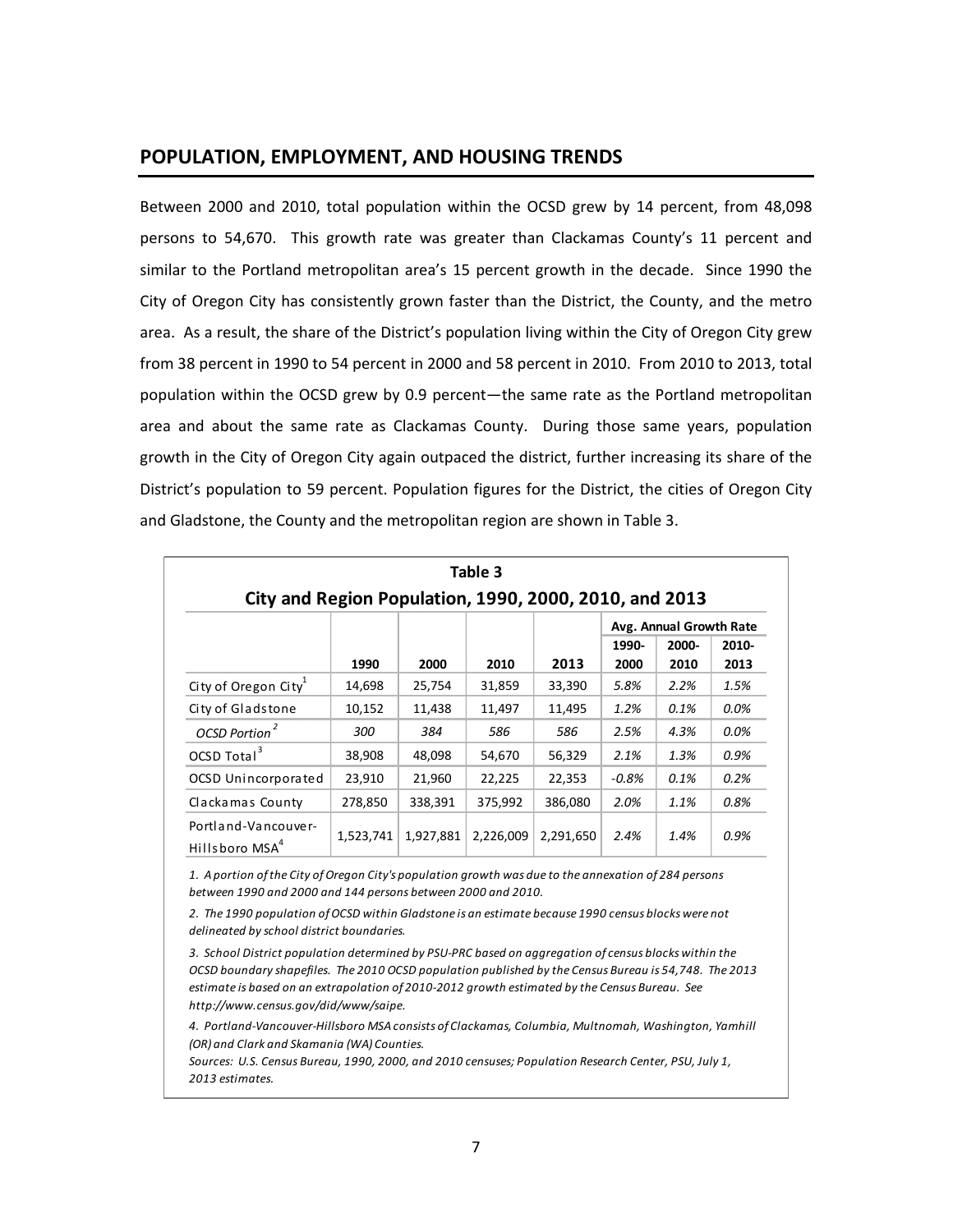The District is part of the Portland metropolitan area labor market and most residents commute outside of the District to work, so population growth in the area depends to a great extent on the strength of the metro area's economy. Recent data show that 15 percent of the OCSD workers have primary jobs within the District itself. Another 26 percent worked elsewhere in Clackamas County, and most of the rest worked in Multnomah (34 percent), Washington (16 percent), or Marion (four percent) counties. Table 4 reports the number and share of workers by place of work. $^1$ 

| <b>Where OCSD Residents Are Employed, 2011</b>                                                                                                                                                                                                                                                                | Table 4        |       |
|---------------------------------------------------------------------------------------------------------------------------------------------------------------------------------------------------------------------------------------------------------------------------------------------------------------|----------------|-------|
| <b>Job Located Within*</b>                                                                                                                                                                                                                                                                                    | <b>Workers</b> | Share |
| Clackamas County                                                                                                                                                                                                                                                                                              | 9,258          | 41%   |
| Oregon City School District                                                                                                                                                                                                                                                                                   | 3,361          | 15%   |
| City of Oregon City                                                                                                                                                                                                                                                                                           | 2,772          | 12%   |
| Multnomah County                                                                                                                                                                                                                                                                                              | 7,770          | 34%   |
| City of Portland                                                                                                                                                                                                                                                                                              | 7,052          | 31%   |
| Washington County                                                                                                                                                                                                                                                                                             | 3,630          | 16%   |
| Marion County                                                                                                                                                                                                                                                                                                 | 814            | 4%    |
| All other locations                                                                                                                                                                                                                                                                                           | 1,249          | 5%    |
| <b>Total Primary Jobs</b>                                                                                                                                                                                                                                                                                     | 22,721         | 100%  |
| *Note: Indentation indicates that the area is also included wihin the area above it. For<br>example, workers in the City of Oregon City are also counted in the Oregon City School<br>District. Portions of the City of Portland are outside of Multnomah County, but few jobs are<br>located in those areas. |                |       |
| Source: U.S. Census Bureau. 2013. On TheMap Application. Longitudinal-Employer<br>Household Dynamics Program. 2nd Quarter 2011 data. Includes at most one (primary) job<br>per resident. http://onthemap.ces.census.gov/                                                                                      |                |       |

Between 2004 and 2007, Clackamas County added 12,600 jobs—just over nine percent growth over the three-year period. Growth slowed in early 2008, and in October 2008 the county began to post year‐to‐year job losses. By 2010, employment had fallen below its 2004 level, mainly due to the loss of 11,000 jobs between 2008 and 2009. Modest growth in employment has occurred since 2010, with a gain of 5,600 jobs between 2010 and 2013.<sup>2</sup>

<sup>&</sup>lt;sup>1</sup>U.S. Census Bureau. OnTheMap Application. Longitudinal-Employer Household Dynamics Program. 2nd Quarter 2011 data. Includes at most one (primary) job per resident. http://onthemap.ces.census.gov/

<sup>&</sup>lt;sup>2</sup> "Current Employment by Industry," Oregon Employment Department, OLMIS. Average annual non-farm employment in Clackamas County was 135,900 in 2004, 148,500 in 2007, 135,100 in 2010, and 140,700 in 2013.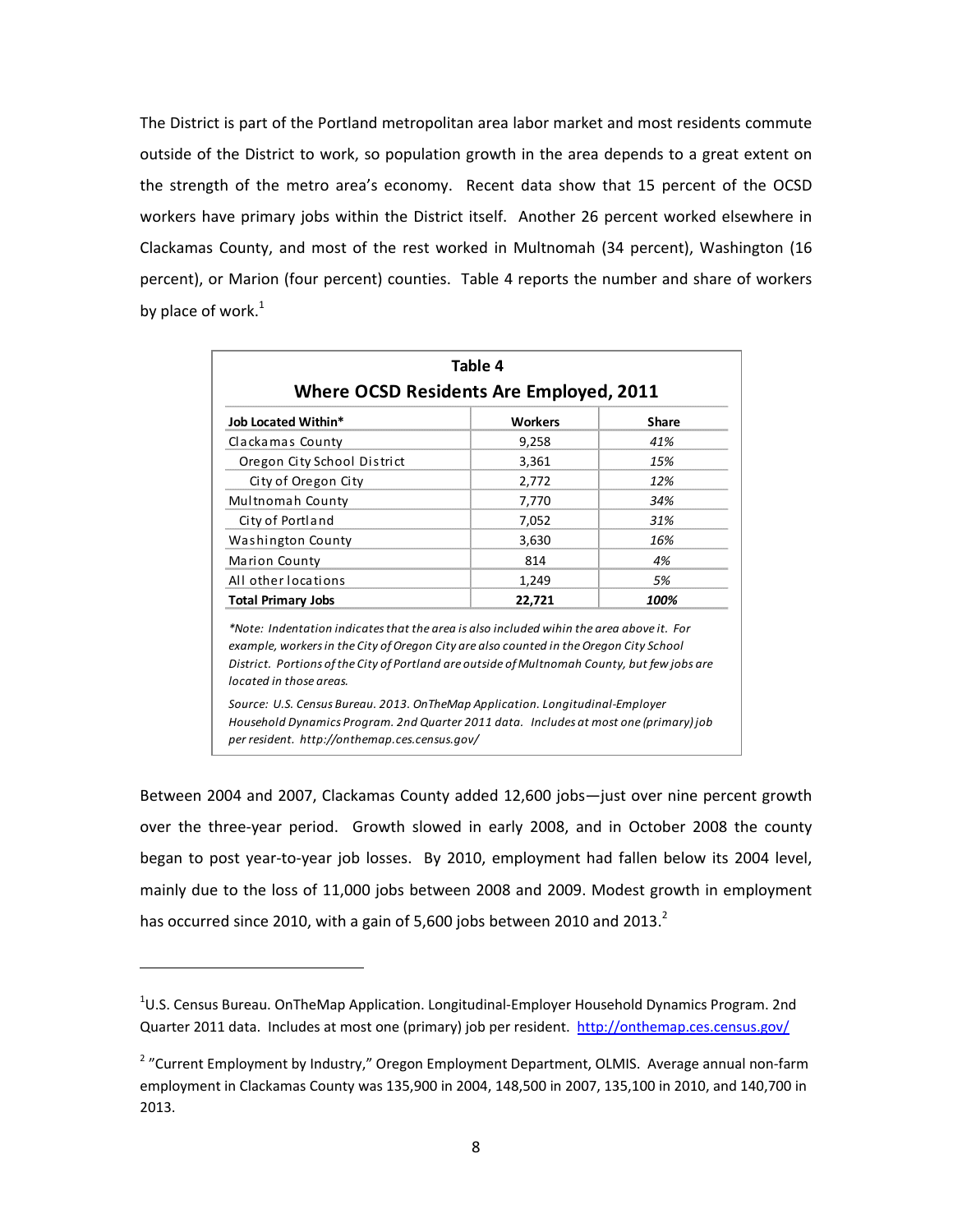Clackamas County's unemployment rate rose from 4.6 percent in 2007, on par with the U.S. rate, to 10.2 percent in 2009, nearly a percentage point higher than the U.S. rate of 9.3 percent. The most recent annual Clackamas County rate of 6.8 percent In 2013 was lower than the nation's 7.4 percent rate; however, despite a significant improvement from the 2009 high, remained higher than pre-recession level. $3$ 

The Oregon Employment Department offered this assessment of Clackamas County employment growth in April 2014:

Clackamas County continues its slow march down the path of recovery. Heading into spring, it's recovered more than half of the jobs lost during the Great Recession. Growth decelerated towards the end of last year, and that trend continued in the early months of 2014. The good news is that most major private‐sector industries are above, or at, year-ago levels; indicative of a broad-based and healthier recovery. The public sector still lags. Meanwhile, the jobless rate slowly declined despite tepid job growth. Some residents left the labor force, while others undoubtedly found work in neighboring Multnomah and Washington counties, where job levels are at all-time highs. $4$ 

#### *Births*

Between 2005 and 2008 there was a gradual increase each year in births to residents of the OCSD. The annual birth total in the OCSD declined sharply in 2009 and has recovered only partially since then. In the U.S. and in Oregon, the number of births peaked in 2007 and fell each year through 2012.<sup>5</sup> The Pew Research Center's analysis of multiple economic and demographic data sources confirms the close correlation between the economic downturn and the nation's fertility downturn.<sup>6</sup> The number of OCSD births each year from 1990 to 2012 is reported in Table 5. In the "Enrollment Forecasts" section of this report, we will examine the relationship between births, migration, and subsequent school enrollments.

<sup>&</sup>lt;sup>3</sup> "Labor Force Data," Oregon Employment Department, OLMIS. Average annual unemployment rate.

<sup>4</sup> Excerpt from: "Recent Trends, Clackamas." Amy Vander Vliet, Employment Department, OLMIS, April 1, 2014.

<sup>5</sup> "Births: Final Data for 2012." National Vital Statistics Report, Volume 62, Number 9, National Center for Health Statistics; *Oregon Vital Statistics Annual Report 2012 Volume 1*, Oregon Health Authority, Center for Health Statistics.

<sup>&</sup>lt;sup>6</sup> "In a Down Economy, Fewer Births." Pew Research Center, Pew Social & Demographic Trends, October 2011. Also, "U.S. Birth Rate Falls to a Record Low; Decline Is Greatest Among Immigrants." Pew Research Center, Pew Social & Demographic Trends, November 2012.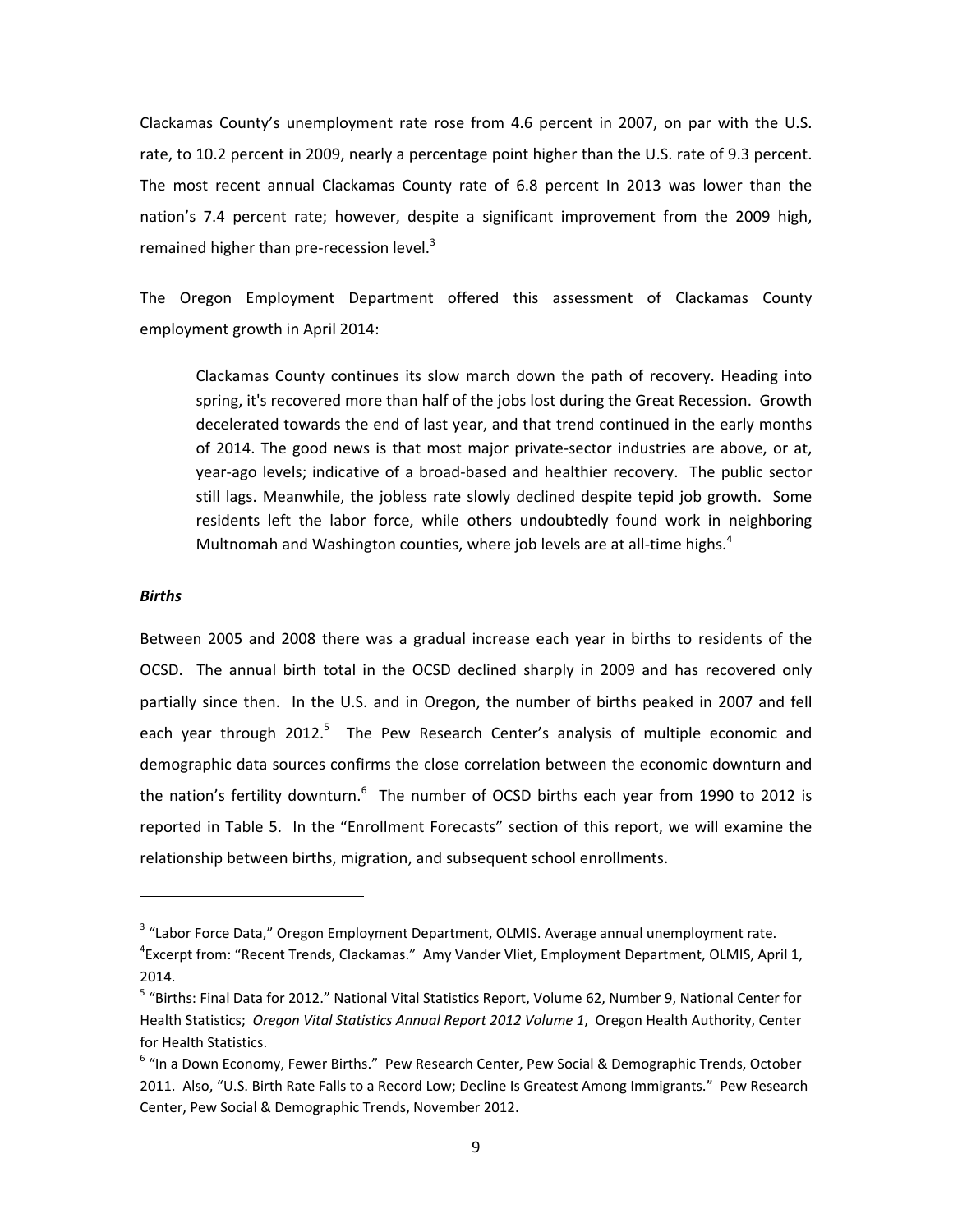| Table 5<br>Annual Births, 1990 to 2012 |                                    |  |  |
|----------------------------------------|------------------------------------|--|--|
|                                        | <b>Oregon City School District</b> |  |  |
| Year                                   | <b>Births</b>                      |  |  |
| 1990                                   | 642                                |  |  |
| 1991                                   | 601                                |  |  |
| 1992                                   | 596                                |  |  |
| 1993                                   | 584                                |  |  |
| 1994                                   | 598                                |  |  |
| 1995                                   | 628                                |  |  |
| 1996                                   | 683                                |  |  |
| 1997                                   | 692                                |  |  |
| 1998                                   | 672                                |  |  |
| 1999                                   | 644                                |  |  |
| 2000                                   | 631                                |  |  |
| 2001                                   | 646                                |  |  |
| 2002                                   | 642                                |  |  |
| 2003                                   | 617                                |  |  |
| 2004                                   | 630                                |  |  |
| 2005                                   | 612                                |  |  |
| 2006                                   | 631                                |  |  |
| 2007                                   | 657                                |  |  |
| 2008                                   | 679                                |  |  |
| 2009                                   | 580                                |  |  |
| 2010                                   | 595                                |  |  |
| 2011                                   | 612                                |  |  |
| 2012                                   | 609                                |  |  |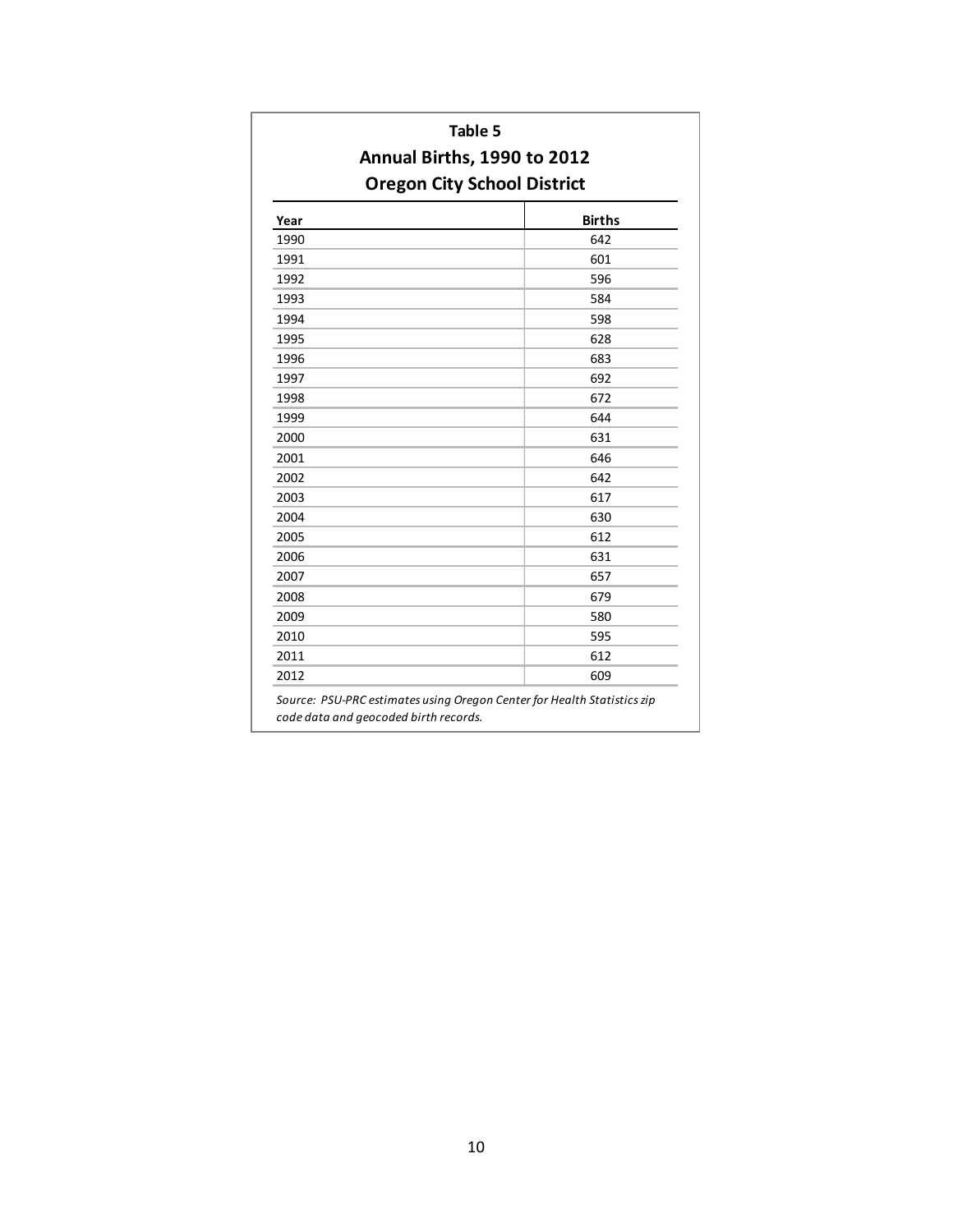#### *Housing Growth and Characteristics*

During the 2000 to 2010 period, the District added about 3,500 housing units, as shown in Table 6. The smaller increase of about 3,000 households (occupied housing units) was due to an increase in vacancy rates, from 5.0 percent in 2000 to 6.3 percent in 2010. The housing unit and household growth was smaller in the 2000s than in the 1990s, when the District added about 4,500 units and 4,000 households.

In both the 1990s and 2000s the number of households with children under 18 grew more slowly than the number of households without children, so the share of households with children fell from 43 percent in 1990 to 38 percent in 2000 and 34 percent in 2010. The average number of persons per household also decreased, from 2.81 in 1990 to 2.67 in 2000 and 2.61 in 2010.

| Housing and Household Characteristics, 1990, 2000, and 2010 | Table 6 | <b>Oregon City School District</b> |        |            |            |
|-------------------------------------------------------------|---------|------------------------------------|--------|------------|------------|
|                                                             |         |                                    |        |            | Change     |
|                                                             | 1990    | 2000                               | 2010   | '90 to '00 | '00 to '10 |
| <b>Housing Units</b>                                        | 14,042  | 18,566                             | 22,081 | 4,524      | 3,515      |
| Households                                                  | 13,656  | 17,641                             | 20,684 | 3,985      | 3,043      |
| Households with children under 18                           | 5,865   | 6,727                              | 6,981  |            |            |
| share of total                                              | 43%     | 38%                                | 34%    | 862        | 254        |
| Households with no children under 18                        | 7,791   | 10,914                             | 13,703 |            |            |
| share of total                                              | 57%     | 62%                                | 66%    | 3,123      | 2,789      |
| Household Population                                        | 38,381  | 47,181                             | 54,048 | 8,800      | 6,867      |
| Persons per Household                                       | 2.81    | 2.67                               | 2.61   | $-0.14$    | $-0.06$    |

Source: U.S. Census Bureau, 1990, 2000, and 2010 Censuses; data aggregated to OCSD boundary by Portland State *University Population Research Center. 2010 household characteristics data will be available in summer 2011.*

To anticipate the scale and geographic distribution of new housing in the short‐term future, we compile data from land use applications and building permits. Developers submit land use applications to local jurisdictions in order to subdivide or partition residential land, creating new tax lots for single family development or to gain site development review for multi-family development. After the land use approvals are attained and subdivisions are platted, building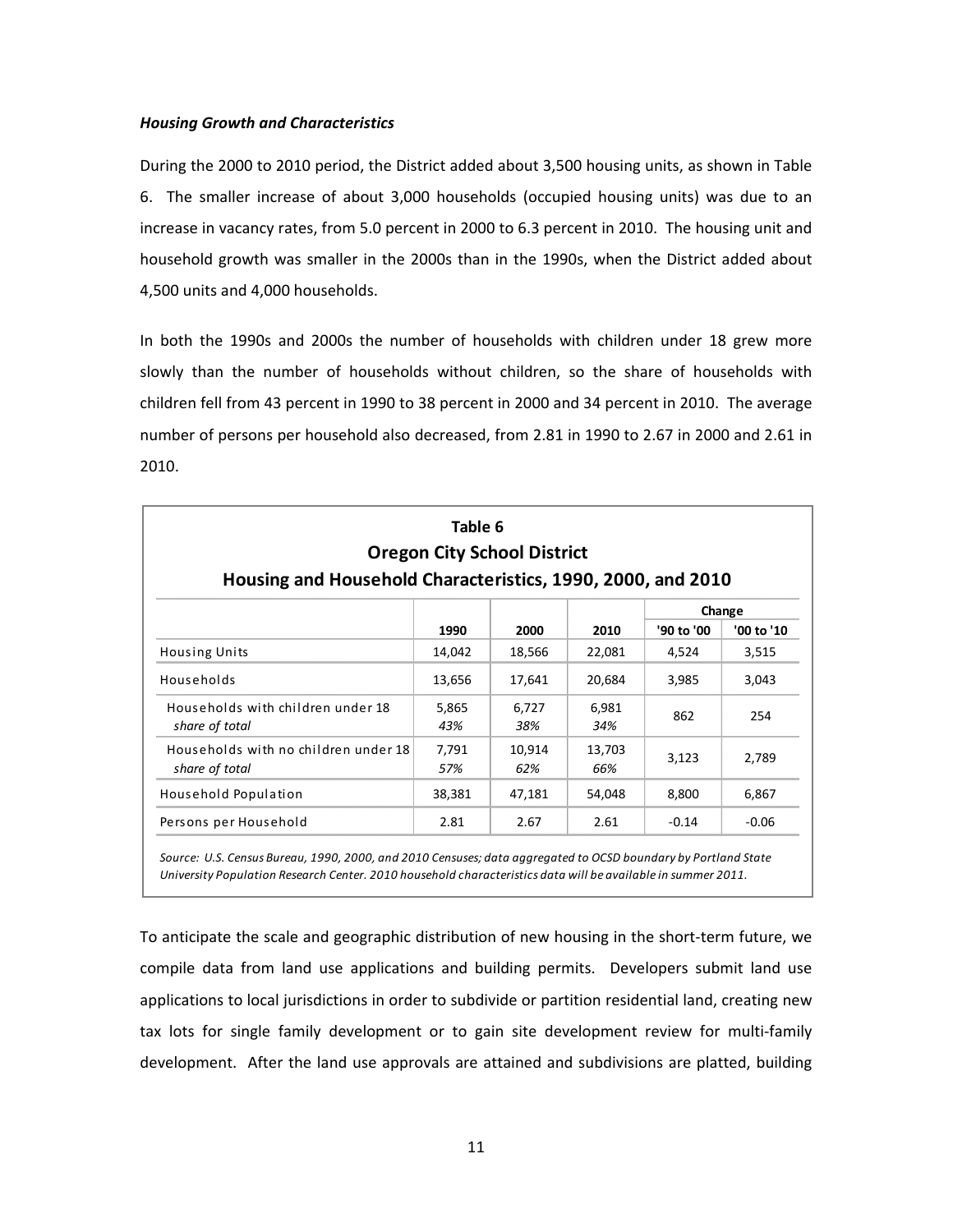permits may be issued. These steps create public records, which are compiled for the District and its attendance areas.

Updating the inventory of land use changes is an ongoing process incorporating information provided by Clackamas County and the City of Oregon City. New information is added and older information from previous reports may be adjusted to account for development name changes, lot or unit counts, or withdrawn applications. Most of the subdivisions approved prior to 2010 are now completely or nearly built-out, so Table 7 includes only those land use applications for single family subdivisions that have been submitted since 2010. At least nine of the subdivisions listed in the table have been platted already, and homebuilding is underway in at least seven of them. The largest activity has been in Crabtree Terrace 2 (Redland Elementary), where permits were issued for 23 new homes between June 2013 and April 2014. Walnut Glen (12 homes) and Nadeline Joy Acres (10 homes) also have had significant new construction since mid‐2013. The number of lots shown in Table 7 indicates the total for each subdivision, including homes that have been completed or are under construction and, in some cases, vacant lots that remain ready to develop. Several of the most recent subdivisions, including all of the 2014 applications, are currently under review.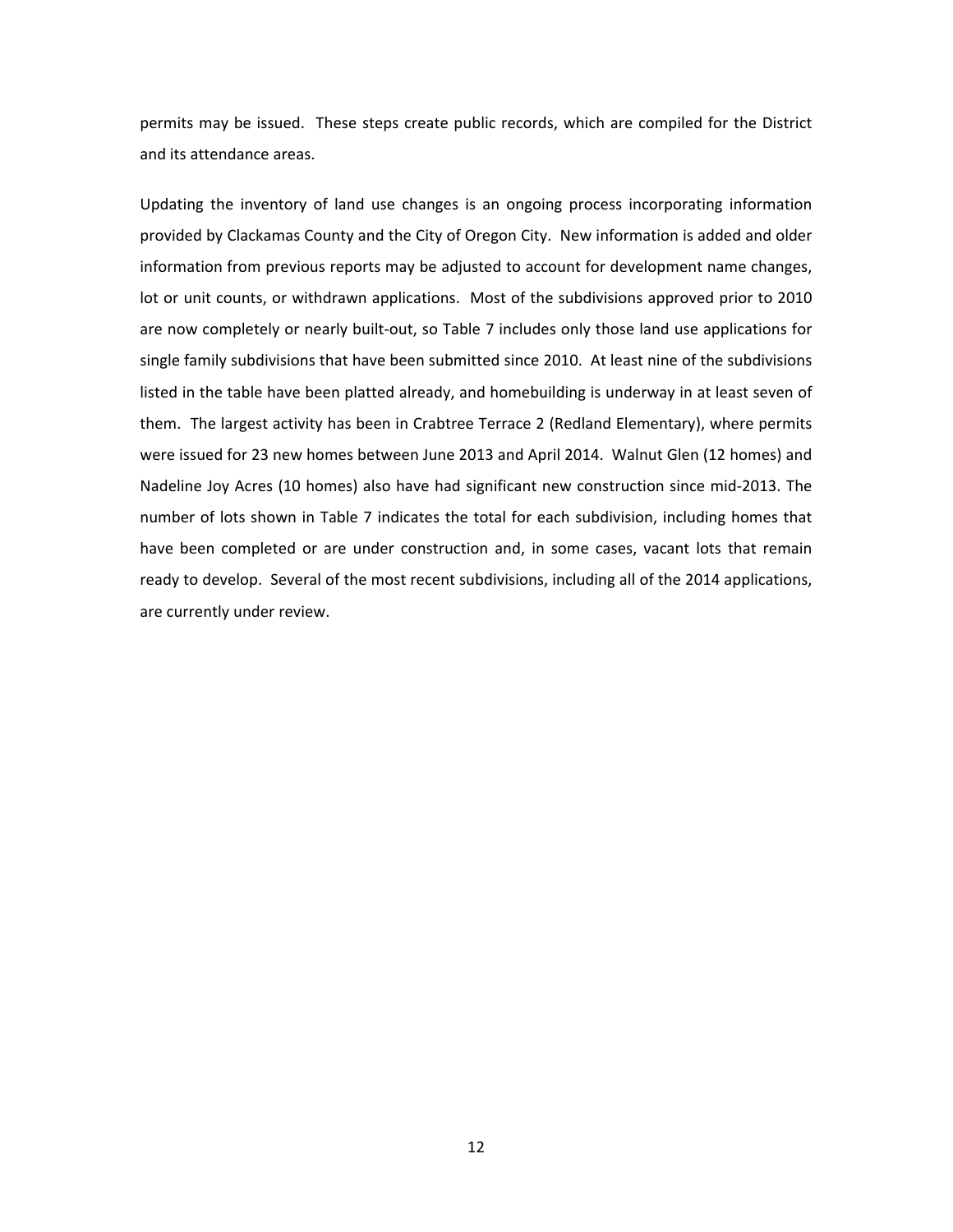|                                                       |                        | Table 7                                   |                     |      |  |  |
|-------------------------------------------------------|------------------------|-------------------------------------------|---------------------|------|--|--|
| <b>Recent and Proposed Single Family Subdivisions</b> |                        |                                           |                     |      |  |  |
|                                                       |                        | Oregon City School District, Spring 2014  |                     |      |  |  |
|                                                       | <b>Elementary Area</b> |                                           |                     |      |  |  |
| Year*                                                 | (2013-14)              | <b>Subdivision Name</b>                   | <b>Jurisdiction</b> | Lots |  |  |
| 2010                                                  | Redland                | Edgecliff (EX Z0205-10 of Z0067-09)       | Clackamas Co.       | 25   |  |  |
|                                                       | Holcomb                | Cherri Meadows (EX 10-04 of TP 08-02)     | City of O.C.        | 5    |  |  |
|                                                       | Redland                | Meriwether (TP10-01; was Thayer Road)     | City of O.C.        | 68   |  |  |
| 2011                                                  | John McLoughlin        | Anastyn Estates (TP 11-02)                | City of O.C.        | 19   |  |  |
|                                                       | Redland                | Walnut Glen (TP 11-01; was Lofgren Acres) | City of O.C.        | 18   |  |  |
| 2012                                                  | John McLoughlin        | Pavilion Park 2 (TP 12-04)                | City of O.C.        | 11   |  |  |
|                                                       | Redland                | Crabtree Terrace 2 (TP 12-01)             | City of O.C.        | 30   |  |  |
|                                                       | Holcomb                | Visionary Place (TP 12-02)                | City of O.C.        | 6    |  |  |
|                                                       | Gaffney Lane           | Nadeline Joy Acres (TP 12-03)             | City of O.C.        | 13   |  |  |
| 2013                                                  | John McLoughlin        | Aspen Ridge (TP 13-01)                    | City of O.C.        | 8    |  |  |
|                                                       | <b>Beavercreek</b>     | Kinslie Heights (TP 13-02)                | City of O.C.        | 10   |  |  |
|                                                       | John McLoughlin        | Central Point Crossing (TP 13-03)         | City of O.C.        | 27   |  |  |
|                                                       | Gaffney Lane           | Lindsay Anne Estates (TP 13-04)           | City of O.C.        | 35   |  |  |
|                                                       | Holcomb                | Barlow Place Subdivision (TP 13-05)       | City of O.C.        | 6    |  |  |
| 2014                                                  | Holcomb                | Sunnybrook Phase 2 (TP14-01)              | City of O.C.        | 29   |  |  |
|                                                       | Gaffney Lane           | Small Slope (TP 14-02)                    | City of O.C.        | 10   |  |  |
|                                                       | Gaffney Lane           | Ellis Estates (TP 14-03)                  | City of O.C.        | 25   |  |  |
|                                                       | John McLoughlin        | Adeline Acres (TP 14-04)                  | City of O.C.        | 16   |  |  |

\*Note: "Year" is the latter of initial submission or most recent extension. Approval, final plat, construction and *occupancy may be in later years.*

*Sources: Compiled by Population Research Center, PSU; primary information from City and County planning* departments. The number of lots sometimes changes between initial approval and final plat, so lot counts in this *tablemay differ slightly from those published elsewhere.*

Residential building permit activity within the City of Oregon City each of the past 17 years is presented in Table 8. Growth was relatively slow from 2008 to 2011, but the 2012 total for both single and multi-family units of more than 400 permitted units exceeded any of the previous 12 years. The 117 unit Landing Apartments (Beavercreek Elementary) were permitted in August, 2012. In 2013, Oregon City permitted 173 new single‐family units and permitted another 38 in the first four months of 2014.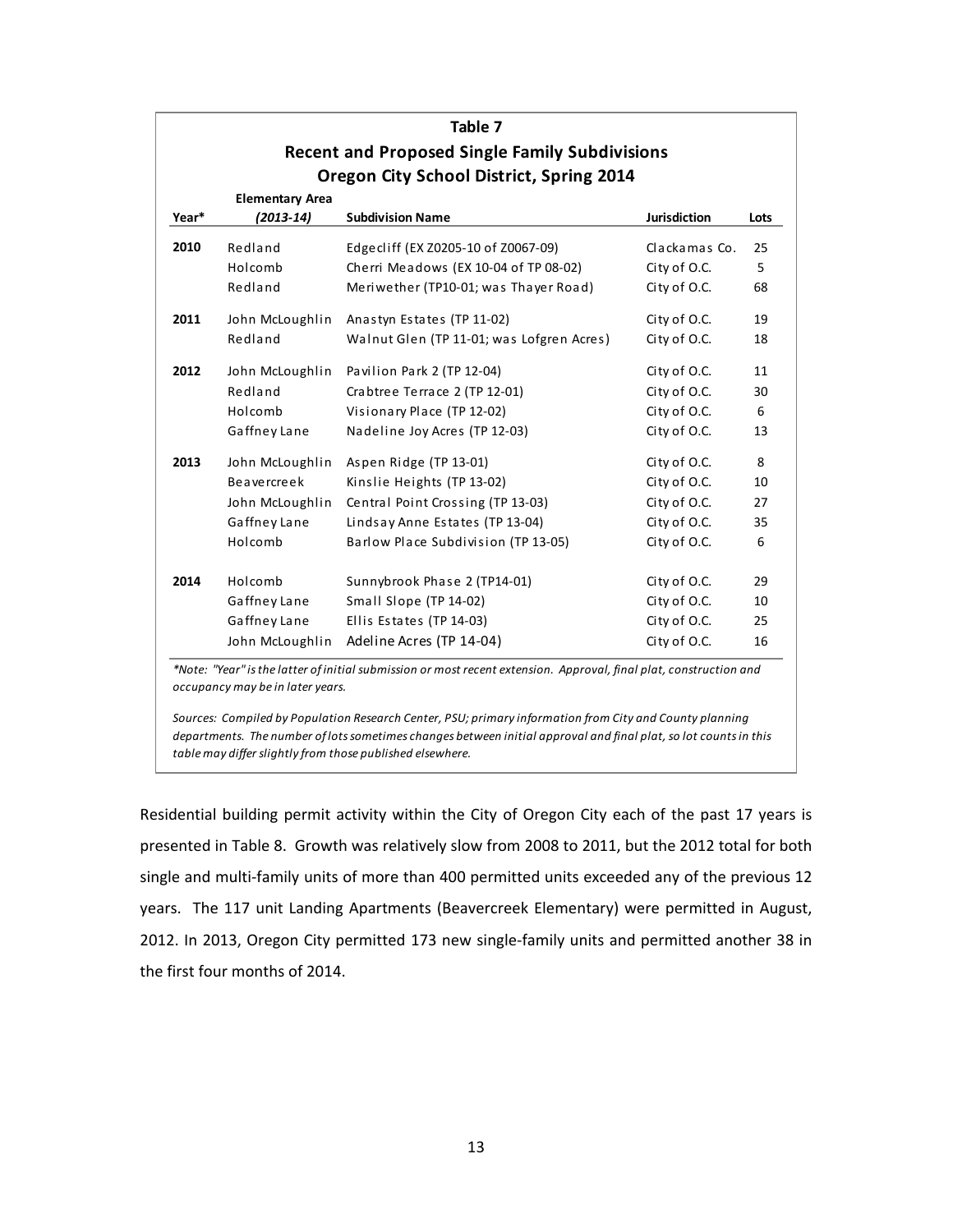|                           |                      | <b>City of Oregon City</b> |
|---------------------------|----------------------|----------------------------|
| <b>Year Permit Issued</b> | <b>Single Family</b> | <b>Multiple Family</b>     |
| 1996                      | 347                  | 318                        |
| 1997                      | 232                  | 78                         |
| 1998                      | 287                  | 41                         |
| 1999                      | 465                  | 8                          |
| 2000                      | 334                  | 6                          |
| 2001                      | 311                  | 19                         |
| 2002                      | 250                  | $\Omega$                   |
| 2003                      | 259                  | 24                         |
| 2004                      | 208                  | 12                         |
| 2005                      | 214                  | $\Omega$                   |
| 2006                      | 267                  | 19                         |
| 2007                      | 237                  | $\Omega$                   |
| 2008                      | 95                   | $\Omega$                   |
| 2009                      | 103                  | 4                          |
| 2010                      | 109                  | 5                          |
| 2011                      | 137                  | $\Omega$                   |
| 2012                      | 293                  | 117                        |
| 2013                      | 173                  | 0                          |
| 2014 (Jan-Apr)            | 38                   | 0                          |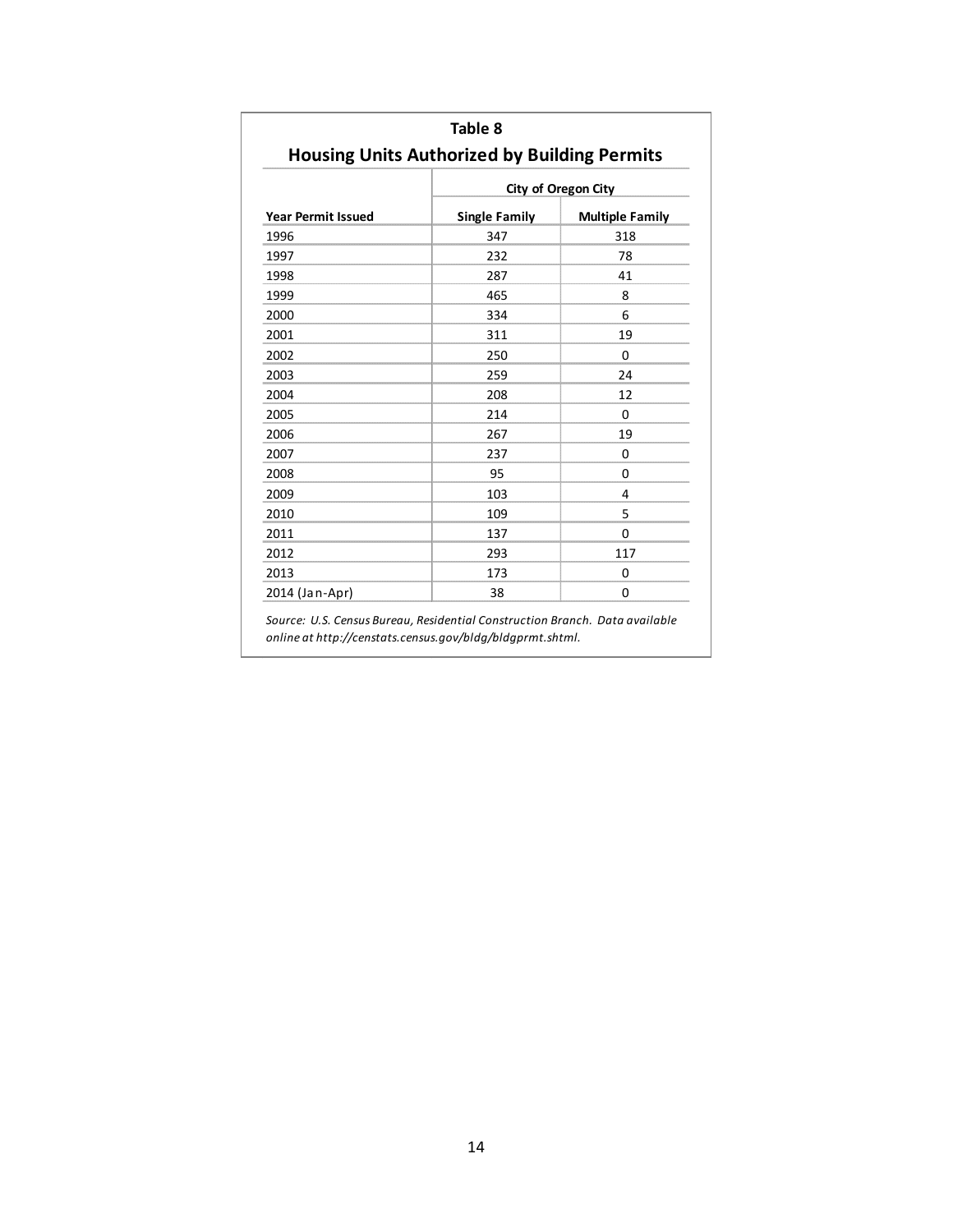## **ENROLLMENT TRENDS**

*Note: Charter schools are included in district‐wide enrollment, with the exception of Alliance Charter Academy. This provides the best fit for long term analysis of enrollment and demographics, because while the Springwater Environmental Sciences School, Oregon City Service Learning Academy (OCSLA), and the Clackamas Academy of Industrial Sciences (CAIS) provide unique curriculums and academic environments, the majority of their students are OCSD* residents who are likely to have attended other OCSD schools if the charter schools did not exist. *In contrast, Alliance enrolls many residents from other districts as well as students who were previously home schooled, so its initial enrollment and subsequent growth is not closely related to school age population trends within the OCSD.*

After reaching almost 8,000 students during the early 2000s, the K‐12 enrollment in the Oregon City School District has decreased in seven of the eight years between 2004‐05 and 2012‐13. Between 2012‐13 and 2013‐14, the District experienced its largest growth in 10 years. The K‐12 total in Fall 2013 was 7,736 students, 156 students (2.1 percent) higher than in the previous year, but still 260 students (3 percent) lower than its peak in 2004‐05.

\_\_\_\_\_\_\_\_\_\_\_\_\_\_\_\_\_\_\_\_\_\_\_\_\_\_\_\_\_\_\_\_\_\_\_\_\_\_\_\_\_\_\_\_\_\_\_\_\_\_\_\_\_\_\_\_\_\_\_\_\_\_\_\_\_\_\_\_\_\_\_\_

The District's elementary (K-5<sup>th</sup>) enrollment peaked in the early 2000s and again in 2007-08. Secondary enrollment trends followed chronologically: grades 6‐8 peaked in 2004‐05 and 2010‐ 11; high school enrollment peaked in 2005‐06 and reached a new all‐time peak in 2013‐14.

Decreasing enrollment is not unique to Oregon City. Many districts in Oregon have had followed similar paths, due primarily to lower fertility rates and an aging population. Statewide K-5 enrollment has increased, in the most recent few years, and is larger than 10 years ago, but total middle school  $(6^{th}-8^{th})$  grade enrollment is lower now than in the 2003-04 school year. Statewide high school enrollment is only slightly higher than in 2003‐04.

Table 9 summarizes the enrollment history for the District by grade level annually for the 10 year period from 2003‐04 to 2013‐14.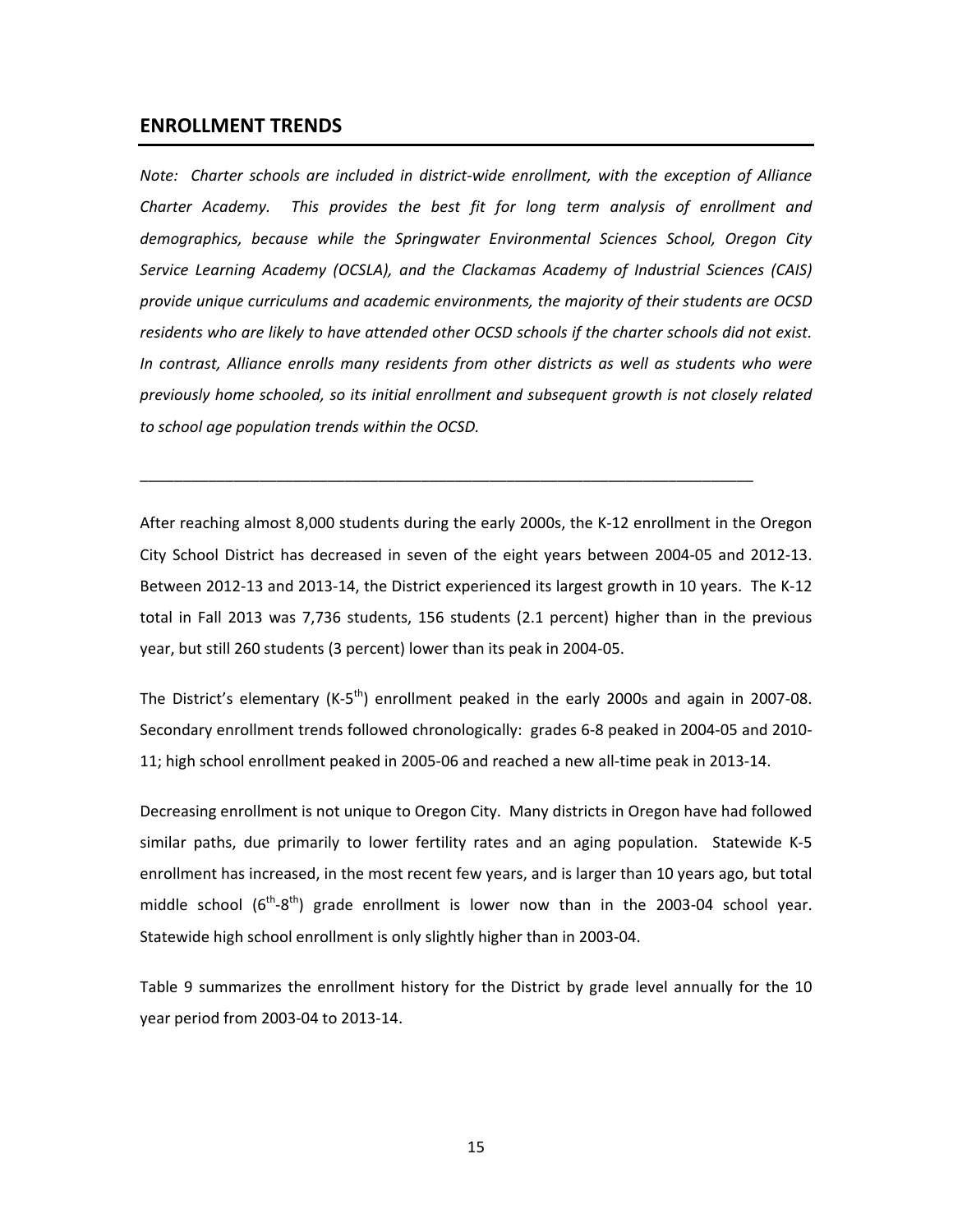|                 |               |             |                |                    |         | Table 9<br>Oregon City School District, Enrollment History, 2003-04 to 2013-14 <sup>1</sup> |                    |              |                    |         |         |
|-----------------|---------------|-------------|----------------|--------------------|---------|---------------------------------------------------------------------------------------------|--------------------|--------------|--------------------|---------|---------|
| Grade           | 2003-04       | 2004-05     | 2005-06        | 2006-07            | 2007-08 | 2008-09                                                                                     | 2009-10            | 2010-11      | 2011-12            | 2012-13 | 2013-14 |
| ĸ               | 615           | 584         | 541            | 535                | 548     | 567                                                                                         | 569                | 517          | 557                | 533     | 554     |
| 1               | 643           | 635         | 617            | 579                | 588     | 592                                                                                         | 594                | 571          | 545                | 559     | 577     |
| 2               | 605           | 654         | 658            | 640                | 613     | 580                                                                                         | 562                | 610          | 572                | 547     | 587     |
| 3               | 594           | 611         | 664            | 652                | 663     | 628                                                                                         | 582                | 565          | 623                | 566     | 540     |
| 4               | 616           | 599         | 605            | 661                | 661     | 656                                                                                         | 617                | 563          | 558                | 580     | 567     |
| 5               | 659           | 633         | 594            | 633                | 675     | 662                                                                                         | 642                | 626          | 568                | 534     | 605     |
| 6               | 627           | 675         | 627            | 615                | 624     | 670                                                                                         | 665                | 670          | 630                | 576     | 554     |
| $\overline{ }$  | 662           | 637         | 651            | 619                | 633     | 573                                                                                         | 645                | 656          | 631                | 597     | 570     |
| 8               | 658           | 663         | 622            | 656                | 610     | 622                                                                                         | 575                | 638          | 645                | 626     | 616     |
| 9               | 649           | 669         | 658            | 623                | 638     | 614                                                                                         | 633                | 591          | 650                | 639     | 653     |
| 10              | 593           | 606         | 623            | 611                | 592     | 606                                                                                         | 581                | 618          | 586                | 641     | 649     |
| 11              | 506           | 545         | 562            | 564                | 566     | 562                                                                                         | 554                | 556          | 574                | 584     | 641     |
| 12              | 501           | 485         | 524            | 543                | 528     | 546                                                                                         | 543                | 569          | 555                | 598     | 593     |
| US <sup>2</sup> | 0             | $\mathbf 0$ | $\overline{7}$ | 0                  | 0       | $\mathbf 0$                                                                                 | $\overline{2}$     | $\mathbf{1}$ | 3                  | 0       | 30      |
| <b>Total</b>    | 7,928         | 7,996       | 7,953          | 7,931              | 7,939   | 7,878                                                                                       | 7,764              | 7,751        | 7,697              | 7,580   | 7,736   |
|                 |               | 68          | $-43$          | $-22$              | 8       | $-61$                                                                                       | $-114$             | $-13$        | $-54$              | $-117$  | 156     |
|                 | Annual change | 0.9%        | $-0.5%$        | $-0.3%$            | 0.1%    | $-0.8%$                                                                                     | $-1.4%$            | $-0.2%$      | $-0.7%$            | $-1.5%$ | 2.1%    |
| K-5             | 3,732         | 3,716       | 3,679          | 3,700              | 3,748   | 3,685                                                                                       | 3,566              | 3,452        | 3,423              | 3,319   | 3,430   |
| $6-8$           | 1,947         | 1,975       | 1,900          | 1,890              | 1,867   | 1,865                                                                                       | 1,885              | 1,964        | 1,906              | 1,799   | 1,740   |
| $9 - 12$        | 2,249         | 2,305       | 2,374          | 2,341              | 2,324   | 2,328                                                                                       | 2,313              | 2,335        | 2,368              | 2,462   | 2,566   |
|                 |               |             |                | 2003-04 to 2008-09 |         |                                                                                             | 2008-09 to 2013-14 |              | 2003-04 to 2013-14 |         |         |
|                 |               |             | 5 yr. chg.     | Pct.               |         | 5 yr. chg.                                                                                  | Pct.               |              | 10 yr. chg.        | Pct.    |         |
| $K-5$           |               |             | -47            | $-1%$              |         | $-255$                                                                                      | $-7%$              |              | $-302$             | -8%     |         |
| $6-8$           |               |             | $-82$          | -4%                |         | $-125$                                                                                      | $-7%$              |              | $-207$             | $-11%$  |         |
| $9 - 12$        |               |             | 79             | 4%                 |         | 238                                                                                         | 10%                |              | 317                | 14%     |         |
| <b>Total</b>    |               |             | $-50$          | $-1%$              |         | $-142$                                                                                      | $-2%$              |              | $-192$             | $-2%$   |         |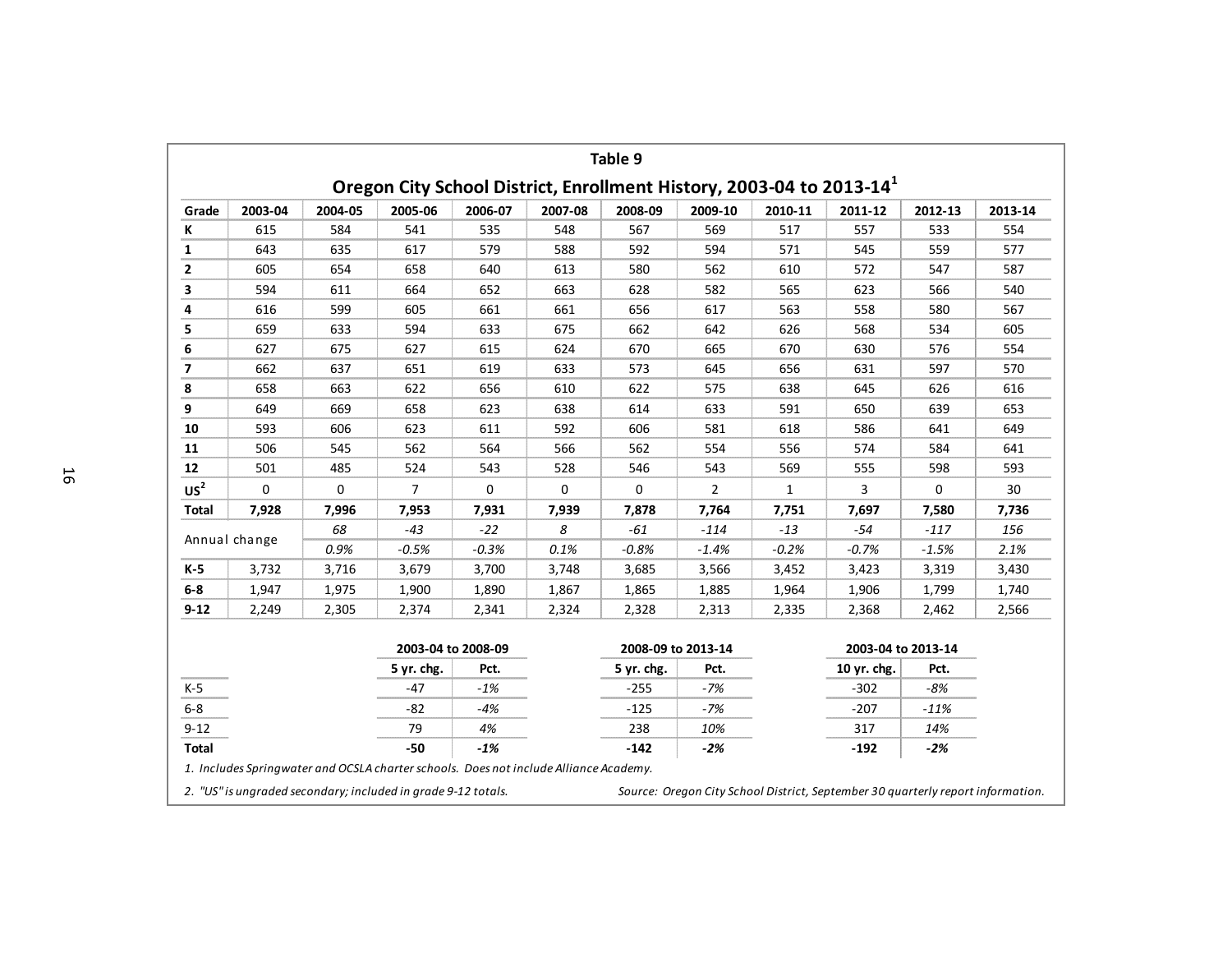#### *Private School Enrollment, Home School, and Inter‐District Transfers*

The major private schools in Oregon City are the North Clackamas Christian School, enrolling 236 students in grades K‐12 in 2013‐14, and St. John the Apostle Catholic School, enrolling about 230 students in grades K-8. There are several smaller private schools enrolling fewer than 100 students each. Just outside of the OCSD boundaries, Rivergate Adventist Elementary School in Gladstone enrolls about 135 students in grades K‐8.

Private schools within the OCSD enroll local students as well as students from beyond the OCSD boundaries. Conversely, OCSD residents attend private schools beyond the District's boundary, so the number of students enrolled in private schools physically located within the District cannot be used to measure overall private school share. The 2000 Census and the more recent American Community Survey (ACS) included questions about school enrollment by level and by type (public or private), reported by residence.<sup>7</sup> In 2000, 11 percent of 1<sup>st</sup>-12<sup>th</sup> grade students living in the District were enrolled in private schools. The ACS estimate from surveys conducted from 2008 to 2012 indicates that only eight percent of OCSD  $1^{st}$ -12<sup>th</sup> grade residents were enrolled in private schools. However, the ACS has a smaller sample size than the Census long form, thus with larger margins of error.

Another disparity between OCSD enrollment and child population can be attributed to home‐ schooling. Home schooled children age 7 to 18 living in the District are required to register with the Clackamas Educational Service District (CESD), though the statistics kept by the CESD are not precise because students who move out of the area are not required to drop their registration. Students who enroll in public schools after being registered as home schooled are dropped from the home school registry. In February 2014 there were 367 OCSD residents registered, down from 413 at the end of the 2012-13 school year. The number of registered home school students represents about four percent of OCSD's school age population, with high school grades represented at a higher rate than elementary and middle school grades in the registry.

Private schools and home schooling help to explain the difference between the number of school-age children living in the District and the number attending District schools. Both

<sup>7</sup> Census 2000 Table P36 and ACS 2008‐12 Table B14002 provides information on school enrollment by grade level and school type.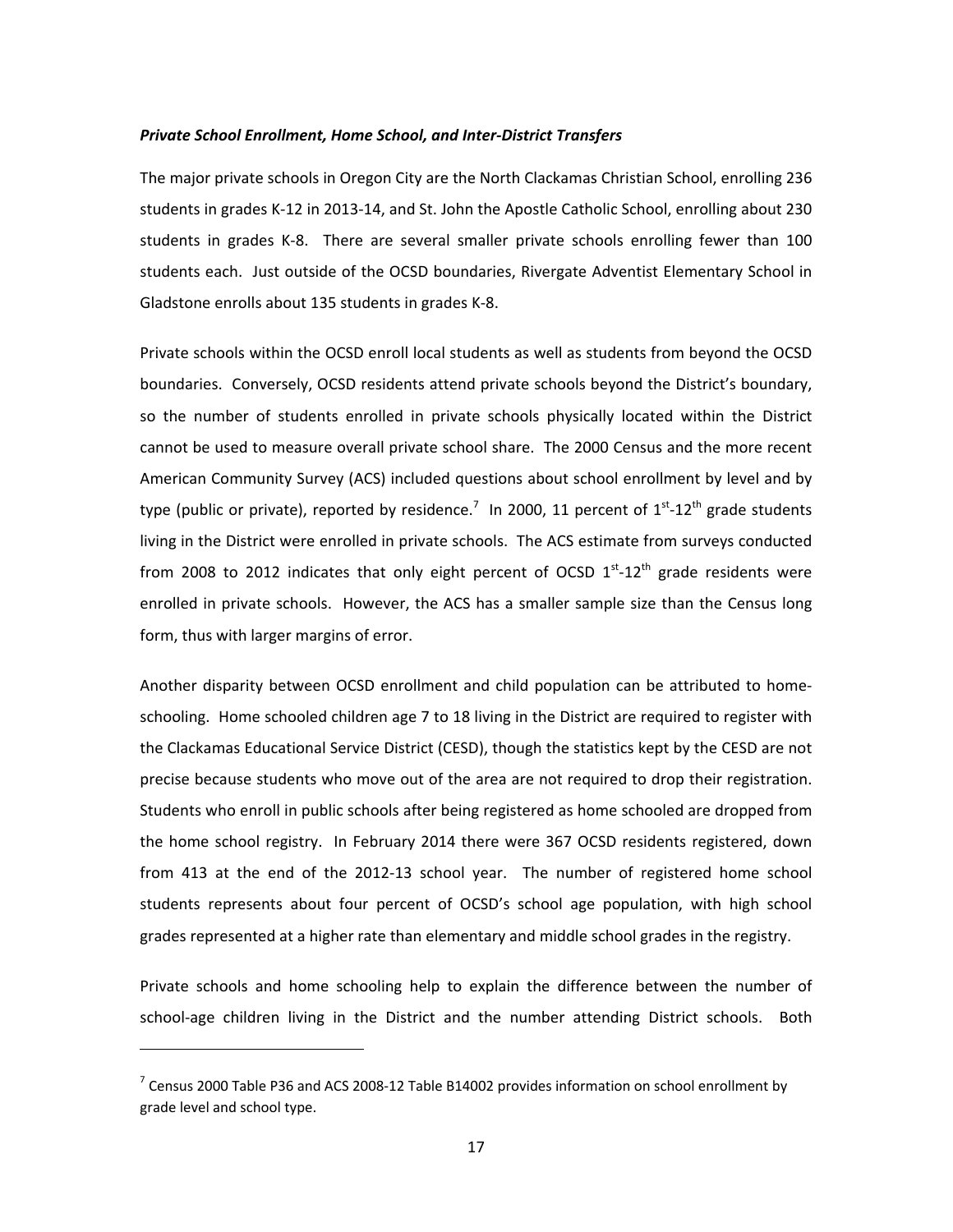represent "outflow" from the District. That is, children eligible but not attending District schools. The other "outflow" consists of District residents who attend public schools in other school districts. There is also a related "inflow" of residents from other districts. There are three different inter‐district transfer flows that impact OCSD's enrollment.

Under Oregon's inter‐district transfer rules that were in place prior to 2012‐13, students who wanted to attend a public school outside of their resident district had to gain approval from their home district and the district that they want to attend, and that approval must be renewed each year. In recent years the OCSD has had a net loss of students under this policy, which remains as one of the three flows. The net loss occurs at each school level (elementary, middle, and high) and grew from 33 students in 2009-10 to 58 students in 2012-13, contributing a very small amount to the OCSD enrollment decline during that three year period. The net loss increased to 91 students in 2013‐14, in contrast to the District's overall enrollment growth.

Beginning in the 2012‐13 school year, Oregon adopted a new open enrollment policy under which students may transfer without approval of their home district to a district that designates available spaces at its schools. The OCSD adopted the policy and designated spaces at Oregon City High School, Gardiner and Ogden Middle Schools, and Jennings Lodge and Candy Lane Elementary Schools. For the 2013‐14 school year, 52 out‐of‐district residents enrolled in OCSD schools under this policy. However, about 117 OCSD residents applied to neighboring school districts that offered open enrollment, indicating a net loss to the OCSD.

Historically, many OCSD residents have attended schools in the Gladstone School District under an agreement dating back to 1994 called Student Choice, or "Options," whereby OCSD and Gladstone residents in grades 7 to 12 could choose to attend schools in the other District. As a result of the OCSD's noncontiguous boundary including the Jennings Lodge neighborhood, which is closer to Gladstone's secondary schools, there are more OCSD residents enrolled in Gladstone schools under this program, compared with Gladstone residents enrolled in OCSD schools. However, the new open enrollment policy in place allows students to remain enrolled in a district without having to renew each year, reducing the demand for the Options program. Whereas this program was once unique among area districts, open enrollment has liberalized transfers in many districts including Gladstone and OCSD.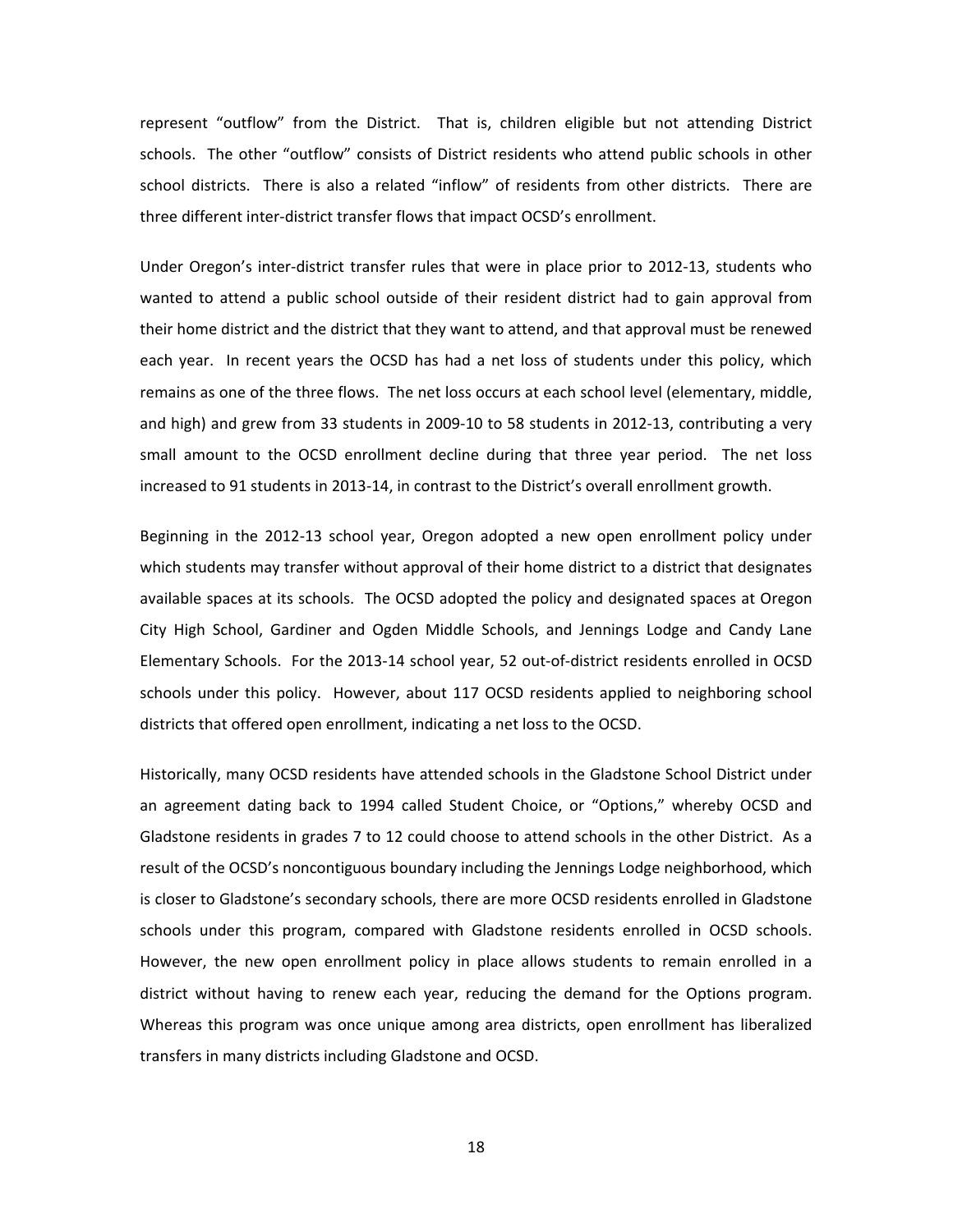#### *Neighboring Districts*

Table 10 displays several facts about OCSD demographic and enrollment trends in comparison to three other nearby Clackamas County school districts. K‐12 enrollment in each of the districts is at or below its 2005‐06 level. All have experienced a slowdown in new housing development since the mid-2000s. NCSD has experienced five consecutive years of enrollment losses since 2008‐09, following 22 consecutive years of growth. Enrollment has stabilized in Canby and increased in Gladstone since 2011‐12, in contrast to several years of prior decline. This shift is at least partly attributable to their open enrollment policies.

|                                                     | Table 10           |       |           |                                  |
|-----------------------------------------------------|--------------------|-------|-----------|----------------------------------|
| <b>Selected Clackamas County School Districts</b>   |                    |       |           |                                  |
| Demographic and Enrollment Highlights, 1990 to 2013 |                    |       |           |                                  |
|                                                     | <b>Oregon City</b> | Canby | Gladstone | <b>North</b><br><b>Clackamas</b> |
| Enrollment growth, 1990-91 to 2000-01               | 5%                 | 23%   | 17%       | 22%                              |
| Enrollment growth, 2000-01 to 2005-06               | 8%                 | $-1%$ | $-8%$     | 14%                              |
| Enrollment growth, 2005-06 to 2010-11               | $-3%$              | $-7%$ | $-7%$     | 2%                               |
| Enrollment growth, 2010-11 to 2013-14               | 0%                 | $-3%$ | 4%        | $-2%$                            |
| Latino enrollment, 2013-14                          | 12%                | 29%   | 15%       | 17%                              |
| Grades 9-12 enrollment, 2013-14                     | 33%                | 33%   | 34%       | 33%                              |
| Population growth, 1990 to 2000                     | 24%                | 18%   | 15%       | 26%                              |
| Population growth, 2000 to 2010                     | 14%                | 10%   | $-2%$     | 15%                              |
| Multi-family housing share, 2000                    | 23%                | 24%   | 26%       | 38%                              |
| Population share under age 18, 1990                 | 28.6%              | 27.0% | 26.4%     | 23.6%                            |
| Population share under age 18, 2000                 | 26.3%              | 26.9% | 26.0%     | 24.4%                            |
| Population share under age 18, 2010                 | 23.8%              | 24.1% | 23.4%     | 23.3%                            |
| Population rural, 2010                              | 17.7%              | 31.6% | 0.0%      | 0.9%                             |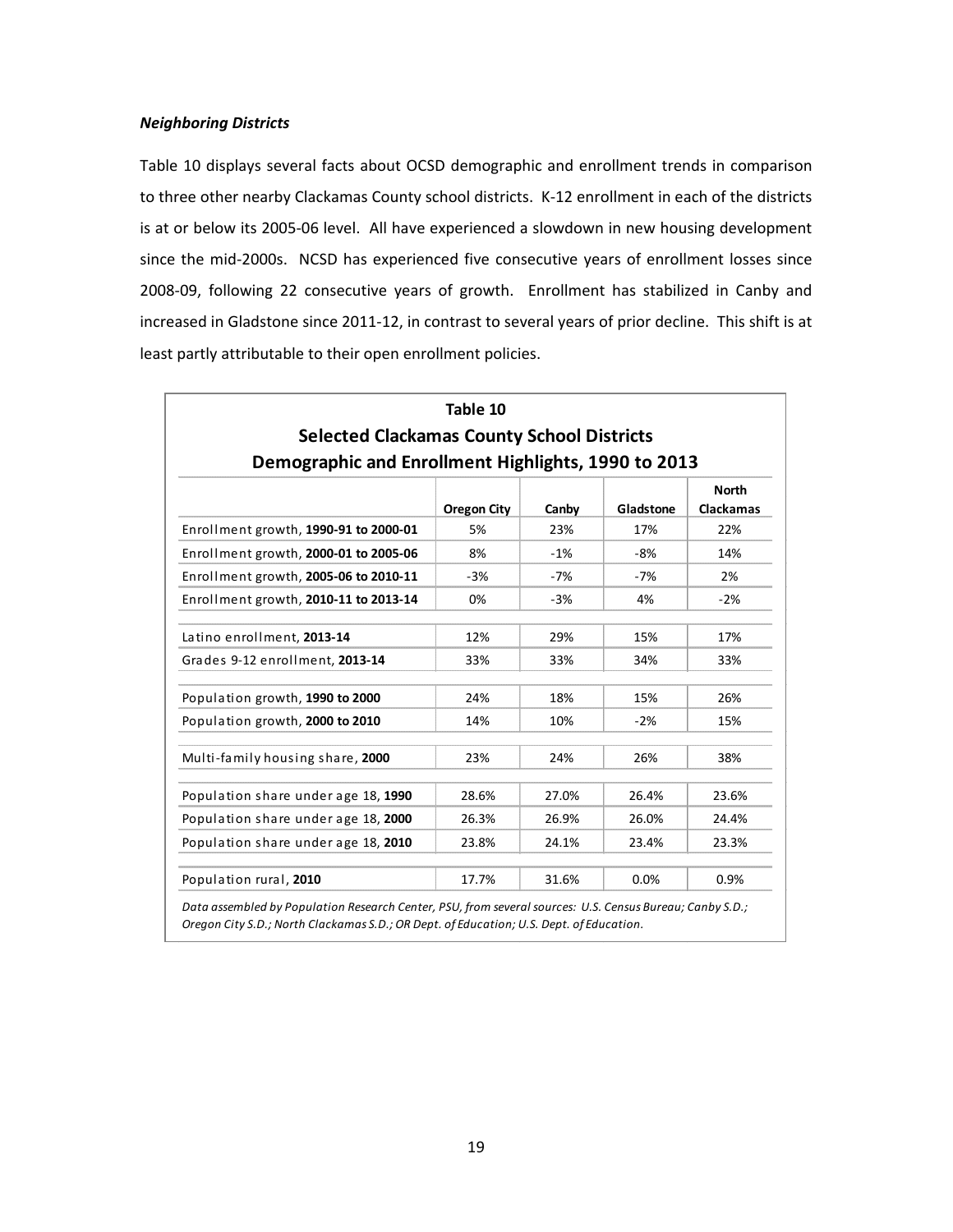#### *Enrollment Trends at Individual Schools*

Current (2013‐14) enrollment totals for elementary and middle schools are not comparable to years prior to 2012‐13 due to the 2012 change in grade level configuration from K‐6 to K‐5 and school closures and boundary realignment. In addition to those changes, the Spanish immersion program at Jennings Lodge and Candy Lane has attracted both intra‐district and inter‐district transfers to those schools, causing their enrollments to increase.

Total OCSD K‐5 enrollment increased by 108 students between 2012‐13 and 2013‐14, led by growth of 68 students at Beavercreek Elementary. Growth also occurred at Jennings Lodge (21 students), Candy Lane (17 students), and John McLoughlin (15 students), while Fall 2013 enrollments at Gaffney Lane, Holcomb, and Redland remained within 10 students of their Fall 2012 enrollments.

Both middle schools in OCSD grew between 2012-13 and 2013-14 due to the addition of  $6<sup>th</sup>$ grade; however, total  $6<sup>th</sup>$  to  $8<sup>th</sup>$  grade enrollment decreased by 65 students between 2012-13 and 2013‐14. While Gardiner lost 68 students, Ogden gained three.

Oregon City High School reached a peak of 2,374 students in 2005‐06. In 2013‐14, OCHS enrolled 2,229 students, 145 fewer than the 2005‐06 peak but 42 students more than in 2012‐ 13. However, when OCHS's enrollment peaked in 2005‐06 there were no charter high schools in the District. If OCSLA's 165 students and CAIS's 187 students were added to OCHS's 2013‐14 enrollment, overall high school enrollment has grown by 206 students since 2005‐06. While enrollments have grown at OCSLA and CAIS, total enrollment has remained close to 2,200 at OCHS in each of the past four years since 2010‐11.

Table 11 shows the total enrollments and five-year enrollment changes at each of the District's schools from 2008‐09 to 2013‐14.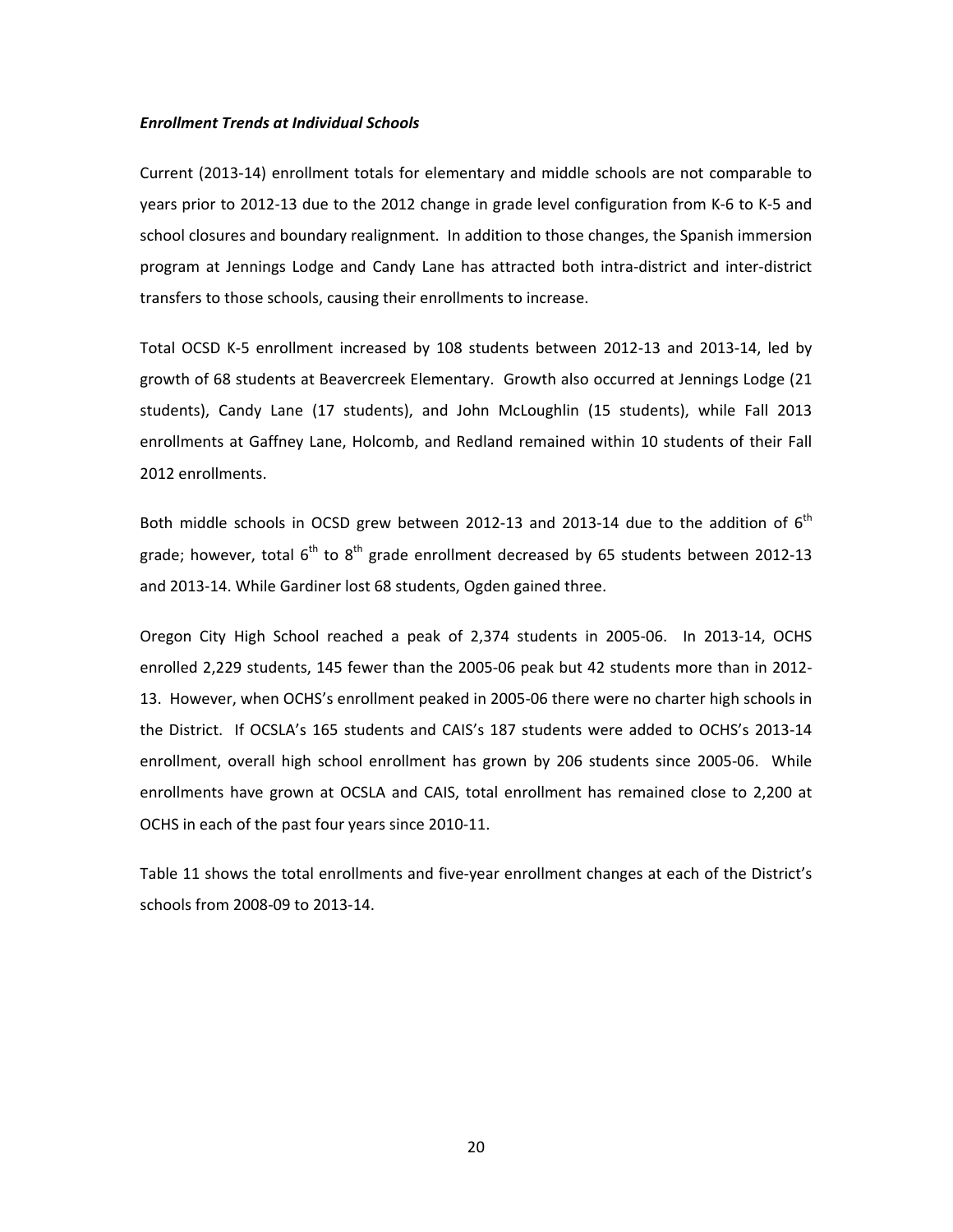|                       |          |             |          | <b>Historic Enrollment</b> |          |          | Change<br>2008-09 to 2013-14 |         |
|-----------------------|----------|-------------|----------|----------------------------|----------|----------|------------------------------|---------|
| <b>School</b>         | 2008-09  | 2009-10     | 2010-11  | 2011-12                    | 2012-13  | 2013-14  | <b>Number</b>                | Percent |
| Beavercreek           | 462      | 461         | 441      | 432                        | 480      | 548      | 86                           | 19%     |
| Candy Lane            | 267      | 223         | 202      | 182                        | 235      | 252      | $-15$                        | $-6%$   |
| Gaffney Lane          | 574      | 547         | 573      | 570                        | 536      | 540      | $-34$                        | $-6%$   |
| Holcomb               | 487      | 577         | 566      | 542                        | 547      | 537      | 50                           | 10%     |
| Jennings Lodge        | 293      | 334         | 296      | 293                        | 292      | 313      | 20                           | 7%      |
| John McLoughlin       | 591      | 565         | 554      | 557                        | 545      | 560      | $-31$                        | $-5%$   |
| King                  | 406      | 409         | 369      | 375                        | 0        | $\Omega$ | $-406$                       | $-$     |
| Mt. Pleasant          | 395      | 385         | 395      | 403                        | 0        | 0        | $-395$                       | $-$     |
| Park Place            | 268      | $\mathbf 0$ | $\Omega$ | $\Omega$                   | $\Omega$ | $\Omega$ | $-268$                       | $\sim$  |
| Redland               | 466      | 576         | 572      | 544                        | 547      | 540      | 74                           | 16%     |
| <b>Elementaries</b>   | 4,209    | 4,077       | 3,968    | 3,898                      | 3,182    | 3,290    | $-919$                       | $-22%$  |
| Gardiner              | 557      | 560         | 633      | 625                        | 845      | 777      | 220                          | 39%     |
| Ogden                 | 638      | 643         | 623      | 608                        | 898      | 901      | 263                          | 41%     |
| <b>Middle Schools</b> | 1,195    | 1,203       | 1,256    | 1,233                      | 1,743    | 1,678    | 483                          | 40%     |
| <b>Oregon City HS</b> | 2,231    | 2,231       | 2,194    | 2,200                      | 2,187    | 2,229    | $-2$                         | 0%      |
| <b>Subtotal</b>       | 7,635    | 7,511       | 7,418    | 7,331                      | 7,112    | 7,197    | $-438$                       | $-6%$   |
| CAIS                  | $\Omega$ | $\mathbf 0$ | 53       | 66                         | 133      | 187      | 187                          |         |
| <b>OCSLA</b>          | 97       | 82          | 88       | 102                        | 142      | 165      | 68                           | 70%     |
| Springwater           | 146      | 171         | 192      | 198                        | 193      | 187      | 41                           | 28%     |
| Charters*             | 243      | 253         | 333      | 366                        | 468      | 539      | 296                          | 122%    |
| Grand Total*          | 7,878    | 7,764       | 7,751    | 7,697                      | 7,580    | 7,736    | $-142$                       | $-2%$   |

*Source: Oregon City School District, September 30 quarterly report information.*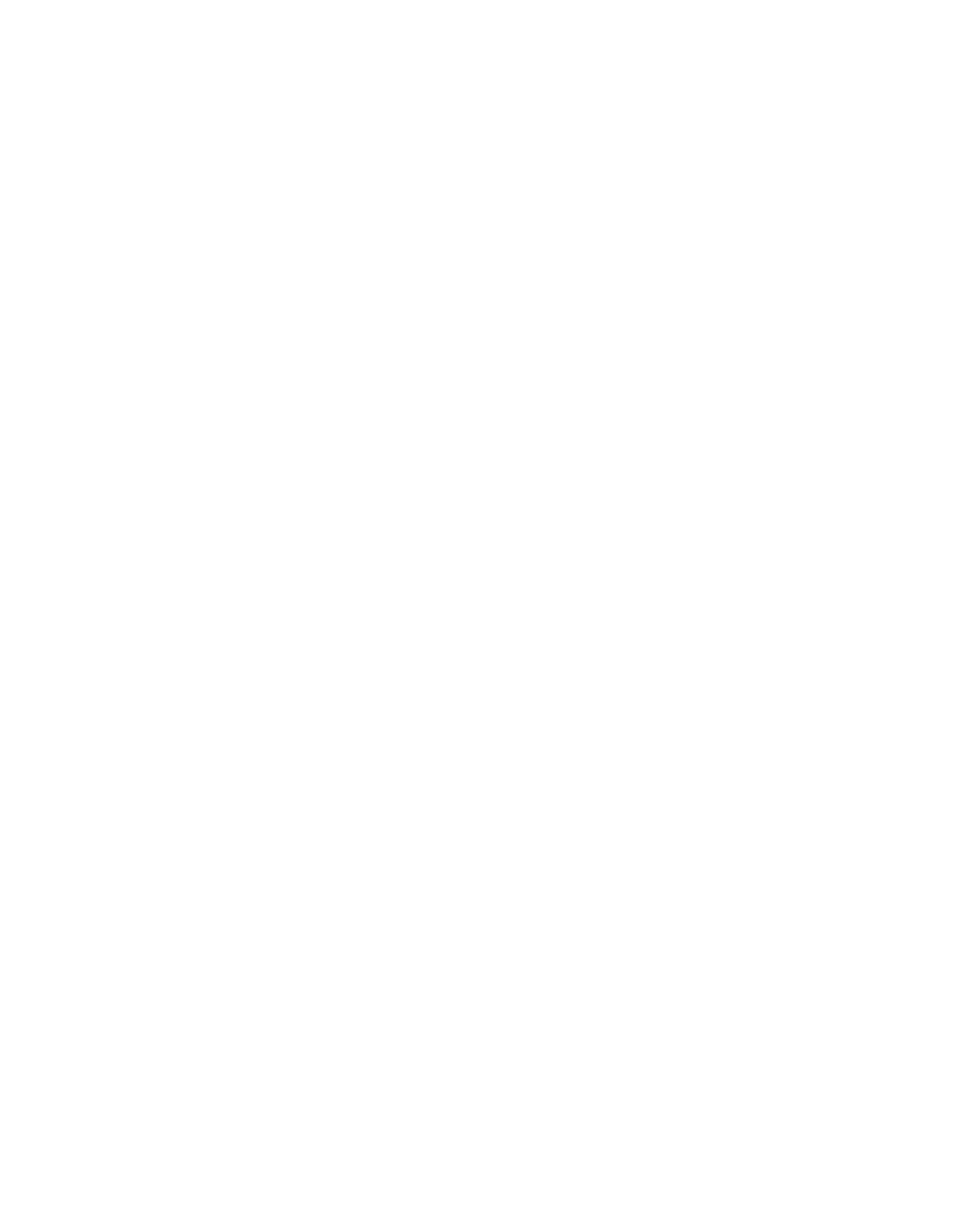## **ENROLLMENT FORECASTS**

#### *District‐wide Long‐range Forecast Methodology*

To ensure that enrollment forecasts are consistent with the dynamics of likely population growth within the District, a grade progression enrollment model is combined with a demographic cohort‐component model used to forecast population for the District by age and sex. The components of population change are births, deaths, and migration. Using age-specific fertility rates, age‐sex specific mortality rates, age‐sex specific migration rates, estimates of recent net migration levels, and forecasts of future migration levels, each component is applied to the base year population in a manner that simulates the dynamics of population change. In addition to the middle range, or most likely, population and enrollment forecasts, we also prepared high and low range forecasts with alternative assumptions about future net migration.

The 2000 and 2010 Census results are used as a baseline for the population forecasts. By "surviving" the 2000 population and 2000s births (estimating the population in each age group that would survive to the year 2010) and comparing the "survived" population to the actual 2010 population by age group, we are able to estimate the overall level of net migration between 2000 and 2010 as well as net migration by gender and age cohort. The net migration data was used to develop initial net migration rates, which were used as a baseline for rates used to forecast net migration for the 2010 to 2030 period.

We estimated the number of births to women residing within the District each year from 1999 to 2010, using data from the Oregon Department of Human Services, Center for Health Statistics. Detailed information including the age of mothers is incorporated in the establishment of age‐specific fertility rates (ASFRs) for both 2000 and 2010.

The total fertility rate (TFR) is another measure for fertility; it is an estimate of the number of children that would be born to the average woman during her child‐bearing years based on age‐ specific fertility rates observed at a given time. The estimated TFR for OCSD decreased from 1.98 in 2000 to 1.85 in 2010. Similar trends were observed in Clackamas County and the State during the past decade. In 2000, the TFRs were 2.02 for Clackamas County and 1.98 for the State; while in 2010, the estimated TFRs were 1.80 for Clackamas County and 1.79 for the State.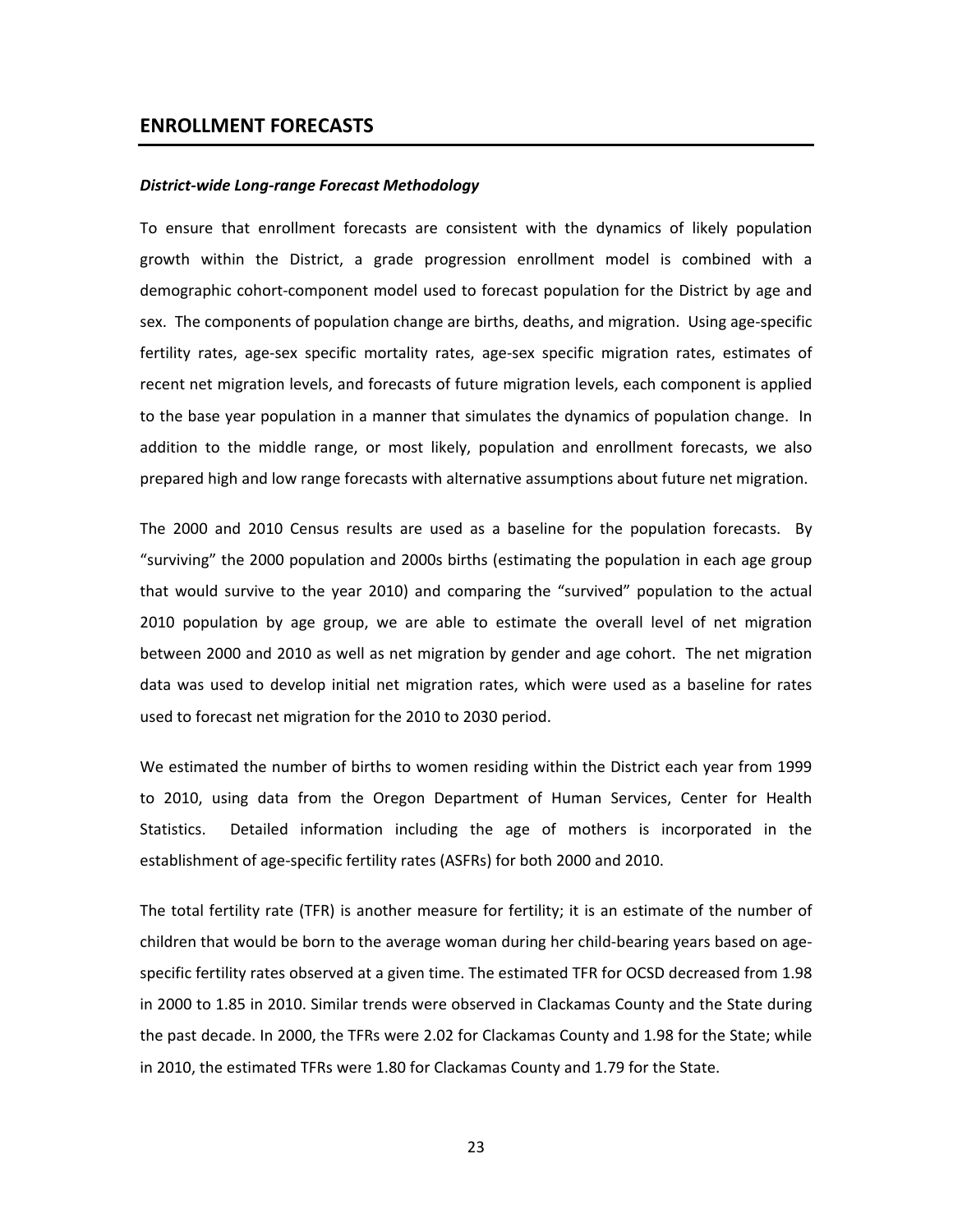State and national long term trends indicate declining fertility rates for women under 30, but fertility rates in the 2009 to 2010 period were unusually low, likely due to the poor economy. We increased rates slightly by 2015 for all age groups 25 and over, and the District's TFR is expected to rebound from 1.85 in 2010 to 1.91 in 2015 and 1.95 in 2020. The same set of future migration rates were used in all three forecast scenarios, but the number of births varies slightly between scenarios due to differences in the populations of women in child‐bearing ages.

School enrollment is linked to population in two ways. First, the kindergarten and first grade enrollments at the time of the most recent census (the 2009‐10 school year) are compared to the population at the appropriate ages counted in the census. The "capture rate," or ratio of enrollment to population, is an estimate of the share of area children enrolled in OCSD schools. Assumptions for capture rates based on census data are used to bring new kindergarten and first grade students into the District. If there is evidence that capture rates have changed since the time of the census, they may be adjusted in the forecast.

The other way that historic population and enrollment are linked is through migration. Annual changes in school enrollment by cohort closely follow trends in the net migration of children in the District's population. Once the students are in first grade, a set of baseline rates are used to move students from one grade to the next. A grade progression rate (GPR) is the ratio of enrollment in an individual grade to enrollment in the previous grade the previous year. Baseline rates, usually 1.00 for elementary grades, represent a scenario under which there is no change due to migration. Enrollment change beyond the baseline is added (or subtracted, if appropriate) at each grade level depending on the migration levels of the overall population by single year of age. For the cohort transitioning from  $6<sup>th</sup>$  to 7<sup>th</sup> grade, a lower baseline rate of 0.98 reflects the number of students going to Gladstone under the Student Choice Plan.

### *Population Forecast*

The District added about 2,600 fewer residents in the 2000s than in the 1990s. Most of the difference was due to a lower level of positive net migration (people moving in minus people moving out). Natural increase (births minus deaths) has also contributed less to population growth since 2000 due to an aging population and lower fertility. The current decade began like the last one ended, with slower growth, but growth expected between 2013 and 2020 will result in overall net migration levels in the 2010 to 2020 period similar to the 2000 to 2010 period.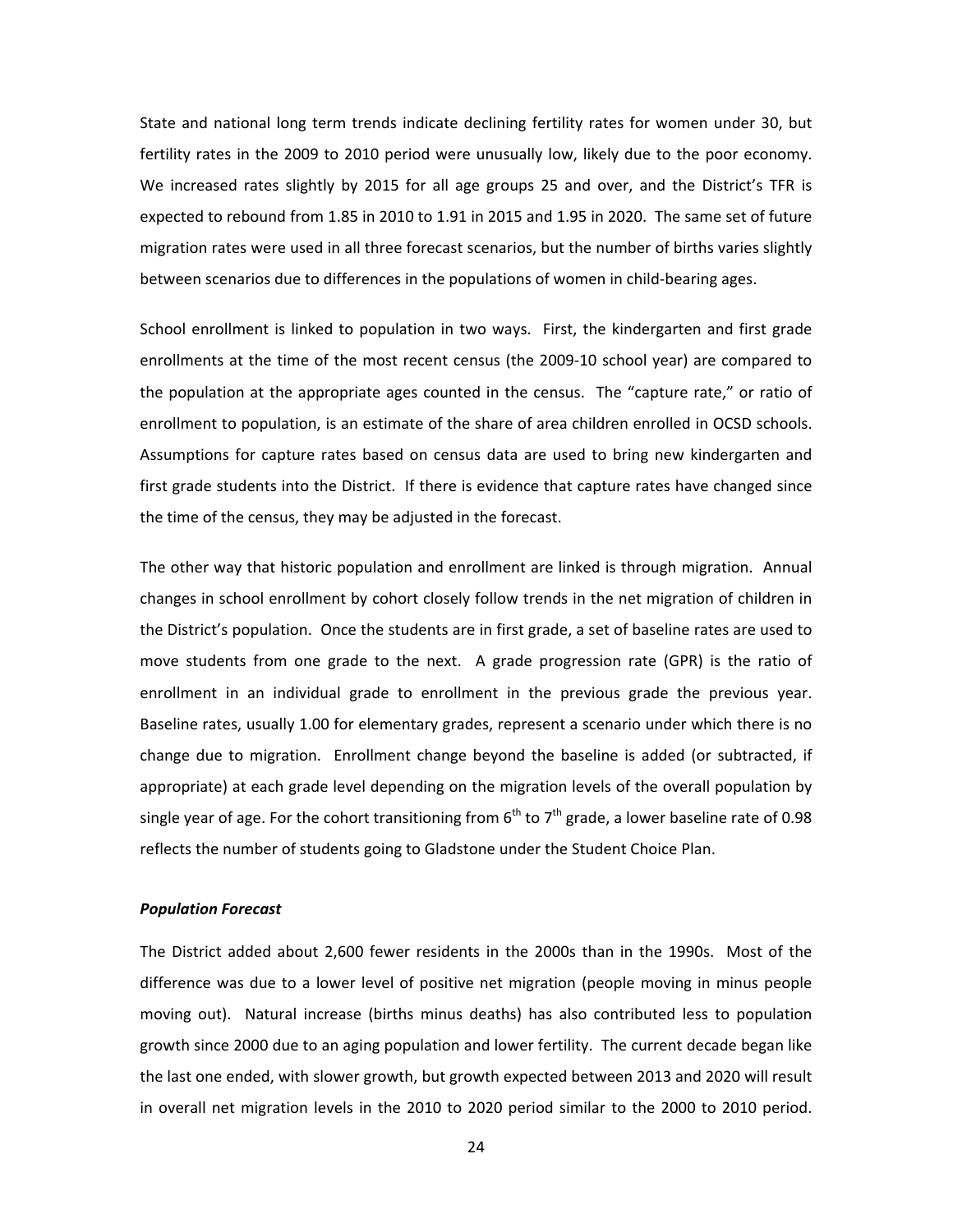Chart 2 shows the 1990 to 2010 estimates and 2010 to 2030 forecasts of OCSD population growth attributable to net migration under the middle range forecast scenario. Forecasts of net migration under the high and low range scenarios are presented in charts in the appendix.



The 2010 population for the OCSD was 54,670, an increase of 6,572 persons from the 2000 Census (1.3 percent average annual growth rate, or AAGR). The middle range forecast for 2020 population in the OCSD is 59,960, an increase of 5,290 persons from the 2010 Census (0.9 percent AAGR). The 2030 population forecast is 64,970, an additional increase of 5,011 persons (0.8 percent AAGR).

School‐age population (5 to 17) increased by 652 persons between 2000 and 2010. Because the seven percent increase in school age population was less than the 14 percent increase in total population, school age population fell as a share of total population, from 19.1 percent to 18.0 percent. Between 2010 and 2020 school age population is expected to decline by four percent, resulting in an even lower share of 15.7 percent in 2020. By 2030, the fastest growing age groups are the "baby boom" generation in its late 60s and above. Population age 65 and older in the District is forecast to account for 80 percent of the District's population growth between 2010 and 2030. These middle range forecasts are shown in Table 12. The high and low population forecasts by age group are included in the appendix.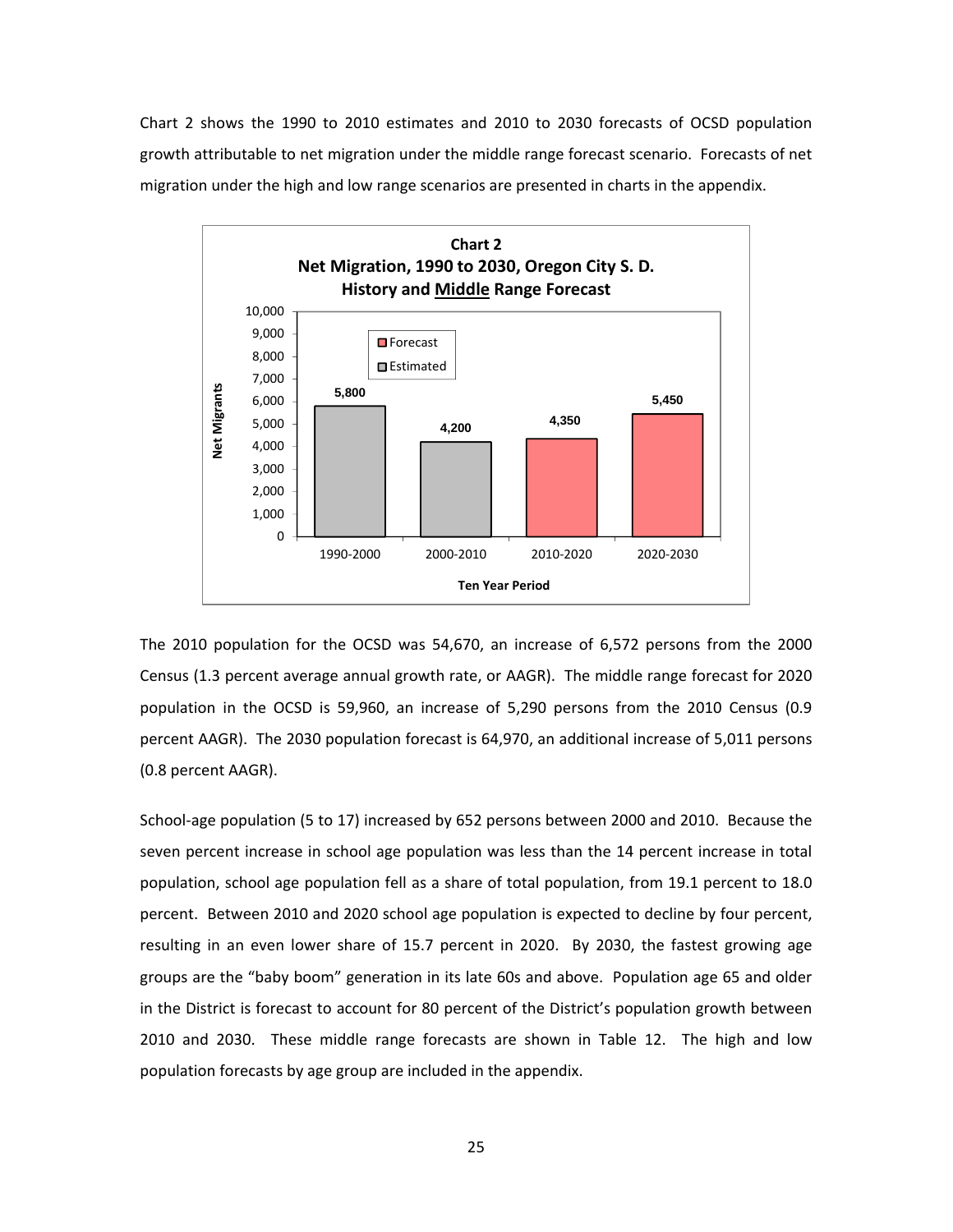|                          |        | <b>Population by Age Group, Middle Range Forecast Scenario</b> | Table 12  |           |                     |         |
|--------------------------|--------|----------------------------------------------------------------|-----------|-----------|---------------------|---------|
|                          |        | Oregon City School District, 2000 to 2030                      |           |           |                     |         |
|                          | 2000   | 2010                                                           | 2020      | 2030      | 2010 to 2030 Change |         |
|                          | Census | Census                                                         | Forecast  | Forecast  | <b>Number</b>       | Percent |
| Under Age 5              | 3,481  | 3,186                                                          | 3,310     | 3,500     | 314                 | 10%     |
| Age 5 to 9               | 3,621  | 3,522                                                          | 3,413     | 3,718     | 196                 | 6%      |
| Age 10 to 14             | 3,510  | 3,904                                                          | 3,653     | 3,853     | $-51$               | -1%     |
| Age 15 to 17             | 2,037  | 2,394                                                          | 2,333     | 2,303     | $-91$               | $-4%$   |
| Age 18 to 19             | 1,302  | 1,432                                                          | 1,420     | 1,421     | $-11$               | $-1%$   |
| Age 20 to 24             | 2,946  | 3,044                                                          | 3,435     | 3,171     | 127                 | 4%      |
| Age 25 to 29             | 3,073  | 3,066                                                          | 3,539     | 3,449     | 383                 | 12%     |
| Age 30 to 34             | 3,460  | 3,473                                                          | 3,527     | 4,046     | 573                 | 16%     |
| Age 35 to 39             | 3,891  | 3,659                                                          | 3,588     | 4,213     | 554                 | 15%     |
| Age 40 to 44             | 3,990  | 3,938                                                          | 3,898     | 4,012     | 74                  | 2%      |
| Age 45 to 49             | 3,928  | 4,233                                                          | 3,940     | 3,904     | $-329$              | -8%     |
| Age 50 to 54             | 3,634  | 4,170                                                          | 4,086     | 4,074     | $-96$               | $-2%$   |
| Age 55 to 59             | 2,636  | 4,161                                                          | 4,439     | 4,174     | 13                  | 0%      |
| Age 60 to 64             | 1,707  | 3,558                                                          | 4,061     | 4,001     | 443                 | 12%     |
| Age 65 to 69             | 1,309  | 2,407                                                          | 3,797     | 4,060     | 1,653               | 69%     |
| Age 70 to 74             | 1,149  | 1,551                                                          | 3,208     | 3,684     | 2,133               | 138%    |
| Age 75 to 79             | 1,053  | 1,079                                                          | 1,963     | 3,139     | 2,060               | 191%    |
| Age 80 to 84             | 699    | 869                                                            | 1,155     | 2,431     | 1,562               | 180%    |
| Age 85 and over          | 672    | 1,024                                                          | 1,195     | 1,817     | 793                 | 77%     |
| <b>Total Population</b>  | 48,098 | 54,670                                                         | 59,960    | 64,970    | 10,300              | 19%     |
| Total age 5 to 17        | 9,168  | 9,820                                                          | 9,399     | 9,874     | 54                  | 1%      |
| share age 5 to 17        | 19.1%  | 18.0%                                                          | 15.7%     | 15.2%     |                     |         |
|                          |        | 2000-2010                                                      | 2010-2020 | 2020-2030 |                     |         |
| <b>Population Change</b> |        | 6,572                                                          | 5,290     | 5,011     |                     |         |
| Percent                  |        | 14%                                                            | 10%       | 8%        |                     |         |
| Average Annual           |        | 1.3%                                                           | 0.9%      | 0.8%      |                     |         |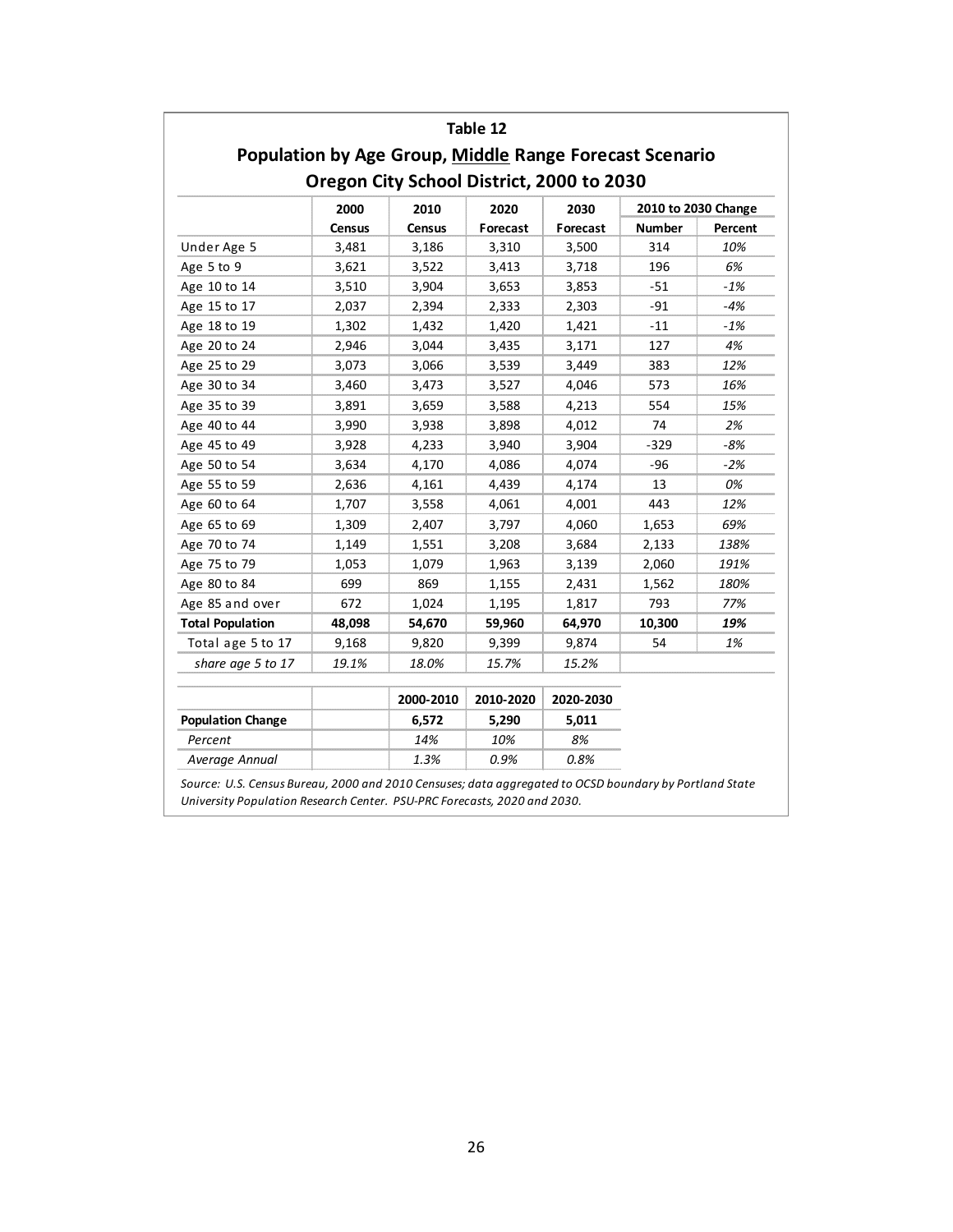#### *District‐wide Enrollment Forecast*

Chart 3 compares the historic and forecast number of births in the District with the historic and forecast number of OCSD kindergarten students under the middle range scenario. Births correspond to kindergarten cohorts (September to August). Many children move into and out of the District between birth and age five, and not all District residents attend OCSD kindergartens, so the difference between lagged births and OCSD kindergarten enrollment represents a combination of net migration and the kindergarten capture rate. In the most recent twelve years the ratio of kindergarten enrollment to births five years earlier has fluctuated between 0.81 and 0.95, evidence of in‐migration in most years, given that not all District residents attend OCSD kindergartens.



The historic GPRs in Table 13 show the contrast between the most recent five years, when enrollment has fallen, and the previous five years, when enrollment was increasing or relatively stable. In both periods, the highest rates were for the kindergarten to  $1<sup>st</sup>$  grade progression, when the District enrolls new students who attended private kindergartens. For the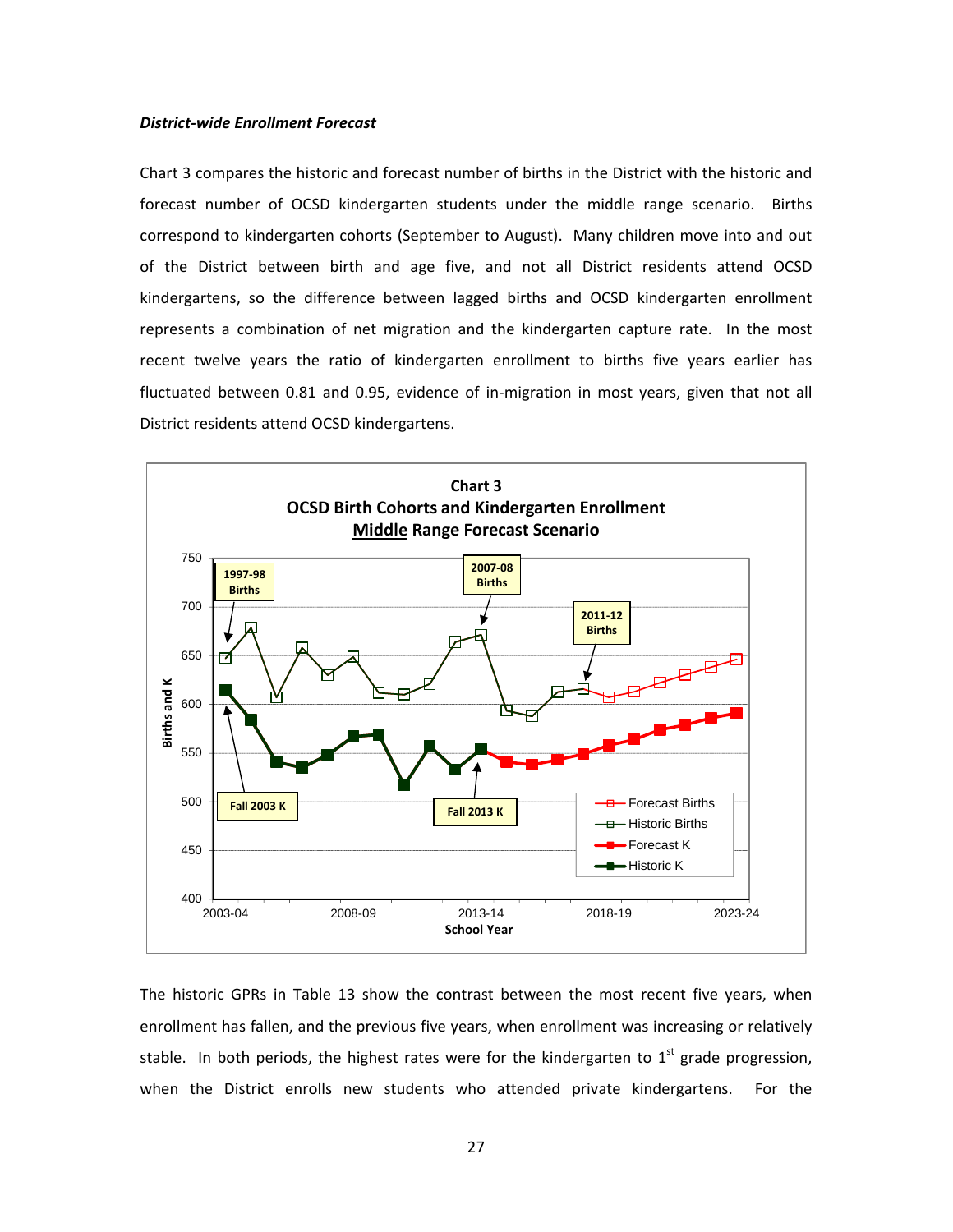progressions into grades  $2^{nd}$  through  $5^{th}$ , rates above 1.00 were typical before 2008-09, indicating gains due to net migration. Since 2008‐09, rates have been close to or below 1.00, indication no gain, or net loss, in elementary grade progression.

In spite of the downturn in net migration, recent GPRs for the progressions into grades 10, 11, and 12 have been higher than in the past, likely attributable to a decrease in the dropout rate. In the more recent period shown in Table 13, the GPRs have been 0.98 for  $10^{th}$  grade, 0.96 for  $11<sup>th</sup>$  grade, and 1.01 for 12<sup>th</sup> grade. Rates above 1.00 can result from fifth year seniors being counted as  $12^{th}$  grade students in two consecutive years.

In the middle range forecast, elementary GPRs are close to historic (pre 2008‐09) norms, while high school rates reflect the more recent phenomena of fewer dropouts, in addition to more in‐ migration.

| <b>Historic</b><br>Average:<br>2003-04 to<br>2008-09<br>1.07<br>1.03<br>1.02 | <b>Historic</b><br>Average:<br>2008-09 to<br>2013-14<br>1.04<br>1.01<br>1.00<br>0.97 | <b>OCSD History and Middle Range Forecast</b><br><b>Baseline</b><br>(without the<br>influence of<br>migration)<br>2<br>1.01<br>1.00<br>0.98 | <b>Forecast</b><br>Average:<br>2013-14 to<br>2023-24<br>1.03<br>1.03<br>1.02<br>1.00                                                                             |  |  |  |  |  |  |  |  |
|------------------------------------------------------------------------------|--------------------------------------------------------------------------------------|---------------------------------------------------------------------------------------------------------------------------------------------|------------------------------------------------------------------------------------------------------------------------------------------------------------------|--|--|--|--|--|--|--|--|
|                                                                              |                                                                                      |                                                                                                                                             |                                                                                                                                                                  |  |  |  |  |  |  |  |  |
|                                                                              |                                                                                      |                                                                                                                                             |                                                                                                                                                                  |  |  |  |  |  |  |  |  |
|                                                                              |                                                                                      |                                                                                                                                             |                                                                                                                                                                  |  |  |  |  |  |  |  |  |
|                                                                              |                                                                                      |                                                                                                                                             |                                                                                                                                                                  |  |  |  |  |  |  |  |  |
|                                                                              |                                                                                      |                                                                                                                                             |                                                                                                                                                                  |  |  |  |  |  |  |  |  |
|                                                                              |                                                                                      |                                                                                                                                             |                                                                                                                                                                  |  |  |  |  |  |  |  |  |
| $3 - 4$<br>1.00<br>1.02<br>4-5<br>1.00<br>1.00<br>1.01                       |                                                                                      |                                                                                                                                             |                                                                                                                                                                  |  |  |  |  |  |  |  |  |
| 1.01                                                                         | 1.02                                                                                 | 1.02                                                                                                                                        | 1.03                                                                                                                                                             |  |  |  |  |  |  |  |  |
| 0.98                                                                         | 0.97                                                                                 | 0.98                                                                                                                                        | 0.99                                                                                                                                                             |  |  |  |  |  |  |  |  |
| 0.99                                                                         | 1.00                                                                                 | 1.00                                                                                                                                        | 1.01                                                                                                                                                             |  |  |  |  |  |  |  |  |
| 1.00                                                                         | 1.02                                                                                 | 1.02                                                                                                                                        | 1.03                                                                                                                                                             |  |  |  |  |  |  |  |  |
| 0.94                                                                         |                                                                                      | 0.99                                                                                                                                        | 1.00                                                                                                                                                             |  |  |  |  |  |  |  |  |
| 0.93                                                                         |                                                                                      | 0.98                                                                                                                                        | 0.99                                                                                                                                                             |  |  |  |  |  |  |  |  |
| 0.96                                                                         |                                                                                      | 1.01                                                                                                                                        | 1.02                                                                                                                                                             |  |  |  |  |  |  |  |  |
| grade the previous year.                                                     |                                                                                      |                                                                                                                                             |                                                                                                                                                                  |  |  |  |  |  |  |  |  |
|                                                                              |                                                                                      | 0.98<br>0.96<br>1.01                                                                                                                        | 1. Ratio of enrollment in an individual grade to enrollment in the previous<br>2. The enrollment forecast model uses capture rates for first grade; K-1 baseline |  |  |  |  |  |  |  |  |

In the *middle range* forecast, overall K‐12 enrollment is expected to increase by 359 students (five percent) in the next 10 years. Moderate growth of 0.6 percent is forecast for 2014‐15,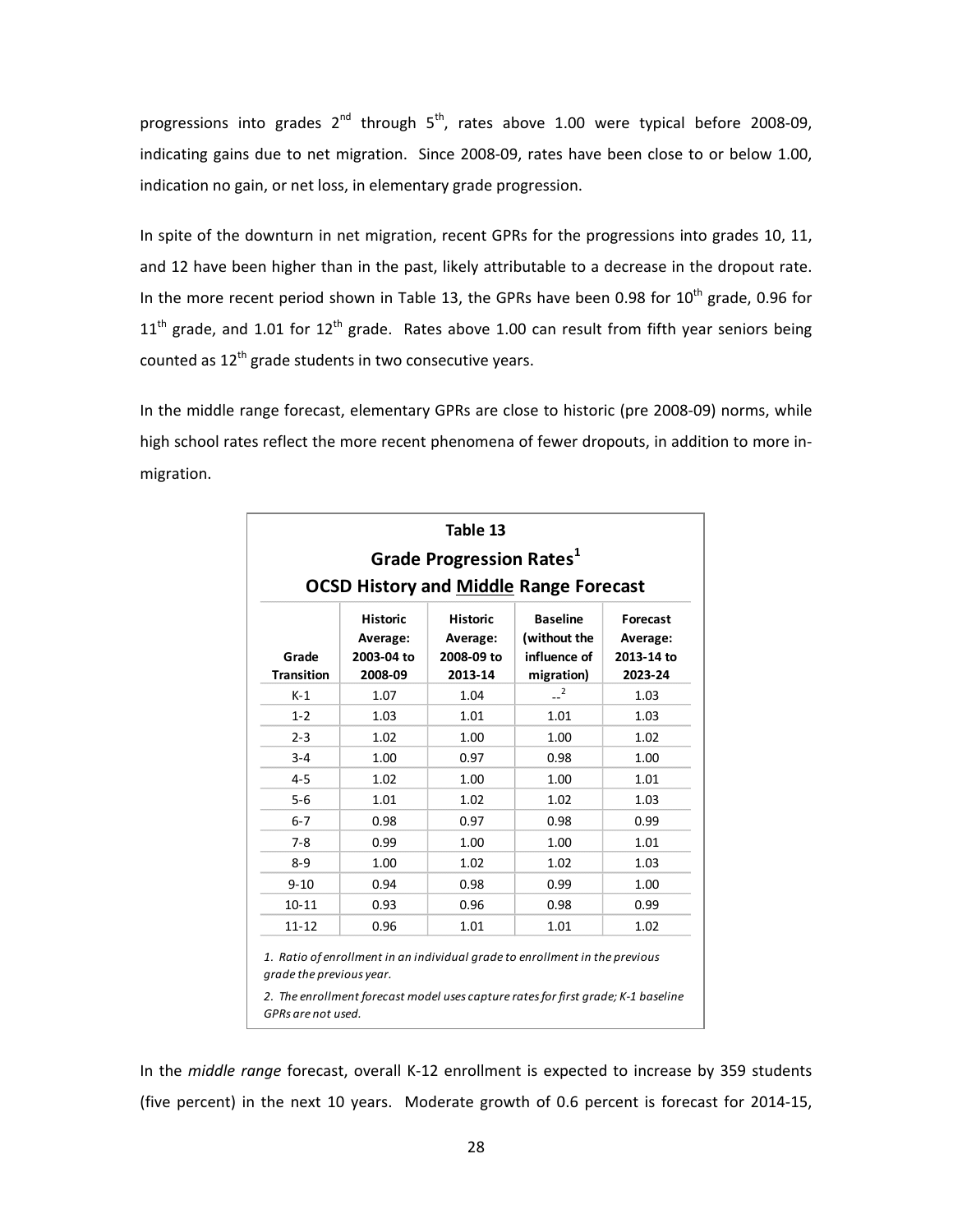followed by no or very slow growth over the following 4 years. Enrollment growth between 2018‐19 and 2023‐24 averages 0.8 percent per year. K‐5 enrollments grow slowly in first three years, stabilize, and then grow by about 140 students in the last five years, for a total growth of 204, or about six percent. Grade 6‐8 enrollments grow slowly in the first five years but then stabilize for a total 10 year growth of 84 students, or about five percent. High school enrollment falls by 97 in the first five years but experiences significant growth of 168 students in the second five years of the forecast for a total growth of 71 (three percent) over the ten-year period.

The *low range* forecast depicts a scenario under which net migration remains near its recent low levels. Overall K-12 enrollment declines slightly in the first year of the forecast, continues to decline through 2018‐19, and then grows at a pace of just 0.3 percent annually. Over the entire 10 year period, K‐12 enrollment is expected to decrease by 20 students. Kindergarten enrollment remains below its 2013‐14 level for the first five years of the forecast and overall K‐5 enrollment also falls slightly during the first five years. In the second five years, K‐5 enrollment regains those losses, adding a total of 30 students in the 10 year forecast period. Middle school grades add 55 students during the first five years, then lose 59 in the second five. Enrollment decline occurs in high school in the first five years of the forecast period. After 2018-19, 9<sup>th</sup>-12<sup>th</sup> grade enrollment increases and regains most of the loss from the previous five years.

The *high range* forecast includes net migration consistently near the higher levels observed in the mid‐2000s. The population forecast under the high scenario is consistent with Metro's most recent forecast of households in the area approximating the OCSD. K‐12 enrollment grows at an average of 0.9 percent annually. Over the entire 10 year period, K-12 enrollment is expected to increase by 756 students (10 percent). Most of the enrollment increase occurs in the elementary grades, which add 445 students (13 percent) over the 10 year period. Enrollment in middle grades grows by almost nine percent during the first five years, then moderates to add only 6 new students in the second five years. High school grades reach an initial peak in 2014‐ 15, lose enrollment until 2018‐19, and then grow throughout the remainder of the forecast period, adding a total of 154 students, or about six percent.

Table 14 contains annual district-wide forecasts by school level under the three scenarios for the District. Detailed annual forecasts by individual grades are included in the appendix.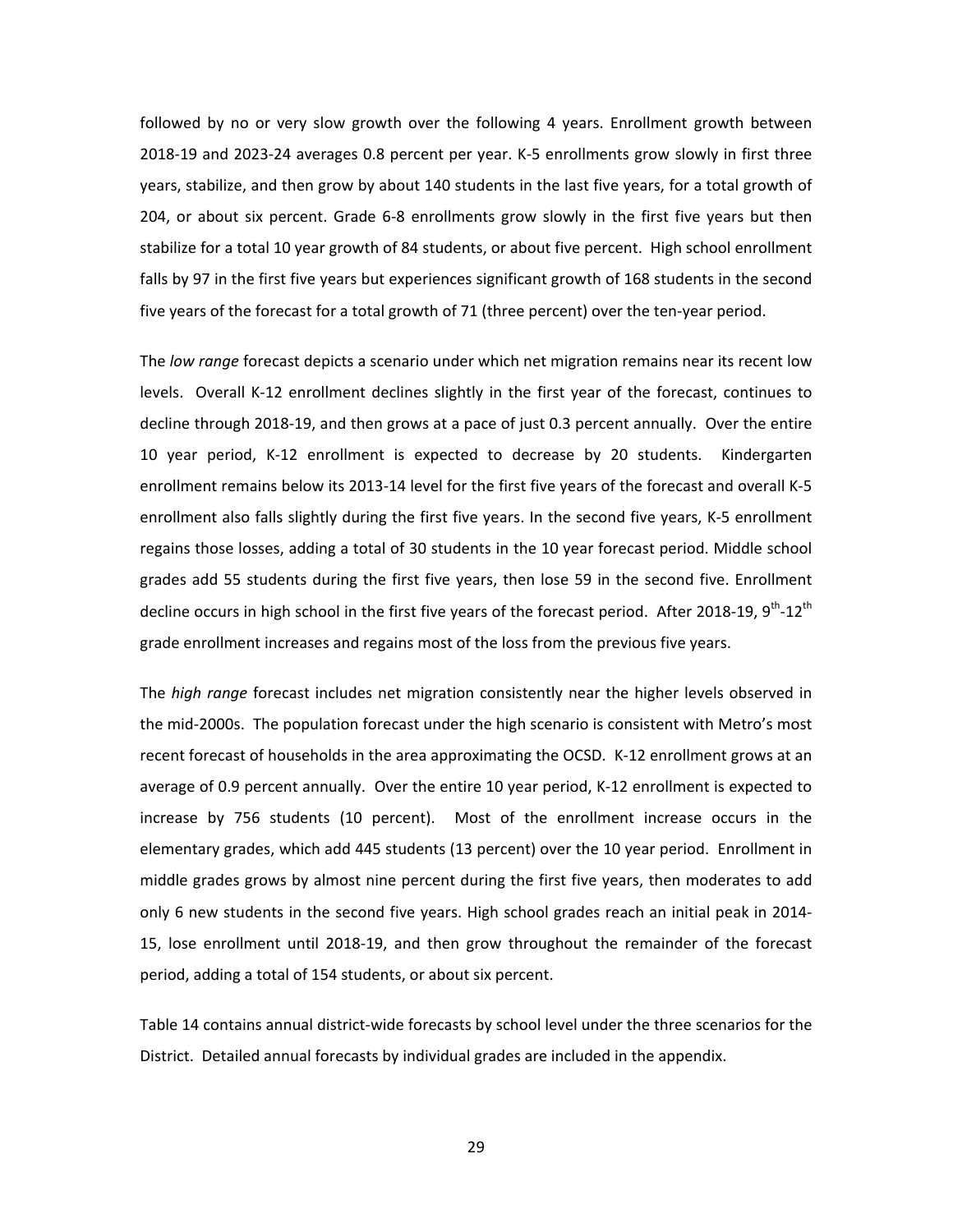|                               |                   |                      |                     |                     | Table 14                     |                     |                     | Oregon City S.D., Enrollment Forecasts by School Level, 2014-15 to 2023-24 |                        |                       |  |  |
|-------------------------------|-------------------|----------------------|---------------------|---------------------|------------------------------|---------------------|---------------------|----------------------------------------------------------------------------|------------------------|-----------------------|--|--|
|                               |                   |                      |                     |                     | <b>LOW RANGE FORECAST</b>    |                     |                     |                                                                            | <b>FORECAST CHANGE</b> |                       |  |  |
| Grade                         | Actual<br>2013-14 | 2014-15              | 2015-16             | 2016-17             | 2017-18                      | 2018-19             | 2023-24             | 2013-14 to<br>2018-19                                                      | 2018-19 to<br>2023-24  | 2013-14 to<br>2023-24 |  |  |
| $K-5$                         | 3,430             | 3,390                | 3,406               | 3,432               | 3,412                        | 3,395               | 3,460               | $-35$                                                                      | 65                     | 30                    |  |  |
| $6 - 8$                       | 1,740             | 1,743                | 1,761               | 1,768               | 1,762                        | 1,795               | 1,736               | 55                                                                         | -59                    | $-4$                  |  |  |
| $9 - 12$                      | 2,566             | 2,593                | 2,527               | 2,444               | 2,435                        | 2,411               | 2,520               | $-155$                                                                     | 109                    | -46                   |  |  |
| Total                         | 7,736             | 7,726                | 7,694               | 7,644               | 7,609                        | 7,601               | 7,716               | $-135$                                                                     | 115                    | -20                   |  |  |
| Annual change                 |                   | $-10$<br>$-0.1%$     | $-32$<br>$-0.4%$    | $-50$<br>$-0.6%$    | $-35$<br>$-0.5%$             | $-8$<br>$-0.1%$     | 23<br>0.3%          |                                                                            |                        |                       |  |  |
|                               |                   |                      |                     |                     | <b>MIDDLE RANGE FORECAST</b> |                     |                     |                                                                            | <b>FORECAST CHANGE</b> |                       |  |  |
| Grade                         | Actual<br>2013-14 | 2014-15              | 2015-16             | 2016-17             | 2017-18                      | 2018-19             | 2023-24             | 2013-14 to<br>2018-19                                                      | 2018-19 to<br>2023-24  | 2013-14 to<br>2023-24 |  |  |
| K-5                           | 3,430             | 3,425                | 3,454               | 3,502               | 3,499                        | 3,493               | 3,634               | 63                                                                         | 141                    | 204                   |  |  |
| $6-8$                         | 1,740             | 1,755                | 1,780               | 1,794               | 1,794                        | 1,835               | 1,824               | 95                                                                         | $-11$                  | 84                    |  |  |
| $9 - 12$                      | 2,566             | 2,606                | 2,551               | 2,479               | 2,481                        | 2,469               | 2,637               | -97                                                                        | 168                    | 71                    |  |  |
| <b>Total</b>                  | 7,736             | 7,786                | 7,785               | 7,775               | 7,774                        | 7,797               | 8,095               | 61                                                                         | 298                    | 359                   |  |  |
| Annual change                 |                   | 50<br>0.6%           | $-1$<br>0.0%        | $-10$<br>$-0.1%$    | $-1$<br>0.0%                 | 23<br>0.3%          | 60<br>0.8%          |                                                                            |                        |                       |  |  |
|                               |                   |                      |                     |                     | <b>HIGH RANGE FORECAST</b>   |                     |                     |                                                                            | <b>FORECAST CHANGE</b> |                       |  |  |
| Grade                         | Actual<br>2013-14 | 2014-15              | 2015-16             | 2016-17             | 2017-18                      | 2018-19             | 2023-24             | 2013-14 to<br>2018-19                                                      | 2018-19 to<br>2023-24  | 2013-14 to<br>2023-24 |  |  |
| K-5                           | 3,430             | 3,471                | 3,529               | 3,602               | 3,619                        | 3,648               | 3,875               | 218                                                                        | 227                    | 445                   |  |  |
| $6-8$                         | 1,740             | 1,771                | 1,806               | 1,827               | 1,838                        | 1,891               | 1,897               | 151                                                                        | 6                      | 157                   |  |  |
| $9 - 12$                      | 2,566             | 2,624                | 2,579               | 2,514               | 2,525                        | 2,521               | 2,720               | $-45$                                                                      | 199                    | 154                   |  |  |
| <b>Total</b><br>Annual change | 7,736             | 7,866<br>130<br>1.7% | 7,914<br>48<br>0.6% | 7,943<br>29<br>0.4% | 7,982<br>39<br>0.5%          | 8,060<br>78<br>1.0% | 8,492<br>86<br>1.0% | 324                                                                        | 432                    | 756                   |  |  |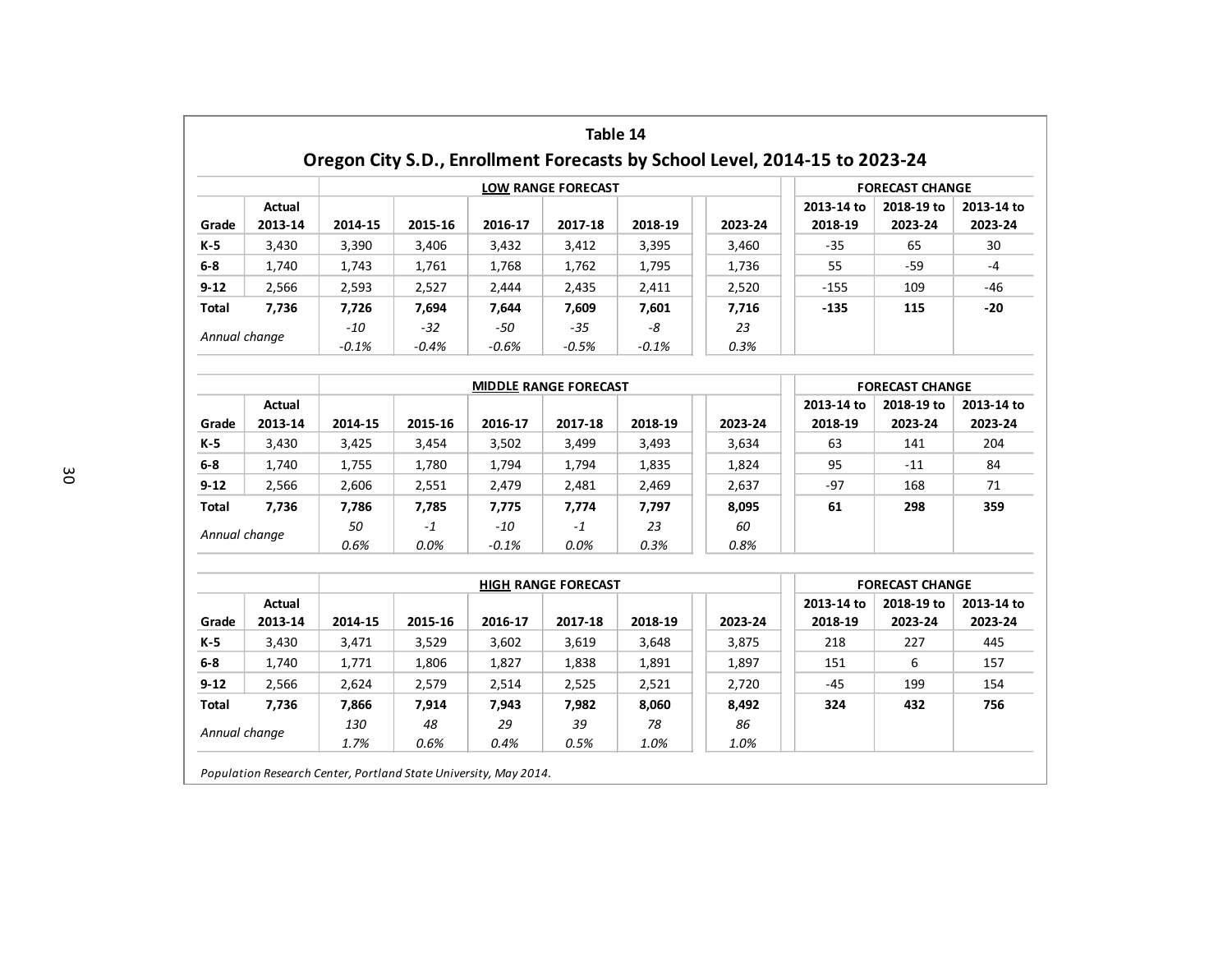#### *Individual School Forecasts*

Forecasts for individual schools are consistent with the *middle range* district-wide forecast. Program changes, open enrollment, school choice policies, boundary adjustments, or other decisions about individual schools and the students they serve could impact enrollment in ways that these forecasts do not anticipate. The individual school forecasts depict what future enrollments might be if facilities, programs, and boundaries remain unchanged from 2014‐15 to 2023‐24.

The forecast of future kindergarten classes relies on information about the number of births to women residing in each attendance area, the 2010 Census population by single year of age, recent enrollment trends, and expected housing growth. These factors are evaluated for consistency and applied conservatively to avoid extreme variation, particularly if opposing trends are evident. In geographic areas as small as elementary attendance areas, there may be great variation in single age cohorts from year to year and the relationship between kindergarten enrollment and births may not be stable. For example, a 40 percent increase in births does not guarantee a 40 percent increase in kindergarten enrollment five years later.

Subsequent grades at individual schools were forecast using GPRs influenced by district‐wide rates, historic observations, and expected housing growth. Fifth grade enrollments at the appropriate elementary feeder schools are used to forecast sixth grade enrollments at each middle school. Enrollments at OCSLA and CAIS are assumed to reach stable levels, and are subtracted from district‐wide high school grades enrollments to produce a forecast for OCHS.

A pilot full‐day kindergarten program was instituted at Jennings Lodge in the 2013‐14 school year. All five kindergarten classes at Jennings Lodge are full-day, non-tuition. This program, along with the popular dual immersion program drawing students from throughout the District, makes it likely that Jennings Lodge will continue to have large incoming kindergarten classes, similar to the Fall 2013 class of 108 students.

Among the District's elementary schools, Jennings Lodge and Candy Lane are expected to grow over the coming five years due to the immersion programs and enrollment of students from beyond their boundary, including open enrollment from other districts. For the 2014‐15 school year, Candy Lane will house the Candy Lane/Jennings Lodge 2<sup>nd</sup> grade Spanish immersion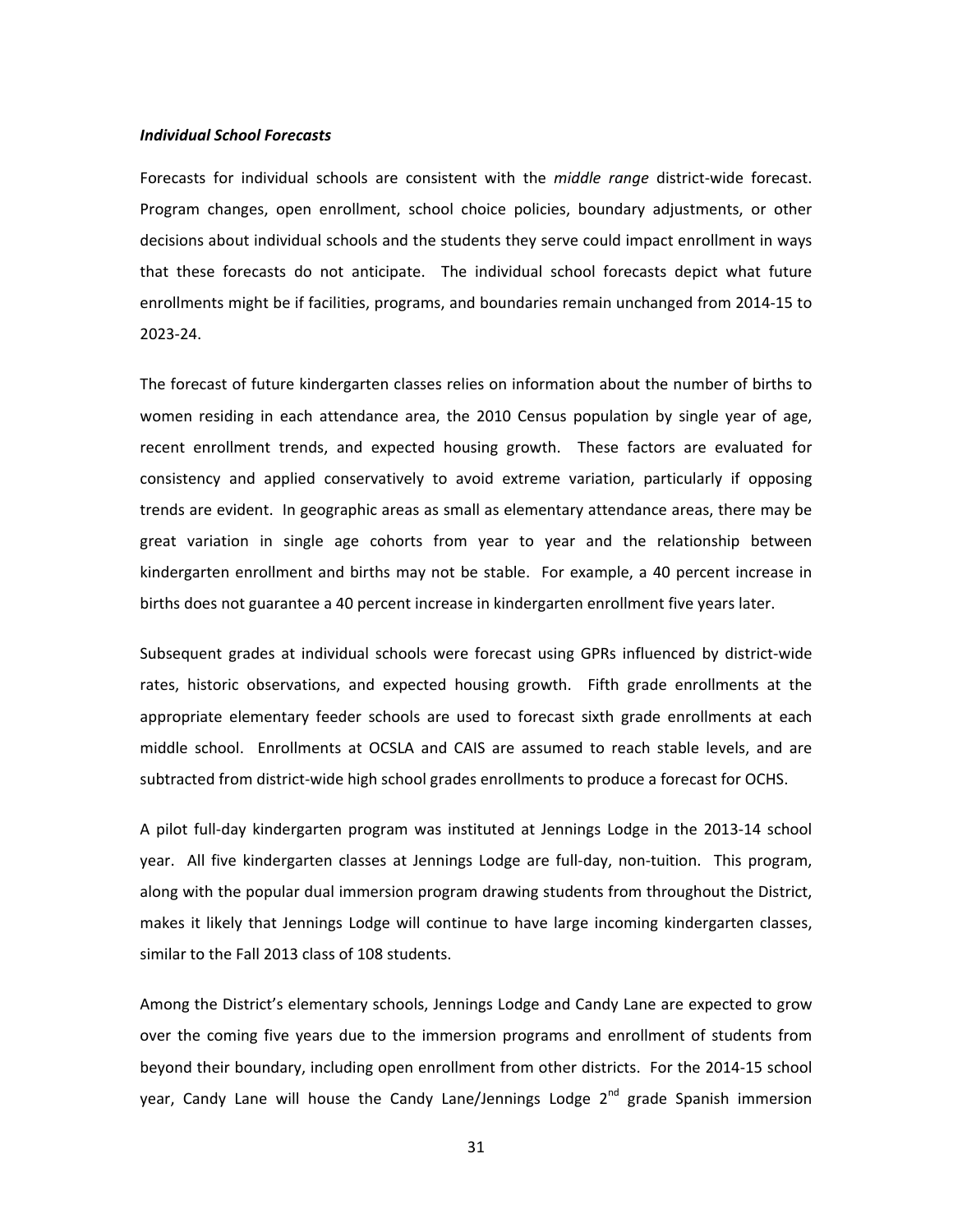classrooms. Although future changes to this configuration are possible, the long range forecasts assume that the assignment will continue. Beavercreek also gains in the short run due to open enrollment, but it continues to grow over the long run due to new housing, both in recently platted subdivisions and future development within the Beavercreek Road Concept Plan area. Holcomb and Redland are also expected to grow over the long run due to development in the Park Place Concept Plan area, though their initial growth is slow due to their current enrollments being skewed toward upper grades. Gaffney Lane and John McLoughlin are currently experiencing residential development, but we have observed recent declines in the number of births to residents of those areas, so smaller incoming kindergarten classes may prevent those schools from growing very much in the next few years. The John McLoughlin area includes the South End Concept Plan area targeted for long term growth. The Concept Plan was recently adopted, but annexation and infrastructure development will need to occur before new subdivisions can be platted, so it is uncertain how soon growth will occur.

Over the 10 year horizon of the forecasts, both Gardiner and Ogden Middle Schools gain enrollment. However, their enrollments fluctuate due to the size of individual classes advancing from lower grades. For example, Ogden's feeders currently have relatively large 5<sup>th</sup> grade enrollments, so Ogden's enrollment is expected to be higher in 2014‐15 than in 2013‐14. However, Ogden's forecast indicates stable or declining enrollment each year from 2015‐16 to 2018‐19, while Gardiner grows steadily each of those years. Enrollment at OCHS is forecast to increase for 2014‐15, but lose over 60 students in each of the following two years, 2015‐16 and 2016-17. Growth is forecast to resume at OCHS after 2019-20, and by 2023-24 the school's enrolment exceeds its previous (2014‐15) peak.

Table 15 presents the enrollment forecasts for each school, grouped by school level.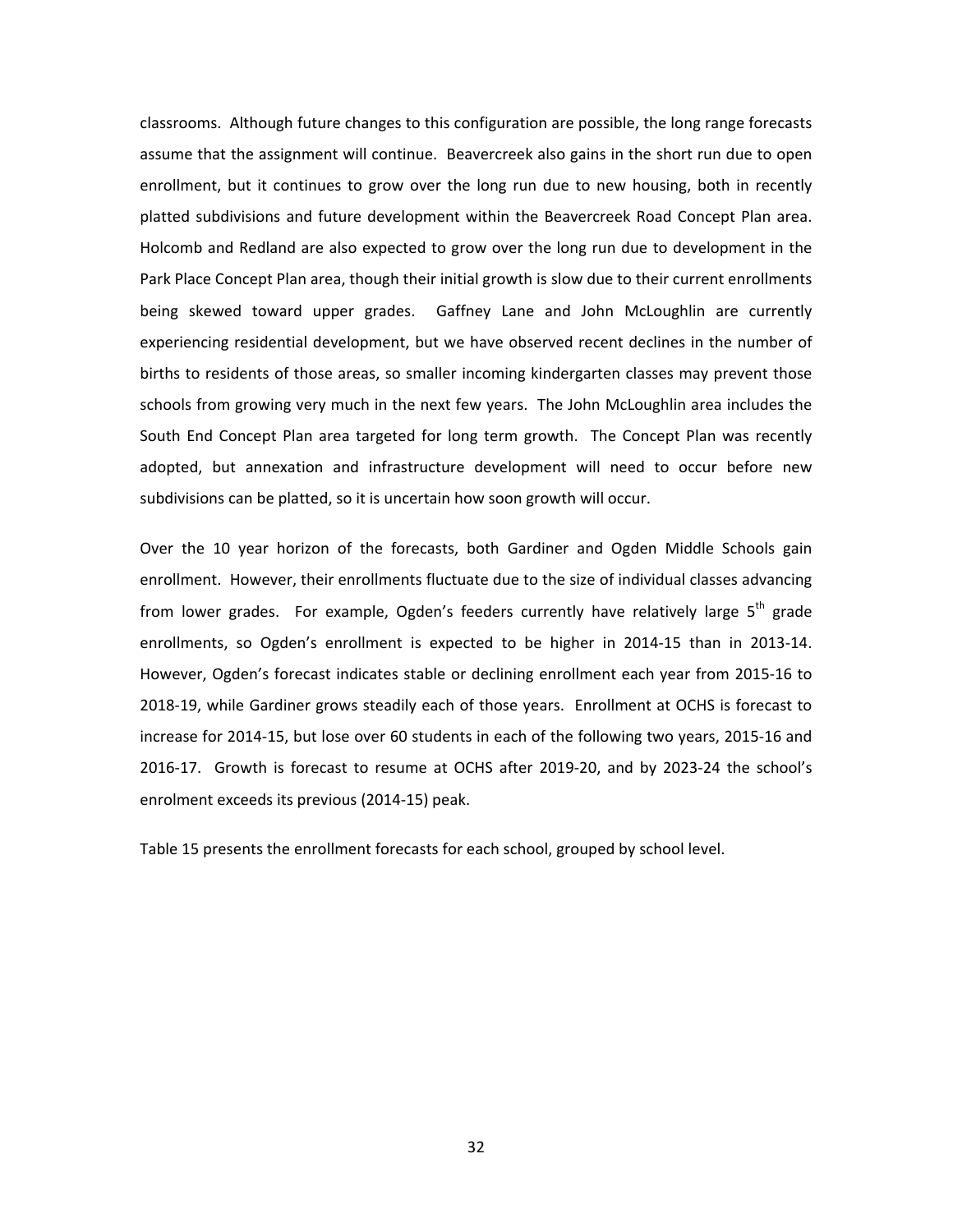|                              | Actual  |         |         |         |         |         | Forecast |         |         |         |         | 2013-14 to 2023-24 | Change  |
|------------------------------|---------|---------|---------|---------|---------|---------|----------|---------|---------|---------|---------|--------------------|---------|
| <b>School</b>                | 2013-14 | 2014-15 | 2015-16 | 2016-17 | 2017-18 | 2018-19 | 2019-20  | 2020-21 | 2021-22 | 2022-23 | 2023-24 | <b>Number</b>      | Percent |
| Beavercreek Elem.            | 548     | 533     | 542     | 554     | 574     | 582     | 573      | 577     | 583     | 588     | 592     | 44                 | 8%      |
| Candy Lane Elem. (2nd-5th)   | 252     | 314     | 333     | 349     | 363     | 359     | 357      | 355     | 353     | 353     | 353     | 101                | 40%     |
| Gaffney Lane Elem.           | 540     | 549     | 545     | 548     | 524     | 518     | 527      | 533     | 548     | 557     | 563     | 23                 | 4%      |
| Holcomb Elem.                | 537     | 538     | 546     | 557     | 556     | 545     | 540      | 535     | 538     | 545     | 551     | 14                 | 3%      |
| Jennings Lodge Elem. (K-2nd) | 313     | 271     | 272     | 270     | 268     | 266     | 266      | 266     | 266     | 266     | 266     | $-47$              | $-15%$  |
| John McLoughlin Elem.        | 560     | 540     | 539     | 552     | 533     | 532     | 523      | 518     | 523     | 531     | 539     | $-21$              | $-4%$   |
| Redland Elem.                | 540     | 537     | 533     | 528     | 538     | 548     | 562      | 575     | 590     | 607     | 627     | 87                 | 16%     |
| Gardiner Middle School       | 777     | 766     | 779     | 791     | 829     | 862     | 900      | 871     | 842     | 829     | 817     | 40                 | 5%      |
| Ogden Middle School          | 901     | 927     | 935     | 934     | 893     | 901     | 942      | 963     | 957     | 937     | 935     | 34                 | 4%      |
| Oregon City High School      | 2,229   | 2,264   | 2,201   | 2,130   | 2,136   | 2,124   | 2,119    | 2,192   | 2,198   | 2,237   | 2,292   | 63                 | 3%      |
| Subtotal                     | 7,197   | 7,239   | 7,225   | 7,213   | 7,214   | 7,237   | 7,309    | 7,385   | 7,398   | 7,450   | 7,535   | 338                | 5%      |
| CAIS                         | 187     | 192     | 200     | 199     | 195     | 195     | 195      | 195     | 195     | 195     | 195     | 8                  | 4%      |
| <b>OCSLA</b>                 | 165     | 165     | 165     | 165     | 165     | 165     | 165      | 165     | 165     | 165     | 165     | $\Omega$           | 0%      |
| Springwater School           | 187     | 190     | 195     | 198     | 200     | 200     | 200      | 200     | 200     | 200     | 200     | 13                 | 7%      |
| <b>Charter Subtotal*</b>     | 539     | 547     | 560     | 562     | 560     | 560     | 560      | 560     | 560     | 560     | 560     | 21                 | 4%      |
| <b>Total Enrollment*</b>     | 7,736   | 7,786   | 7,785   | 7,775   | 7,774   | 7,797   | 7,869    | 7,945   | 7,958   | 8,010   | 8,095   | 359                | 5%      |

*Actual: Oregon City School District, September 30 quarterly report information.*

*Forecast: Population Research Center, Portland StateUniversity, May 2014.*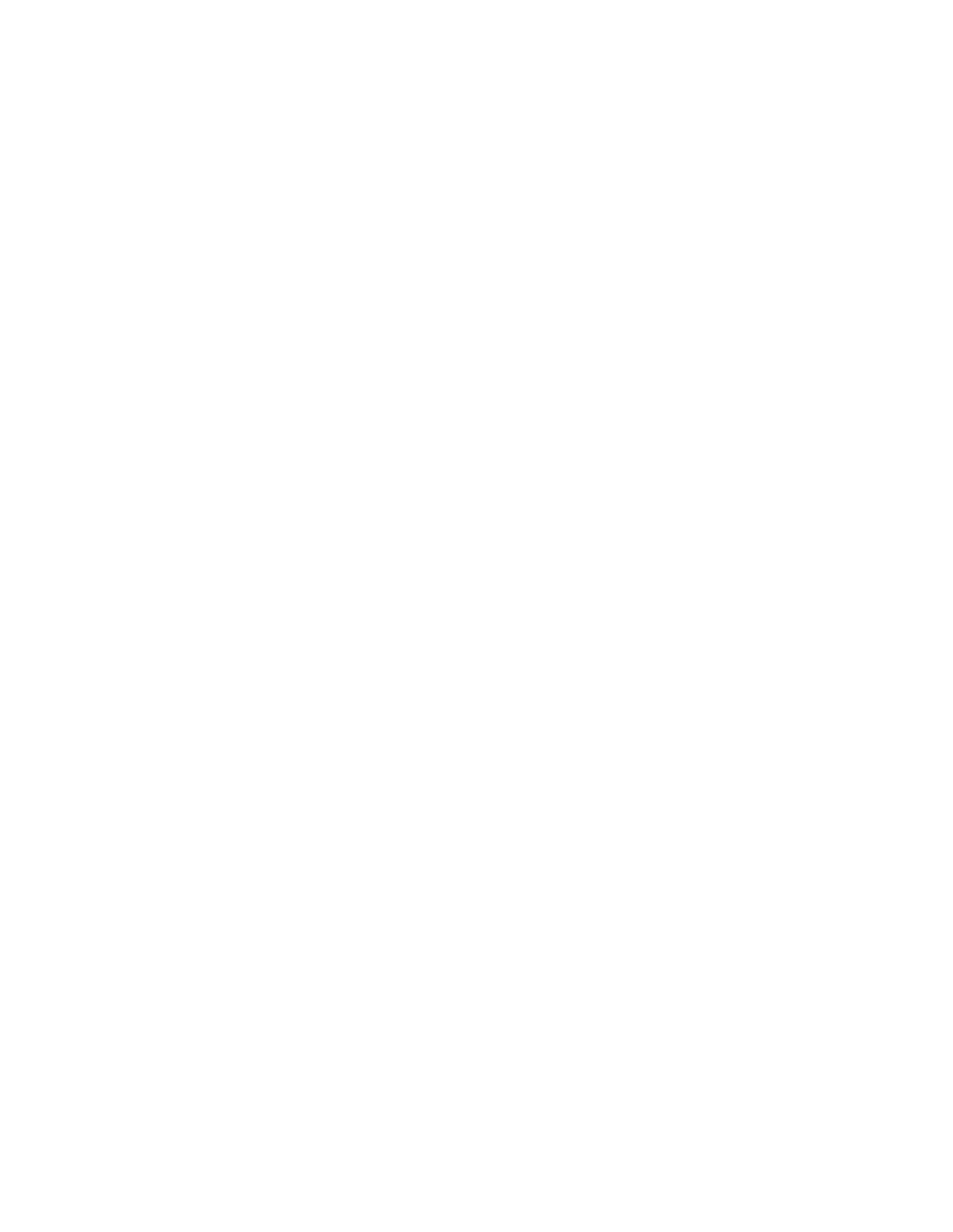## **FORECAST ERROR AND UNCERTAINTY**

Forecasts should be understood to represent a range of outcomes even though discrete numbers are provided. In general, forecast error varies according to the size of the population being forecast and the length of the forecast horizon. The smaller the population and the longer the forecast period, the larger the error is likely to be. In particular, the school level forecasts depend on assumptions about the distribution of housing and population growth in small areas within the District, so their relative errors are likely greater than the District-wide forecast error. The forecasts should be used as only one of many tools in the planning process.

The best way to measure potential forecast error is to compare actual enrollments with previous forecasts that were conducted using similar data and methodologies. Additional context about institutional changes or unforeseen circumstances or trends may be helpful. For example, the housing crisis of the late 2000s resulted in enrollment losses in many suburban communities that had been expected to grow based on residential development plans.

Forecasts with a longer horizon may be expected to be less accurate than short term forecasts. However, year‐to‐year fluctuations can cause long term forecasts to be closer than short term forecasts to actual enrollments. For example, the combination of a larger than expected enrollment loss in 2012‐13 and unexpected growth in 2013‐14 resulted in OCSD K‐12 total forecasts for Fall 2013 prepared in Spring 2011 and 2012 being more accurate than the K‐12 total forecast prepared in Spring 2013. The percentage errors from each of those forecasts are shown on the "Total" row of Table 16.

Measures of forecast error for total K‐12 enrollments can benefit from compensating differences among individual grades. A measure of average error for individual grades, the mean absolute percent error (MAPE), is also included in Table 16. Individual grades typically have larger average errors than the K-12 total, and an annual "reset" is likely to result in improved grade level forecasts.

Because the grade configuration and boundary changes that occurred in 2012 were not incorporated in the Spring 2012 and previous forecasts, only the one year forecasts are comparable to actual Fall 2013 enrollments at individual schools. Table 17 shows that the one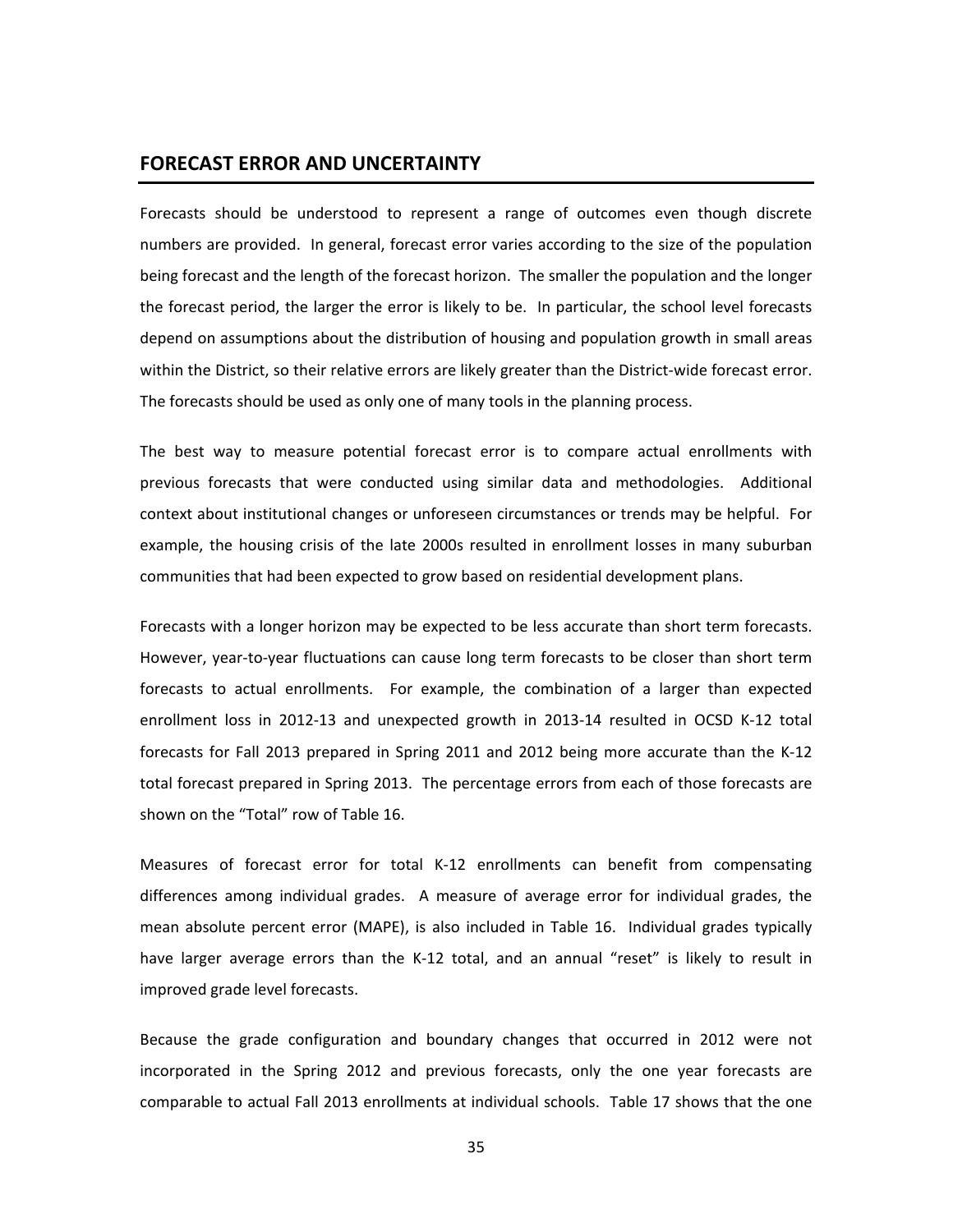year forecasts for six of the District's seven elementary schools were within 11 students, or two percent, of actual enrollments. An increase of 21 students was forecast for Beavercreek Elementary, but enrollments increased by 68 students, resulting in an 8.6 percent error. Ogden Middle School and Oregon City High School were forecast to lose enrollment but both grew, resulting in relatively large numeric errors of 36 and 55 students, respectively. A significant loss of 49 students was forecast at Gardiner Middle School, and the actual loss of 68 students exceeded that, resulting in enrollment 19 students below the forecast. The MAPE for the District's elementary and middle schools and OCHS was 2.3 percent.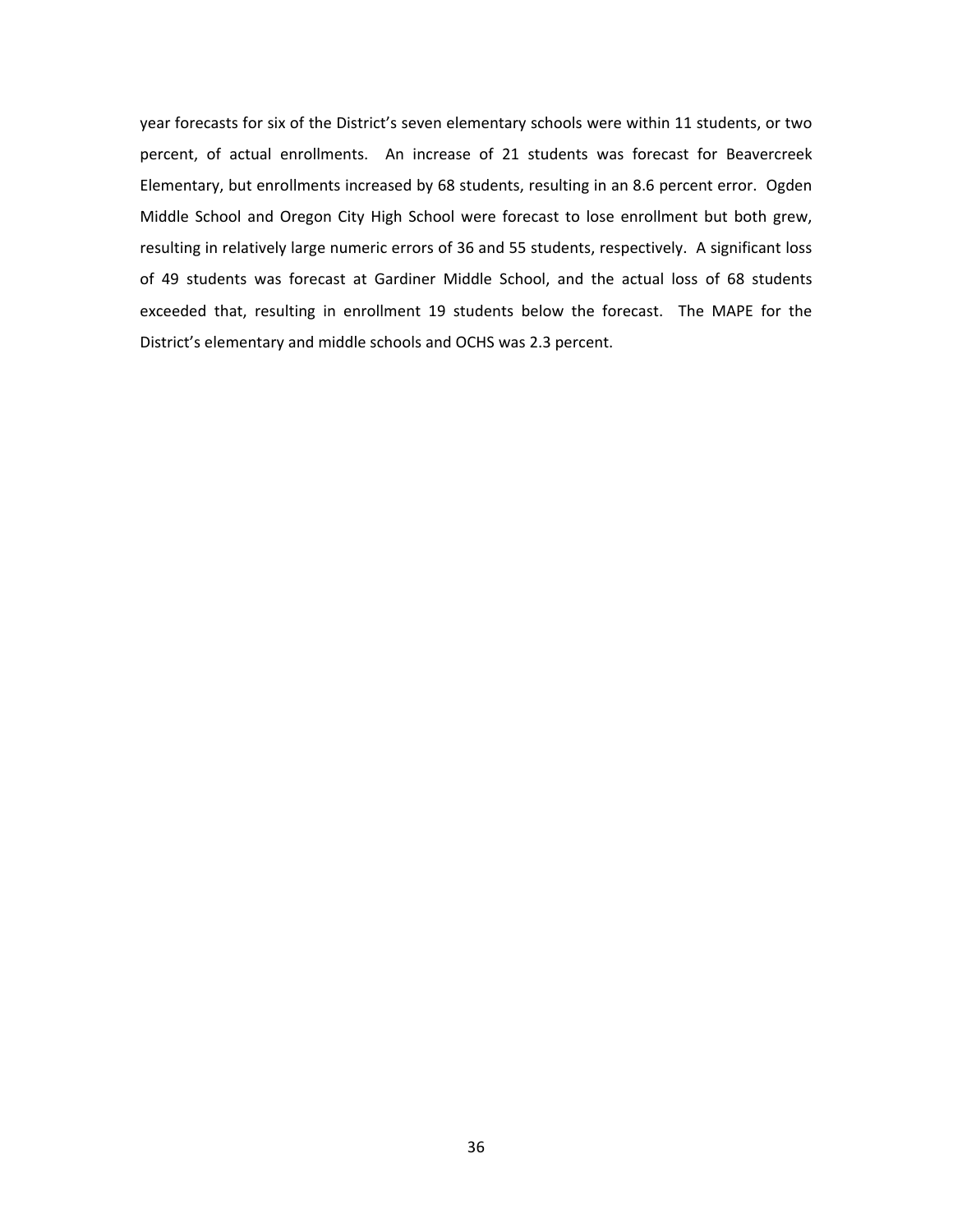|                   |               |          |                                |                                                            | Table 16              |                                |               |                                  |                |          |  |
|-------------------|---------------|----------|--------------------------------|------------------------------------------------------------|-----------------------|--------------------------------|---------------|----------------------------------|----------------|----------|--|
|                   |               |          |                                | <b>Fall 2013 Enrollment Compared to Previous Forecasts</b> |                       |                                |               |                                  |                |          |  |
|                   |               |          |                                |                                                            | <b>By Grade Level</b> |                                |               |                                  |                |          |  |
|                   | 2013-14       |          | One year forecast <sup>1</sup> |                                                            |                       | Two year forecast <sup>2</sup> |               | Three year forecast <sup>3</sup> |                |          |  |
| Grade             | <b>Actual</b> | Fcst.    | Diff.                          | Error                                                      | Fcst.                 | Diff.                          | Error         | Fcst.                            | Diff.          | Error    |  |
| К                 | 554           | 527      | $-27$                          | $-4.9%$                                                    | 542                   | $-12$                          | $-2.2%$       | 562                              | 8              | 1.4%     |  |
| $\mathbf{1}$      | 577           | 562      | $-15$                          | $-2.6%$                                                    | 594                   | 17                             | 2.9%          | 596                              | 19             | 3.3%     |  |
| $\overline{2}$    | 587           | 569      | $-18$                          | $-3.1%$                                                    | 597                   | 10                             | 1.7%          | 596                              | 9              | 1.5%     |  |
| 3                 | 540           | 561      | 21                             | 3.9%                                                       | 557                   | 17                             | 3.1%          | 578                              | 38             | 7.0%     |  |
| 4                 | 567           | 568      | 1                              | 0.2%                                                       | 583                   | 16                             | 2.8%          | 602                              | 35             | 6.2%     |  |
| 5                 | 605           | 587      | $-18$                          | $-3.0%$                                                    | 633                   | 28                             | 4.6%          | 636                              | 31             | 5.1%     |  |
| 6                 | 554           | 546      | -8                             | $-1.4%$                                                    | 568                   | 14                             | 2.5%          | 584                              | 30             | 5.4%     |  |
| 7                 | 570           | 571      | $\mathbf{1}$                   | 0.2%                                                       | 561                   | -9                             | $-1.6%$       | 563                              | $-7$           | $-1.2%$  |  |
| 8                 | 616           | 604      | $-12$                          | $-1.9%$                                                    | 615                   | $-1$                           | $-0.2%$       | 618                              | $\overline{2}$ | 0.3%     |  |
| 9                 | 653           | 637      | $-16$                          | $-2.5%$                                                    | 639                   | $-14$                          | $-2.1%$       | 672                              | 19             | 2.9%     |  |
| 10                | 649           | 629      | $-20$                          | $-3.1%$                                                    | 637                   | $-12$                          | $-1.8%$       | 641                              | -8             | $-1.2%$  |  |
| 11                | 641           | 631      | $-10$                          | $-1.6%$                                                    | 597                   | $-44$                          | $-6.9%$       | 589                              | $-52$          | $-8.1%$  |  |
| 12                | 593           | 587      | -6                             | $-1.0%$                                                    | 549                   | $-44$                          | $-7.4%$       | 519                              | $-74$          | $-12.5%$ |  |
| UN <sup>4</sup>   | 30            | $\Omega$ | $-30$                          | $- -$                                                      | 3                     | $-27$                          | $\frac{1}{2}$ | $\mathbf{1}$                     | $-29$          | $-$      |  |
| <b>Total</b>      | 7,736         | 7,579    | $-157$                         | $-2.0%$                                                    | 7,675                 | $-61$                          | $-0.8%$       | 7,757                            | 21             | 0.3%     |  |
| MAPE <sup>5</sup> |               |          |                                | 2.3%                                                       |                       |                                | 3.1%          |                                  |                | 4.3%     |  |

1. Middle range forecasts for 2013-14 by PSU-PRC, baseline 2012-13 enrollment, prepared April 2013.

*2. Forecastsfor 2013‐14 by PSU‐PRC, baseline 2011‐12 enrollment, prepared March 2012.*

*3. Middle range forecastsfor 2013‐14 by PSU‐PRC, baseline 2010‐11 enrollment, June 2011.*

*4. Ungraded secondary enrollment.*

*5. Mean absolute percent error for individual grades K‐12.*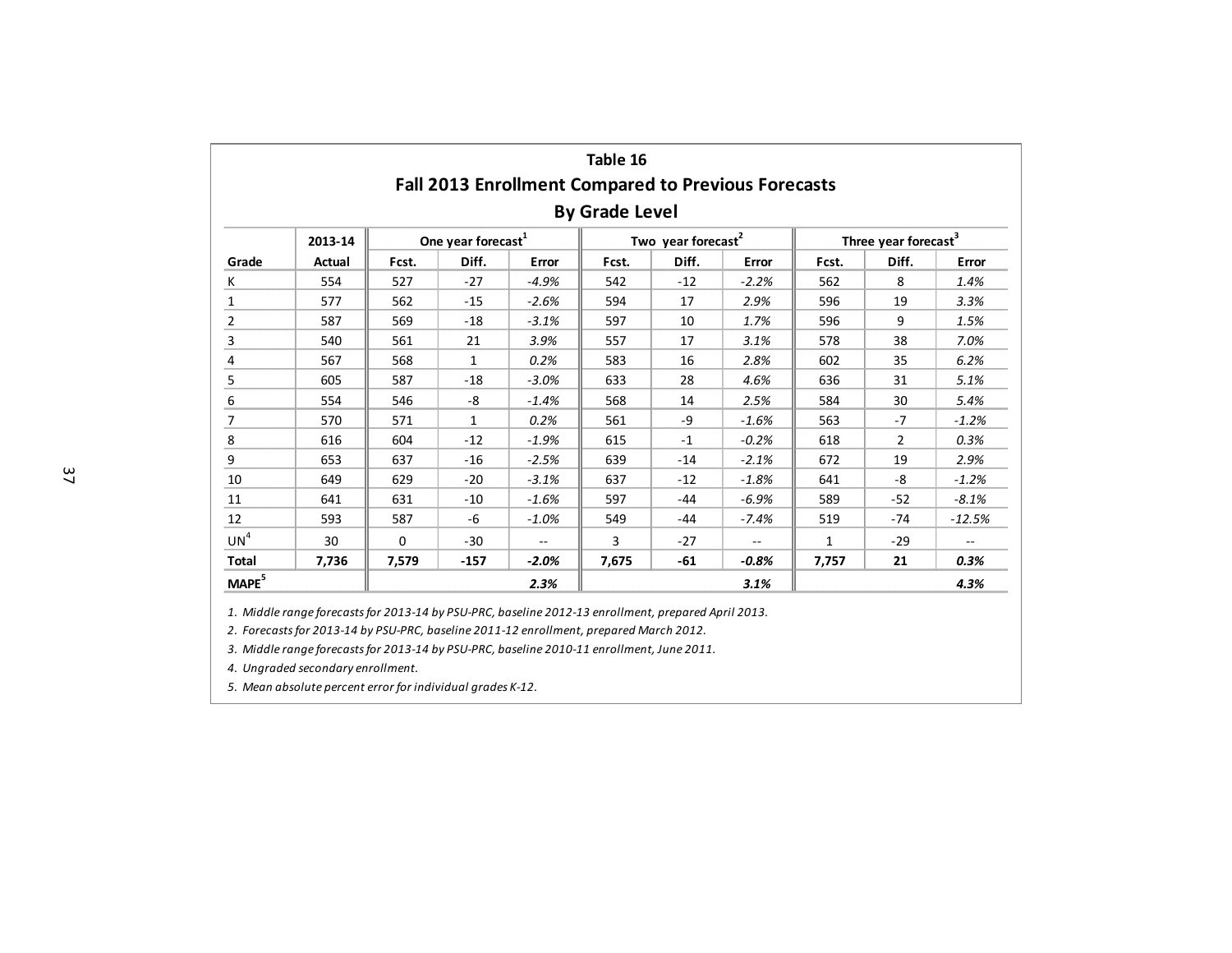| <b>Fall 2013 Enrollment Compared to Previous Forecast</b> |                             |       |                                |          |
|-----------------------------------------------------------|-----------------------------|-------|--------------------------------|----------|
|                                                           | <b>By Individual School</b> |       | One year forecast <sup>1</sup> |          |
| <b>School</b>                                             | <b>Actual</b>               | Fcst. | Diff.                          | Error    |
| Beavercreek Elem.                                         | 548                         | 501   | $-47$                          | $-8.6%$  |
| Candy Lane Elem. (3rd-5th)                                | 252                         | 254   | $\overline{2}$                 | 0.8%     |
| Gaffney Lane Elem.                                        | 540                         | 535   | $-5$                           | $-0.9%$  |
| Holcomb Elem.                                             | 537                         | 538   | 1                              | 0.2%     |
| Jennings Lodge Elem. (K-2nd)                              | 313                         | 313   | $\Omega$                       | 0.0%     |
| John McLoughlin Elem.                                     | 560                         | 549   | $-11$                          | $-2.0%$  |
| Redland Elem.                                             | 540                         | 547   | 7                              | 1.3%     |
| <b>Elementaries</b>                                       | 3,290                       | 3,237 | $-53$                          | $-1.6%$  |
|                                                           |                             |       |                                |          |
| Gardiner                                                  | 777                         | 796   | 19                             | 2.4%     |
| Ogden                                                     | 901                         | 865   | $-36$                          | $-4.0%$  |
| <b>Middle Schools</b>                                     | 1,678                       | 1,661 | $-17$                          | $-1.0%$  |
| Oregon City HS                                            | 2,229                       | 2,174 | $-55$                          | $-2.5%$  |
| CAIS                                                      | 187                         | 141   | $-46$                          | $-24.6%$ |
| <b>OCSLA</b>                                              | 165                         | 169   | 4                              | 2.4%     |
| <b>High Schools</b>                                       | 2,581                       | 2,484 | -97                            |          |
| District-run                                              | 7,549                       | 7,382 | $-167$                         | $-2.2%$  |
| MAPE <sup>2</sup>                                         |                             |       |                                | 2.3%     |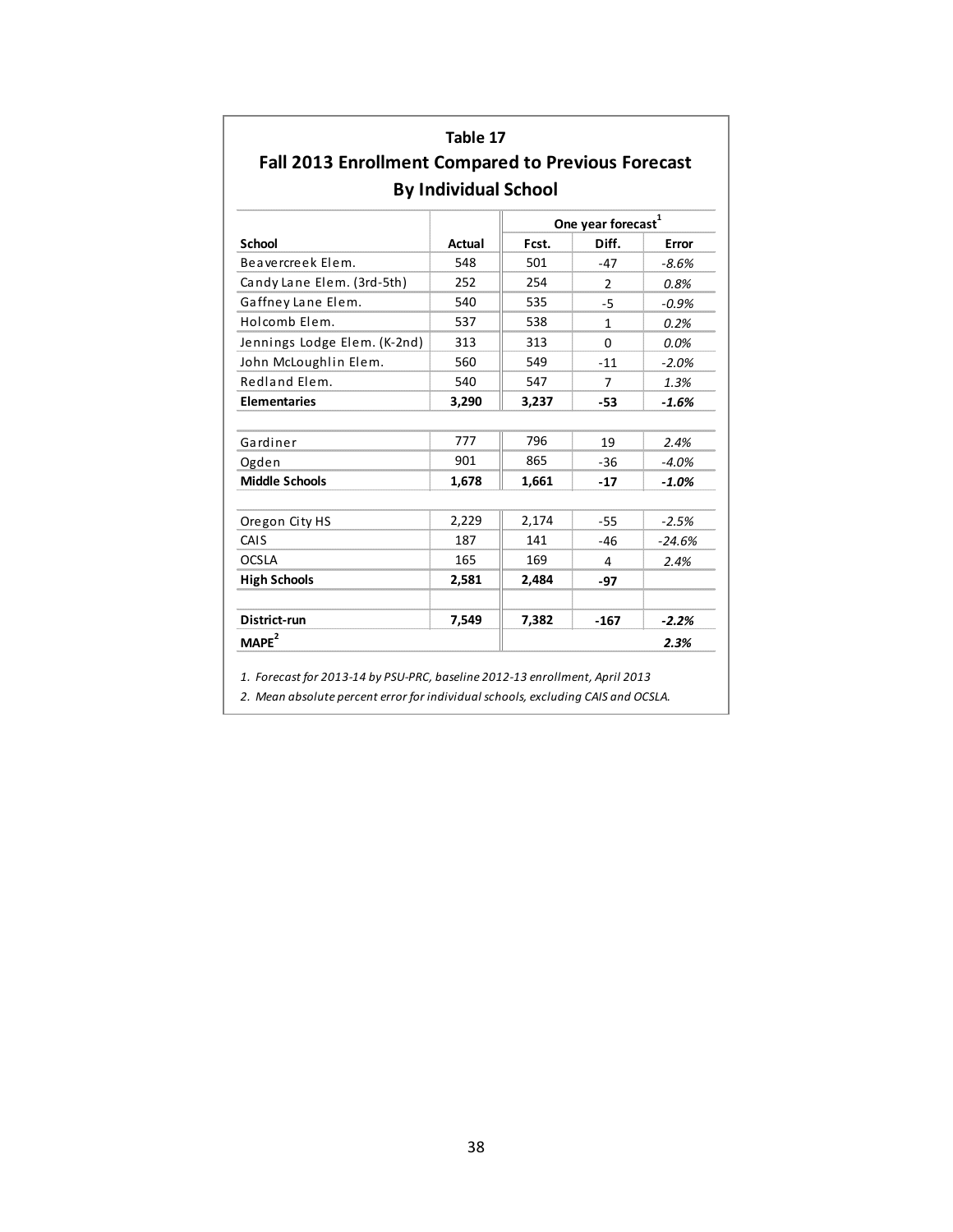**APPENDIX**

# **DISTRICT‐WIDE POPULATION AND ENROLLMENT FORECASTS**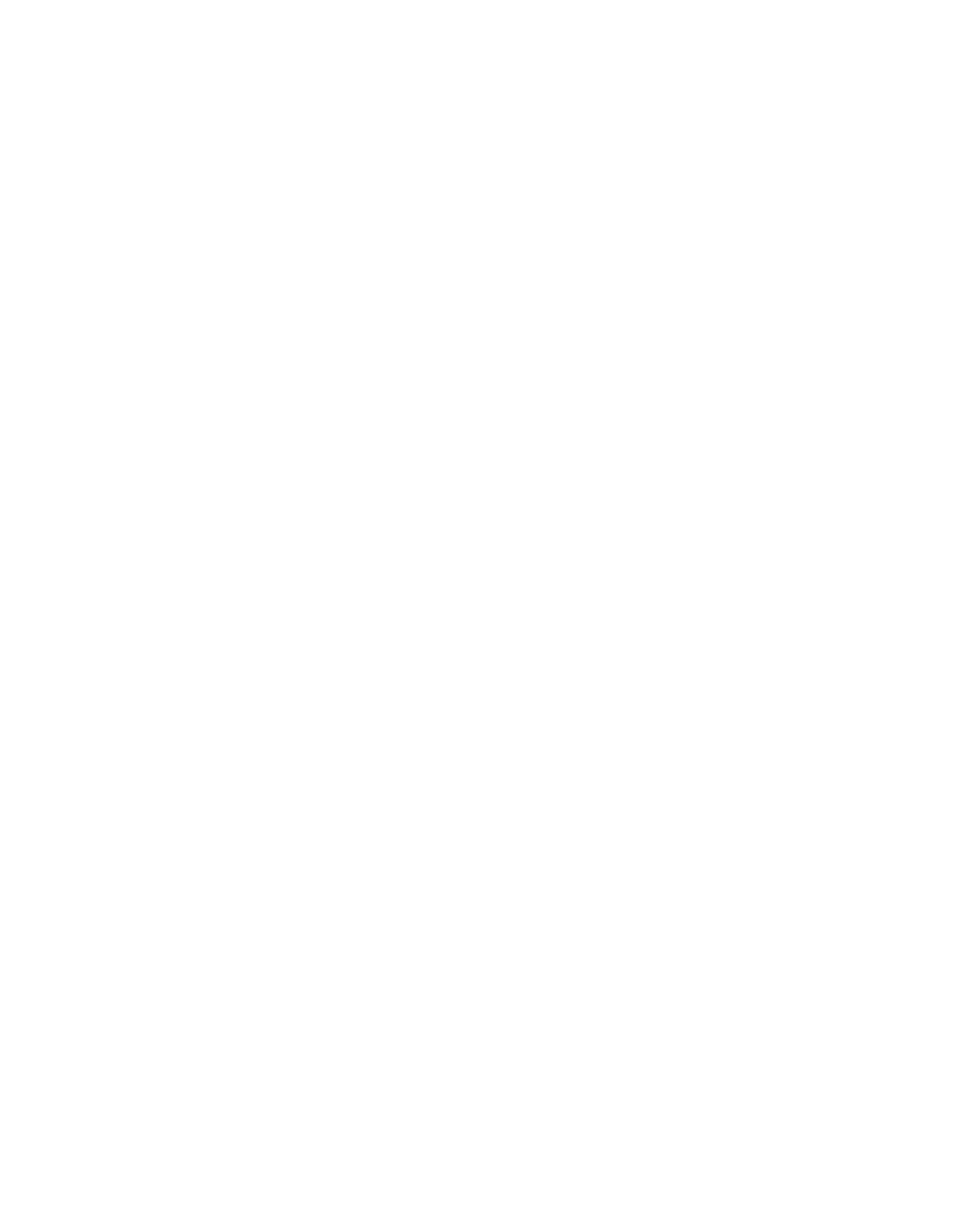

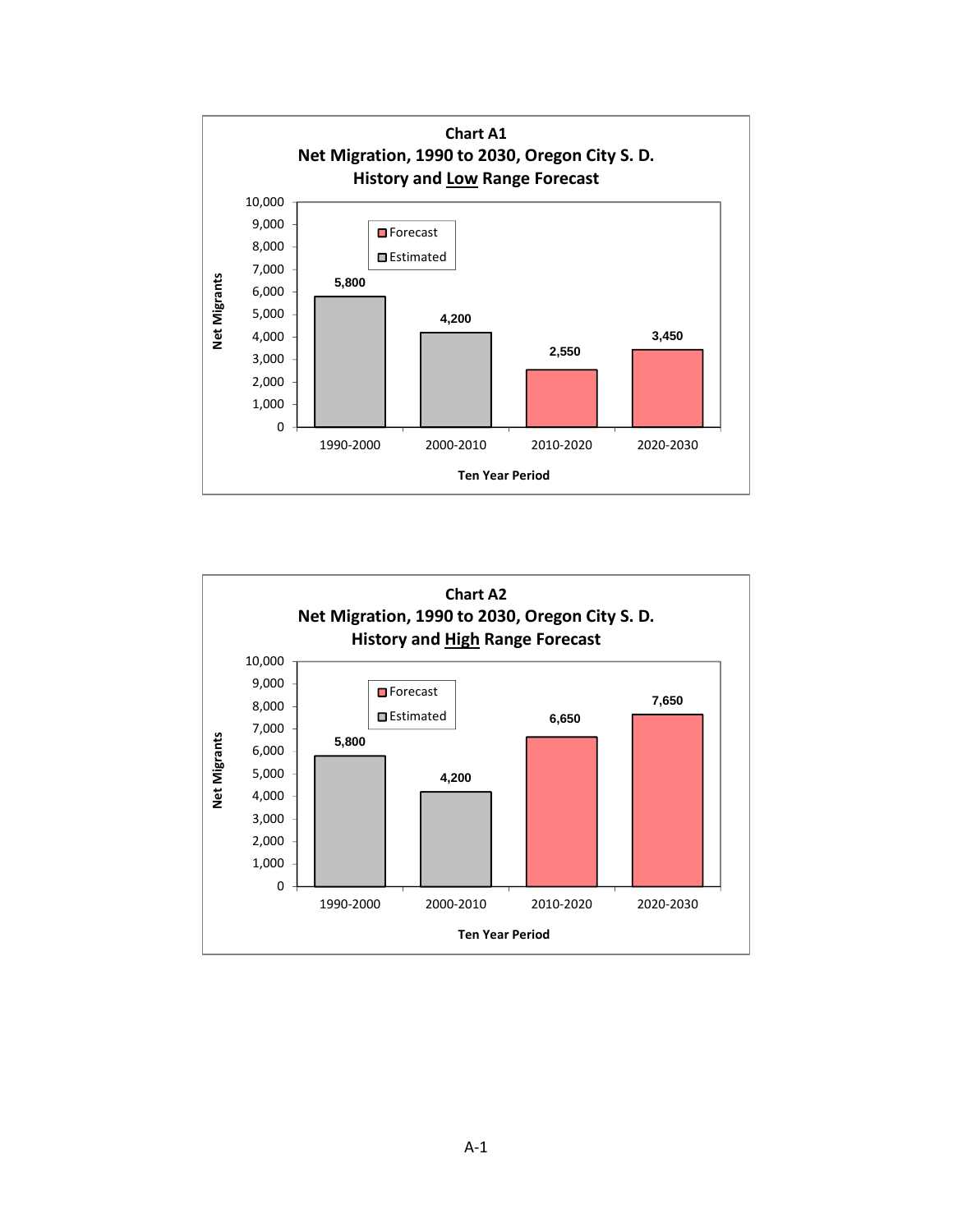

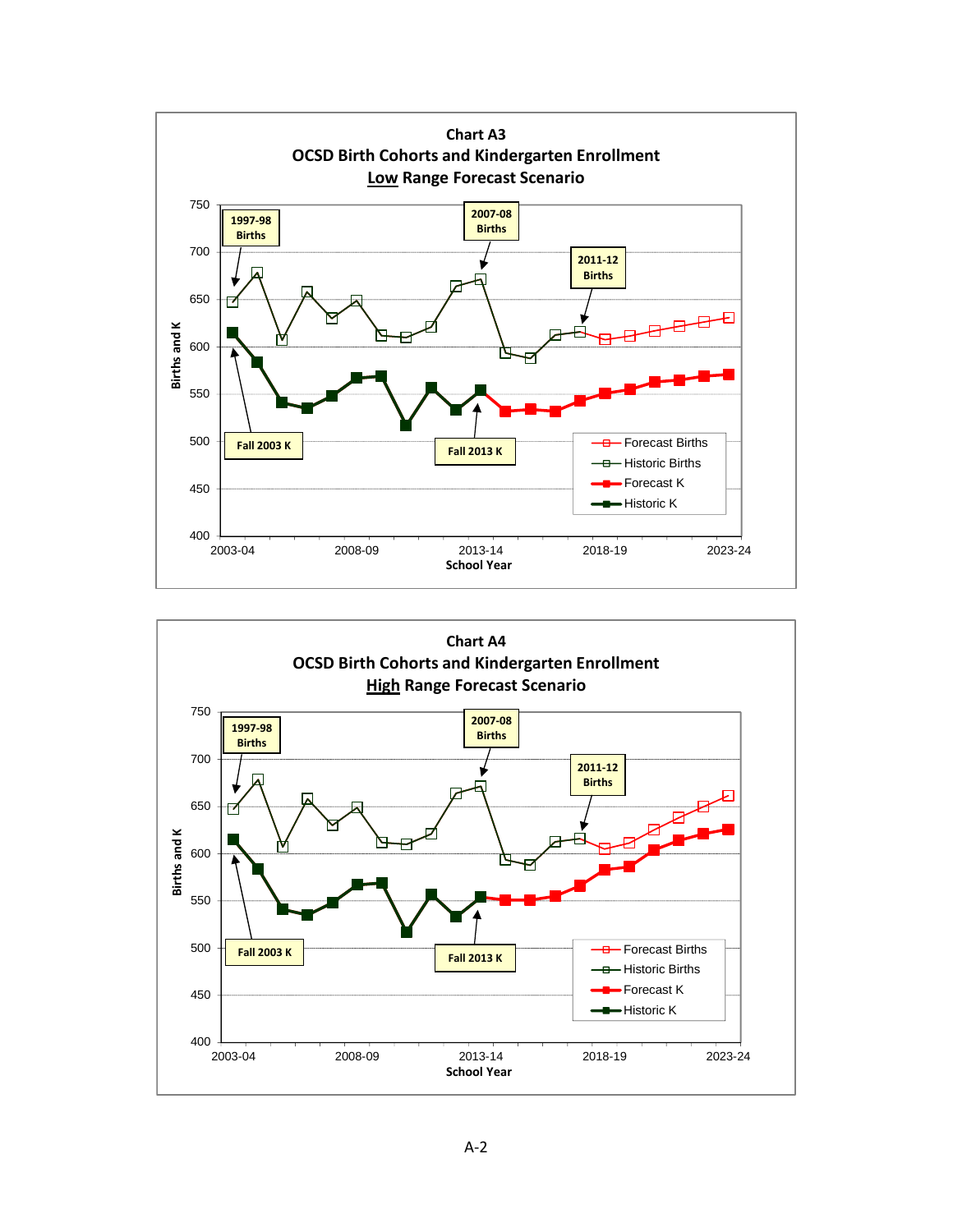|                          |        | Population by Age Group, Low Range Forecast Scenario | <b>Table A1</b> |           |        |                     |
|--------------------------|--------|------------------------------------------------------|-----------------|-----------|--------|---------------------|
|                          |        | Oregon City School District, 2000 to 2030            |                 |           |        |                     |
|                          | 2000   | 2010                                                 | 2020            | 2030      |        | 2010 to 2030 Change |
|                          | Census | Census                                               | Forecast        | Forecast  | Number | Percent             |
| Under Age 5              | 3,481  | 3,186                                                | 3,218           | 3,284     | 98     | 3%                  |
| Age 5 to 9               | 3,621  | 3,522                                                | 3,301           | 3,460     | $-62$  | $-2%$               |
| Age 10 to 14             | 3,510  | 3,904                                                | 3,530           | 3,593     | $-311$ | $-8%$               |
| Age 15 to 17             | 2,037  | 2,394                                                | 2,263           | 2,156     | $-238$ | $-10%$              |
| Age 18 to 19             | 1,302  | 1,432                                                | 1,370           | 1,305     | $-127$ | -9%                 |
| Age 20 to 24             | 2,946  | 3,044                                                | 3,315           | 2,978     | $-66$  | $-2%$               |
| Age 25 to 29             | 3,073  | 3,066                                                | 3,408           | 3,228     | 162    | 5%                  |
| Age 30 to 34             | 3,460  | 3,473                                                | 3,410           | 3,793     | 320    | 9%                  |
| Age 35 to 39             | 3,891  | 3,659                                                | 3,477           | 3,950     | 291    | 8%                  |
| Age 40 to 44             | 3,990  | 3,938                                                | 3,780           | 3,771     | $-167$ | $-4%$               |
| Age 45 to 49             | 3,928  | 4,233                                                | 3,806           | 3,654     | $-579$ | -14%                |
| Age 50 to 54             | 3,634  | 4,170                                                | 3,963           | 3,819     | $-351$ | -8%                 |
| Age 55 to 59             | 2,636  | 4,161                                                | 4,330           | 3,933     | $-228$ | $-5%$               |
| Age 60 to 64             | 1,707  | 3,558                                                | 3,965           | 3,779     | 221    | 6%                  |
| Age 65 to 69             | 1,309  | 2,407                                                | 3,717           | 3,871     | 1,464  | 61%                 |
| Age 70 to 74             | 1,149  | 1,551                                                | 3,130           | 3,513     | 1,962  | 126%                |
| Age 75 to 79             | 1,053  | 1,079                                                | 1,900           | 2,999     | 1,920  | 178%                |
| Age 80 to 84             | 699    | 869                                                  | 1,103           | 2,294     | 1,425  | 164%                |
| Age 85 and over          | 672    | 1,024                                                | 1,123           | 1,663     | 639    | 62%                 |
| <b>Total Population</b>  | 48,098 | 54,670                                               | 58,109          | 61,043    | 6,373  | 12%                 |
| Total age 5 to 17        | 9,168  | 9,820                                                | 9,094           | 9,209     | $-611$ | $-6%$               |
| share age 5 to 17        | 19.1%  | 18.0%                                                | 15.7%           | 15.1%     |        |                     |
|                          |        | 2000-2010                                            | 2010-2020       | 2020-2030 |        |                     |
| <b>Population Change</b> |        | 6,572                                                | 3,439           | 2,934     |        |                     |
| Percent                  |        | 14%                                                  | 6%              | 5%        |        |                     |

*Source: U.S. Census Bureau, 2000 and 2010 Censuses; data aggregated to OCSD boundary by Portland State University Population Research Center. PSU‐PRC Forecasts, 2020 and 2030.*

 *Average Annual 1.3% 0.6% 0.5%*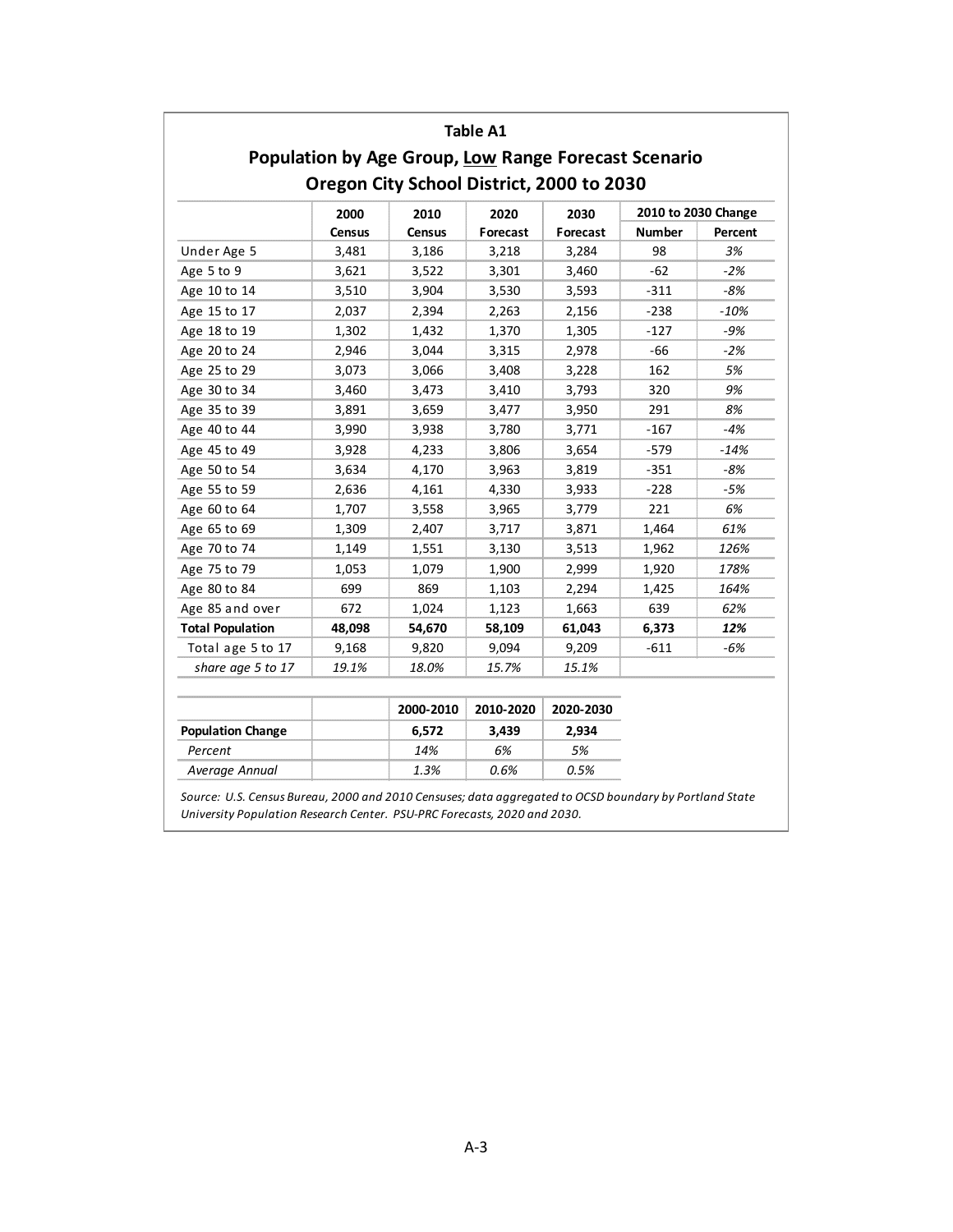|                          |               | Population by Age Group, High Range Forecast Scenario | Table A2  |           |        |                     |
|--------------------------|---------------|-------------------------------------------------------|-----------|-----------|--------|---------------------|
|                          |               | Oregon City School District, 2000 to 2030             |           |           |        |                     |
|                          | 2000          | 2010                                                  | 2020      | 2030      |        | 2010 to 2030 Change |
|                          | <b>Census</b> | Census                                                | Forecast  | Forecast  | Number | Percent             |
| Under Age 5              | 3,481         | 3,186                                                 | 3,484     | 3,760     | 574    | 18%                 |
| Age 5 to 9               | 3,621         | 3,522                                                 | 3,596     | 4,028     | 506    | 14%                 |
| Age 10 to 14             | 3,510         | 3,904                                                 | 3,771     | 4,135     | 231    | 6%                  |
| Age 15 to 17             | 2,037         | 2,394                                                 | 2,371     | 2,422     | 28     | 1%                  |
| Age 18 to 19             | 1,302         | 1,432                                                 | 1,476     | 1,516     | 84     | 6%                  |
| Age 20 to 24             | 2,946         | 3,044                                                 | 3,549     | 3,430     | 386    | 13%                 |
| Age 25 to 29             | 3,073         | 3,066                                                 | 3,659     | 3,684     | 618    | 20%                 |
| Age 30 to 34             | 3,460         | 3,473                                                 | 3,669     | 4,277     | 804    | 23%                 |
| Age 35 to 39             | 3,891         | 3,659                                                 | 3,734     | 4,455     | 796    | 22%                 |
| Age 40 to 44             | 3,990         | 3,938                                                 | 4,048     | 4,274     | 336    | 9%                  |
| Age 45 to 49             | 3,928         | 4,233                                                 | 4,122     | 4,207     | $-26$  | $-1%$               |
| Age 50 to 54             | 3,634         | 4,170                                                 | 4,264     | 4,383     | 213    | 5%                  |
| Age 55 to 59             | 2,636         | 4,161                                                 | 4,616     | 4,495     | 334    | 8%                  |
| Age 60 to 64             | 1,707         | 3,558                                                 | 4,192     | 4,286     | 728    | 20%                 |
| Age 65 to 69             | 1,309         | 2,407                                                 | 3,909     | 4,332     | 1,925  | 80%                 |
| Age 70 to 74             | 1,149         | 1,551                                                 | 3,287     | 3,861     | 2,310  | 149%                |
| Age 75 to 79             | 1,053         | 1,079                                                 | 2,037     | 3,322     | 2,243  | 208%                |
| Age 80 to 84             | 699           | 869                                                   | 1,233     | 2,618     | 1,749  | 201%                |
| Age 85 and over          | 672           | 1,024                                                 | 1,307     | 2,053     | 1,029  | 100%                |
| <b>Total Population</b>  | 48,098        | 54,670                                                | 62,324    | 69,538    | 14,868 | 27%                 |
| Total age 5 to 17        | 9,168         | 9,820                                                 | 9,738     | 10,585    | 765    | 8%                  |
| share age 5 to 17        | 19.1%         | 18.0%                                                 | 15.6%     | 15.2%     |        |                     |
|                          |               | 2000-2010                                             | 2010-2020 | 2020-2030 |        |                     |
| <b>Population Change</b> |               | 6,572                                                 | 7,654     | 7,214     |        |                     |
| Percent                  |               | 14%                                                   | 14%       | 12%       |        |                     |

*Source: U.S. Census Bureau, 2000 and 2010 Censuses; data aggregated to OCSD boundary by Portland State University Population Research Center. PSU‐PRC Forecasts, 2020 and 2030.*

 *Average Annual 1.3% 1.3% 1.1%*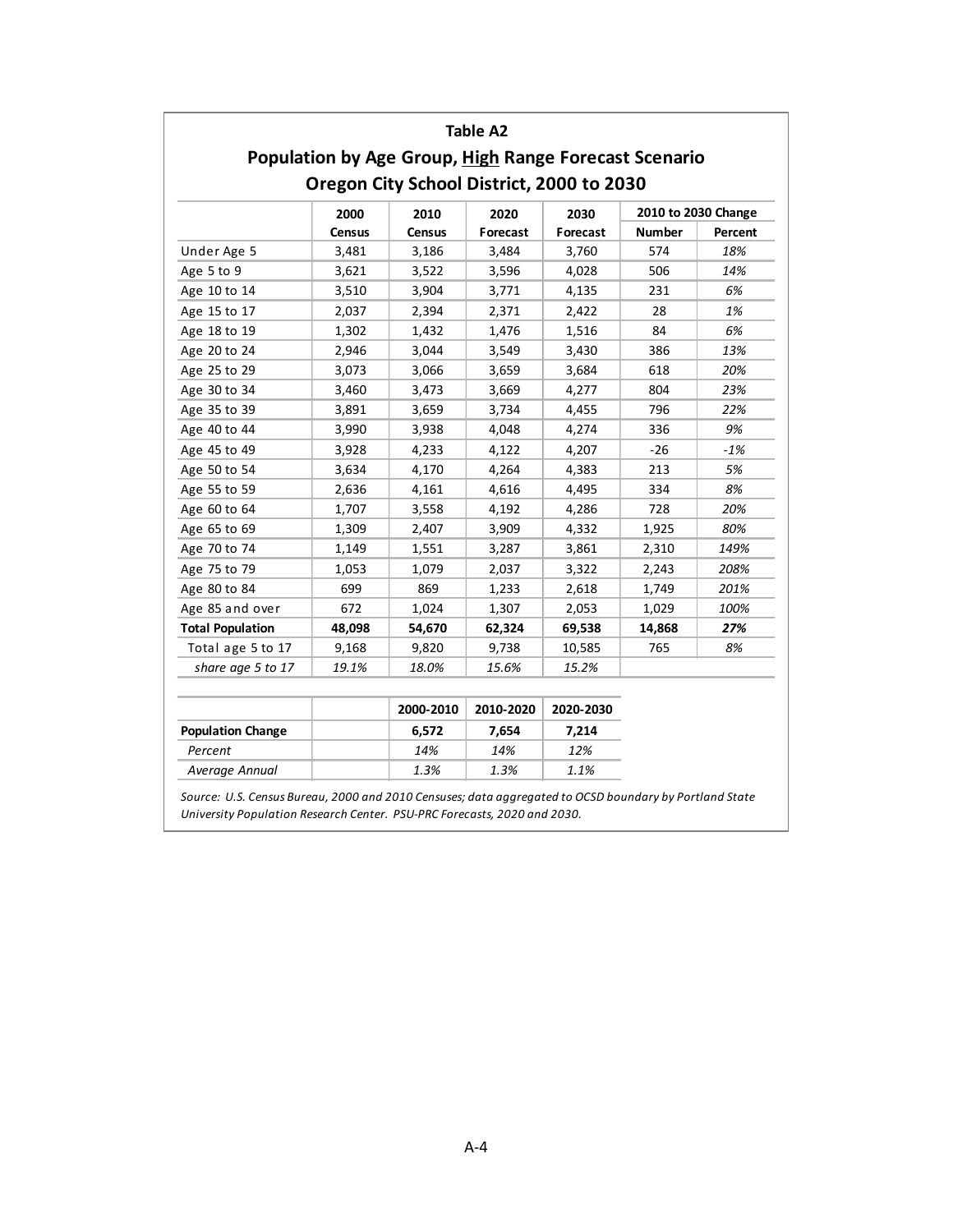|                         |               |         |                                                                      |                    |         | <b>Table A3</b> |                    |         |                    |         |         |
|-------------------------|---------------|---------|----------------------------------------------------------------------|--------------------|---------|-----------------|--------------------|---------|--------------------|---------|---------|
|                         |               |         | Oregon City S.D., Low Range Enrollment Forecasts, 2014-15 to 2023-24 |                    |         |                 |                    |         |                    |         |         |
|                         | Actual        |         |                                                                      |                    |         |                 | Forecast           |         |                    |         |         |
| Grade                   | 2013-14       | 2014-15 | 2015-16                                                              | 2016-17            | 2017-18 | 2018-19         | 2019-20            | 2020-21 | 2021-22            | 2022-23 | 2023-24 |
| К                       | 554           | 532     | 534                                                                  | 532                | 543     | 551             | 555                | 563     | 565                | 569     | 571     |
| 1                       | 577           | 570     | 556                                                                  | 539                | 537     | 548             | 556                | 557     | 566                | 568     | 571     |
| $\overline{\mathbf{2}}$ | 587           | 590     | 587                                                                  | 573                | 555     | 553             | 564                | 569     | 571                | 581     | 582     |
| 3                       | 540           | 593     | 599                                                                  | 596                | 582     | 564             | 561                | 570     | 576                | 578     | 588     |
| 4                       | 567           | 534     | 589                                                                  | 595                | 592     | 579             | 560                | 555     | 565                | 571     | 572     |
| 5                       | 605           | 571     | 541                                                                  | 597                | 603     | 600             | 586                | 565     | 561                | 571     | 576     |
| 6                       | 554           | 622     | 590                                                                  | 559                | 616     | 623             | 619                | 603     | 581                | 577     | 587     |
| 7                       | 570           | 547     | 617                                                                  | 585                | 554     | 611             | 617                | 612     | 596                | 574     | 570     |
| 8                       | 616           | 574     | 554                                                                  | 624                | 592     | 561             | 618                | 622     | 617                | 601     | 579     |
| 9                       | 653           | 631     | 589                                                                  | 569                | 641     | 608             | 576                | 633     | 638                | 633     | 616     |
| 10                      | 649           | 647     | 627                                                                  | 585                | 565     | 636             | 604                | 571     | 628                | 633     | 628     |
| 11                      | 641           | 637     | 636                                                                  | 616                | 575     | 555             | 625                | 593     | 561                | 617     | 622     |
| 12                      | 593           | 648     | 645                                                                  | 644                | 624     | 582             | 562                | 632     | 600                | 568     | 624     |
| <b>US</b>               | 30            | 30      | 30                                                                   | 30                 | 30      | 30              | 30                 | 30      | 30                 | 30      | 30      |
| Total                   | 7,736         | 7,726   | 7,694                                                                | 7,644              | 7,609   | 7,601           | 7,633              | 7,675   | 7,655              | 7,671   | 7,716   |
|                         |               | $-10$   | $-32$                                                                | $-50$              | $-35$   | -8              | 32                 | 42      | $-20$              | 16      | 45      |
|                         | Annual change | $-0.1%$ | $-0.4%$                                                              | $-0.6%$            | $-0.5%$ | $-0.1%$         | 0.4%               | 0.6%    | $-0.3%$            | 0.2%    | 0.6%    |
| $K-5$                   | 3,430         | 3,390   | 3,406                                                                | 3,432              | 3,412   | 3,395           | 3,382              | 3,379   | 3,404              | 3,438   | 3,460   |
| $6-8$                   | 1,740         | 1,743   | 1,761                                                                | 1,768              | 1,762   | 1,795           | 1,854              | 1,837   | 1,794              | 1,752   | 1,736   |
| $9 - 12*$               | 2,566         | 2,593   | 2,527                                                                | 2,444              | 2,435   | 2,411           | 2,397              | 2,459   | 2,457              | 2,481   | 2,520   |
|                         |               |         |                                                                      | 2013-14 to 2018-19 |         |                 | 2018-19 to 2023-24 |         | 2013-14 to 2023-24 |         |         |
|                         |               |         | 5 yr. chg.                                                           | Pct.               |         | 5 yr. chg.      | Pct.               |         | 10 yr. chg.        | Pct.    |         |
| $K-5$                   |               |         | $-35$                                                                | $-1.0%$            |         | 65              | 1.9%               |         | 30                 | 0.9%    |         |
| $6 - 8$                 |               |         | 55                                                                   | 3.2%               |         | $-59$           | $-3.3%$            |         | $-4$               | $-0.2%$ |         |
| $9 - 12$                |               |         | $-155$                                                               | $-6.0%$            |         | 109             | 4.5%               |         | -46                | $-1.8%$ |         |
| <b>Total</b>            |               |         | $-135$                                                               | $-1.7%$            |         | 115             | 1.5%               |         | $-20$              | $-0.3%$ |         |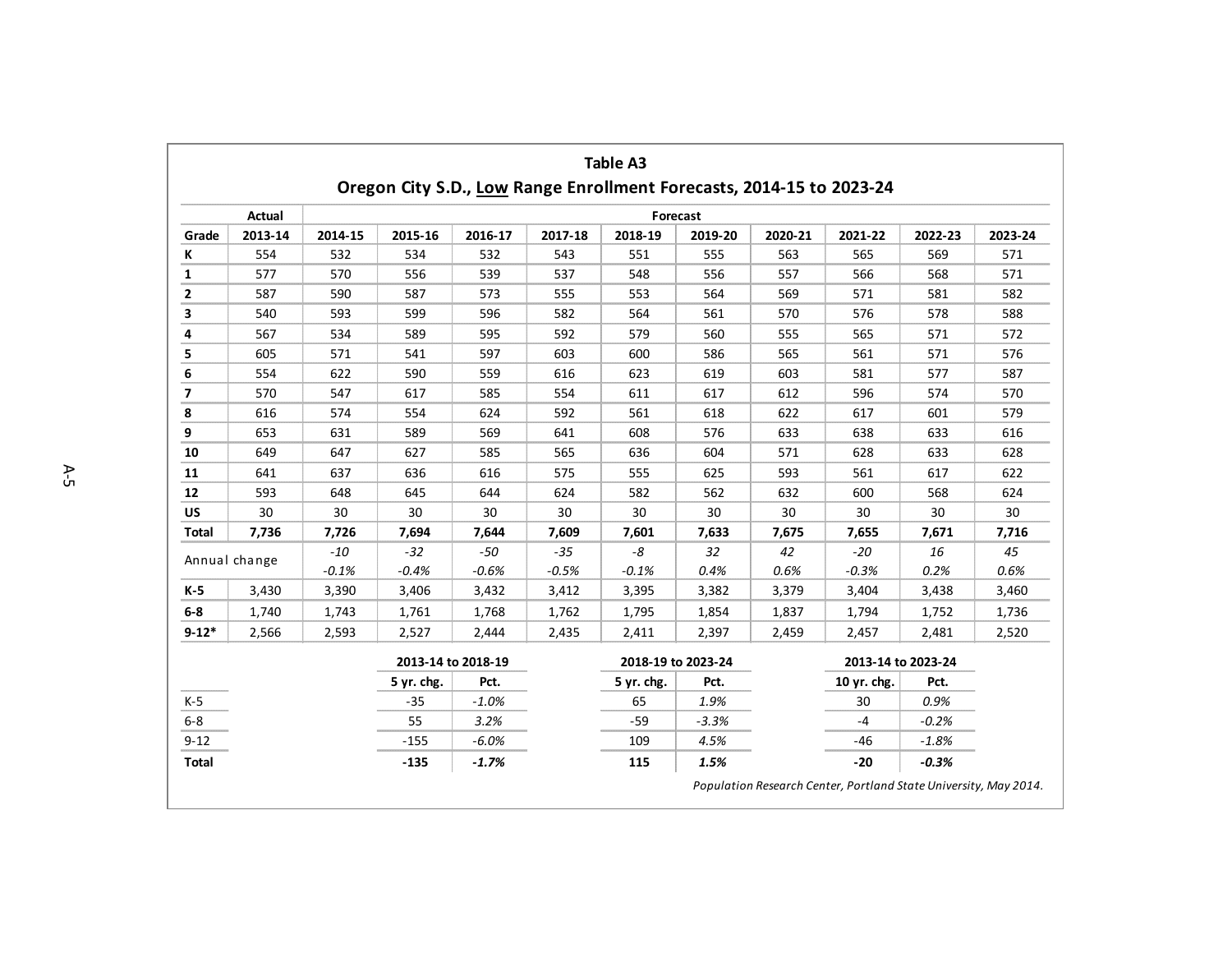|                |         |          |            |                    |         | <b>Table A4</b>    |         |         | Oregon City S.D., Middle Range Enrollment Forecasts, 2014-15 to 2023-24 |         |         |  |
|----------------|---------|----------|------------|--------------------|---------|--------------------|---------|---------|-------------------------------------------------------------------------|---------|---------|--|
|                | Actual  | Forecast |            |                    |         |                    |         |         |                                                                         |         |         |  |
| Grade          | 2013-14 | 2014-15  | 2015-16    | 2016-17            | 2017-18 | 2018-19            | 2019-20 | 2020-21 | 2021-22                                                                 | 2022-23 | 2023-24 |  |
| Κ              | 554     | 541      | 538        | 543                | 549     | 558                | 564     | 574     | 579                                                                     | 586     | 591     |  |
| 1              | 577     | 580      | 568        | 551                | 556     | 562                | 572     | 580     | 592                                                                     | 598     | 604     |  |
| 2              | 587     | 595      | 600        | 587                | 570     | 575                | 582     | 588     | 598                                                                     | 610     | 615     |  |
| 3              | 540     | 597      | 607        | 612                | 599     | 581                | 587     | 591     | 598                                                                     | 608     | 619     |  |
| 4              | 567     | 537      | 595        | 605                | 610     | 597                | 579     | 583     | 587                                                                     | 594     | 604     |  |
| 5              | 605     | 575      | 546        | 604                | 615     | 620                | 607     | 586     | 590                                                                     | 594     | 601     |  |
| 6              | 554     | 626      | 596        | 566                | 626     | 638                | 643     | 626     | 605                                                                     | 609     | 613     |  |
| $\overline{ }$ | 570     | 551      | 624        | 594                | 564     | 624                | 636     | 637     | 621                                                                     | 600     | 604     |  |
| 8              | 616     | 578      | 560        | 634                | 604     | 573                | 635     | 643     | 645                                                                     | 629     | 607     |  |
| 9              | 653     | 634      | 596        | 578                | 654     | 623                | 591     | 653     | 661                                                                     | 664     | 647     |  |
| 10             | 649     | 651      | 632        | 594                | 576     | 652                | 621     | 588     | 650                                                                     | 658     | 661     |  |
| 11             | 641     | 640      | 642        | 624                | 586     | 568                | 644     | 612     | 580                                                                     | 641     | 648     |  |
| 12             | 593     | 651      | 651        | 653                | 635     | 596                | 578     | 654     | 622                                                                     | 589     | 651     |  |
| US             | 30      | 30       | 30         | 30                 | 30      | 30                 | 30      | 30      | 30                                                                      | 30      | 30      |  |
| Total          | 7,736   | 7,786    | 7,785      | 7,775              | 7,774   | 7,797              | 7,869   | 7,945   | 7,958                                                                   | 8,010   | 8,095   |  |
| Annual change  |         | 50       | $-1$       | $-10$              | $-1$    | 23                 | 72      | 76      | 13                                                                      | 52      | 85      |  |
|                |         | 0.6%     | 0.0%       | $-0.1%$            | 0.0%    | 0.3%               | 0.9%    | 1.0%    | 0.2%                                                                    | 0.7%    | 1.1%    |  |
| $K-5$          | 3,430   | 3,425    | 3,454      | 3,502              | 3,499   | 3,493              | 3,491   | 3,502   | 3,544                                                                   | 3,590   | 3,634   |  |
| $6-8$          | 1,740   | 1,755    | 1,780      | 1,794              | 1,794   | 1,835              | 1,914   | 1,906   | 1,871                                                                   | 1,838   | 1,824   |  |
| $9 - 12*$      | 2,566   | 2,606    | 2,551      | 2,479              | 2,481   | 2,469              | 2,464   | 2,537   | 2,543                                                                   | 2,582   | 2,637   |  |
|                |         |          |            | 2013-14 to 2018-19 |         | 2018-19 to 2023-24 |         |         | 2013-14 to 2023-24                                                      |         |         |  |
|                |         |          | 5 yr. chg. | Pct.               |         | 5 yr. chg.         | Pct.    |         | 10 yr. chg.                                                             | Pct.    |         |  |
| $K-5$          |         |          | 63         | 1.8%               |         | 141                | 4.0%    |         | 204                                                                     | 5.9%    |         |  |
| $6 - 8$        |         |          | 95         | 5.5%               |         | $-11$              | $-0.6%$ |         | 84                                                                      | 4.8%    |         |  |
| $9 - 12$       |         |          | $-97$      | $-3.8%$            |         | 168                | 6.8%    |         | 71                                                                      | 2.8%    |         |  |
| <b>Total</b>   |         |          | 61         | 0.8%               |         | 298                | 3.8%    |         | 359                                                                     | 4.6%    |         |  |